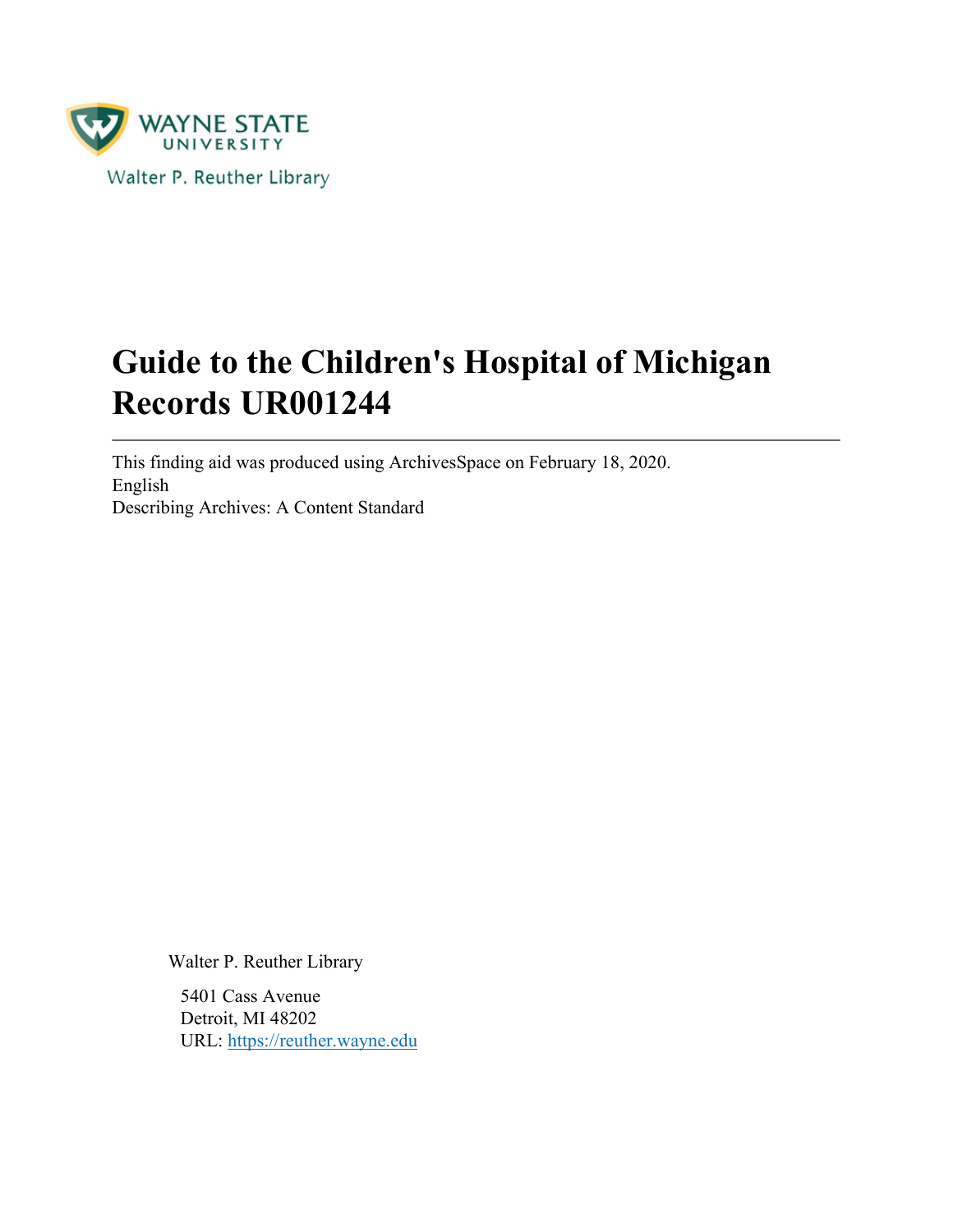## <span id="page-1-0"></span>**Table of Contents**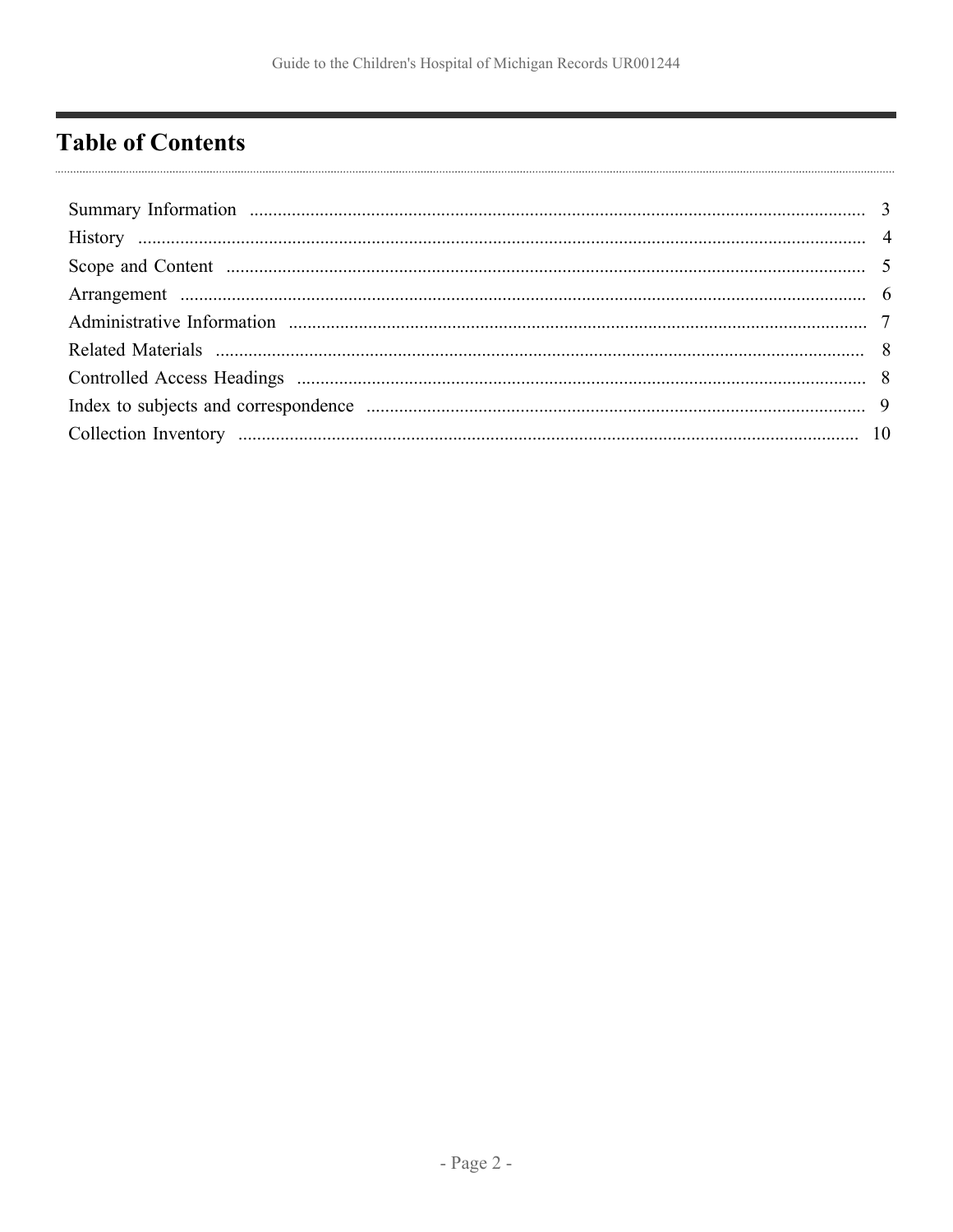# <span id="page-2-0"></span>**Summary Information**

| <b>Repository:</b>                                 | Walter P. Reuther Library                                                                                                                                                                                                                                                                                                                                                                                                                                                                                                                                                                                                                                                                                                                                                                                                                                                                                                                                      |
|----------------------------------------------------|----------------------------------------------------------------------------------------------------------------------------------------------------------------------------------------------------------------------------------------------------------------------------------------------------------------------------------------------------------------------------------------------------------------------------------------------------------------------------------------------------------------------------------------------------------------------------------------------------------------------------------------------------------------------------------------------------------------------------------------------------------------------------------------------------------------------------------------------------------------------------------------------------------------------------------------------------------------|
| <b>Creator:</b><br>Children's Hospital of Michigan |                                                                                                                                                                                                                                                                                                                                                                                                                                                                                                                                                                                                                                                                                                                                                                                                                                                                                                                                                                |
| <b>Title:</b>                                      | Children's Hospital of Michigan Records                                                                                                                                                                                                                                                                                                                                                                                                                                                                                                                                                                                                                                                                                                                                                                                                                                                                                                                        |
| ID:                                                | UR001244                                                                                                                                                                                                                                                                                                                                                                                                                                                                                                                                                                                                                                                                                                                                                                                                                                                                                                                                                       |
| Date [inclusive]:                                  | 1886-2013                                                                                                                                                                                                                                                                                                                                                                                                                                                                                                                                                                                                                                                                                                                                                                                                                                                                                                                                                      |
| <b>Physical Description:</b>                       | 44.5 Linear Feet (50 MB, 13 SB, 9 OS, 1 pkg.)                                                                                                                                                                                                                                                                                                                                                                                                                                                                                                                                                                                                                                                                                                                                                                                                                                                                                                                  |
| <b>Physical Description:</b>                       | 2,158.7 Megabytes 2,365 Files                                                                                                                                                                                                                                                                                                                                                                                                                                                                                                                                                                                                                                                                                                                                                                                                                                                                                                                                  |
| Language of the<br><b>Material:</b>                | English                                                                                                                                                                                                                                                                                                                                                                                                                                                                                                                                                                                                                                                                                                                                                                                                                                                                                                                                                        |
| Language of the<br><b>Material:</b>                | Material entirely in English.                                                                                                                                                                                                                                                                                                                                                                                                                                                                                                                                                                                                                                                                                                                                                                                                                                                                                                                                  |
| Abstract:                                          | Children's Hospital of Michigan was conceived and founded in<br>1886 as the Children's Free Hospital Association after a general<br>practitioner, Dr. Charles Devandorf, realized that there were no<br>facilities in the Detroit community which provided for the medical<br>care of sick children of indigent parents. He sought the support of a<br>group of socially prominent women whom he asked to provide funds<br>to subsidize "free beds" for the care of such children. They began with<br>just twelve beds at Harper Hospital in the Nancy Harper Ward. In<br>keeping with Detroit's industrial growth, however, the hospital has<br>steadily increased in size and prominence as time went on. Today<br>the hospital is a proud member of the Detroit Medical Center, with<br>228 beds; internationally renowned research and training facilities;<br>and numerous outpatient, specialty and rehabilitation centers in the<br>Metro Detroit area. |
|                                                    | Material in this collection related to the history of Children's Hospital<br>of Michigan.<br>The materials included in Part 3 of Children's Hospital of Michigan<br>records document the activities of the hospitals' Board of Trustees; its<br>various administrative committees; and its fundraising efforts, with the<br>bulk of the records dating from between 1970 and 2004. Materials<br>include committee minutes; reports; correspondence; photographs of<br>doctors, patients and special events; and marketing materials.                                                                                                                                                                                                                                                                                                                                                                                                                           |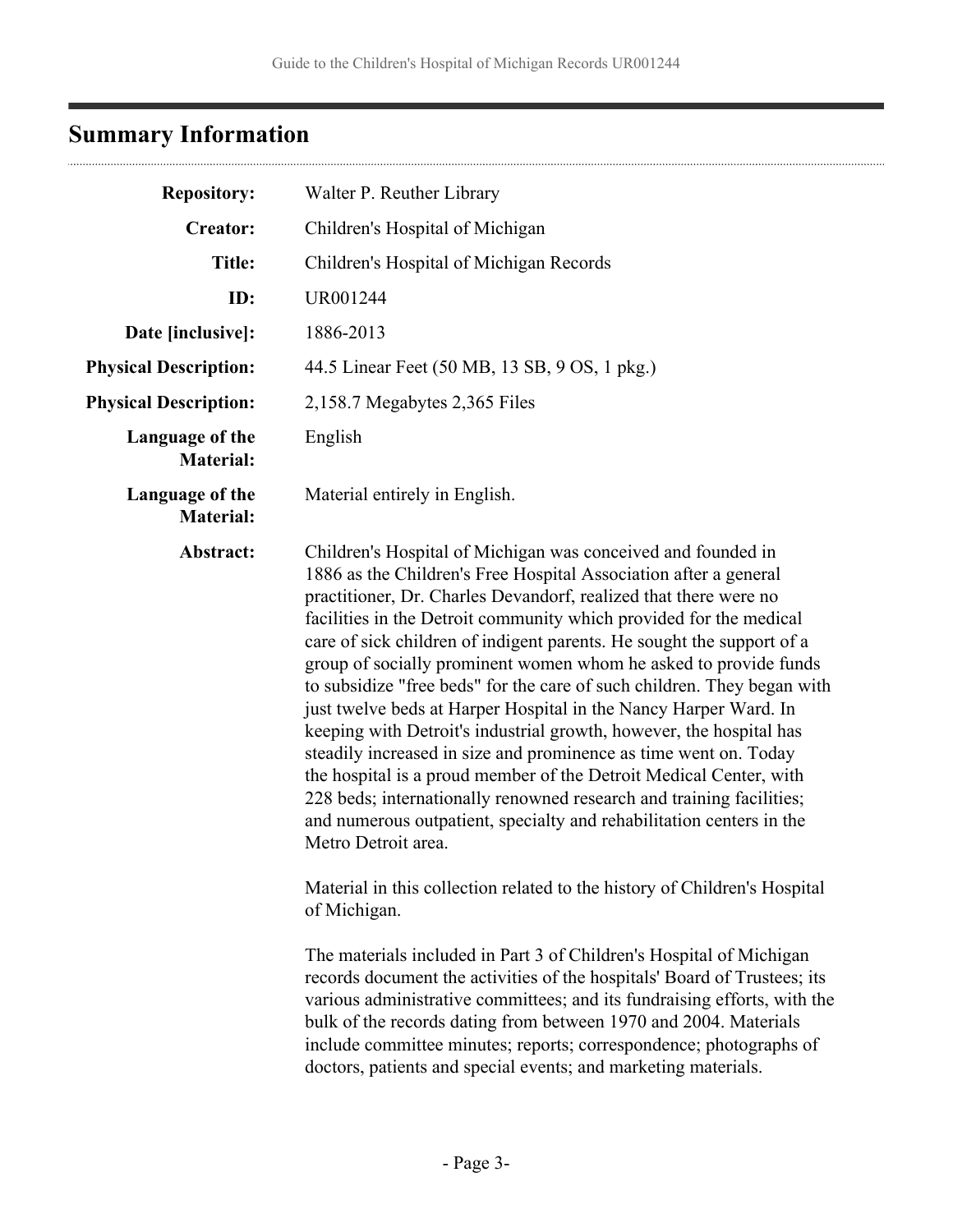## **Citation Style**

"Children's Hospital of Michigan Records, Box [#], Folder [#], Walter P. Reuther Library, Archives of Labor and Urban Affairs, Wayne State University"

**^** [Return to Table of Contents](#page-1-0)

## <span id="page-3-0"></span>**History**

Children's Hospital of Michigan was conceived and founded in 1886 as the Children's Free Hospital Association after a general practitioner, Dr. Charles Devandorf, realized that there were no facilities in the Detroit community which provided for the medical care of sick children of indigent parents.

He sought the support of a group of socially prominent women whom he asked to provide funds to subsidize "free beds" for the care of such children. They began with twelve beds at Harper Hospital in the Nancy Harper Ward and in two years had expanded to 34 endowed beds. An additional ward was made available on another floor at Harper Hospital for the care and isolation of children with contagious diseases.

By 1890 the hospital moved to the Caskey House at Fort and Seventh Streets. Later, an adjacent house, the Pope House, was leased and became the contagious disease hospital, and a large nearby barn was annexed and functioned as an outdoor dispensary.

In 1893, when they had outgrown these facilities, the Association approached Mr. Hiram Walker for funds with which to build a Children's Free Hospital. Several Detroit physicians, and the Board of Trustees of the Children's Free Hospital Association persuaded Mr. Walker to buy land and contribute \$125,000 for the new hospital. He stipulated that \$65,000 be allocated for the new building and the remaining money be set aside to support hospital operations and accumulate interest for additions to the structure. In June, 1896, the new building, situated at St. Antoine and Farnsworth, was dedicated.

While operating in the new building the Training School for Nursemaids was begun. By 1915 a Training School for Nurses was established, along with a Social Service Department, Physical Therapy Department and a Dental Clinic.

With the industrial growth of Detroit, Children' Free Hospital had further critical need for space for patients and for development of services. James Couzens agreed to give a \$1,000.000 building fund if the Association would merge with the Michigan Hospital School in Farmington, to which he had given an annual contribution. This was done, and in 1922 the Children's Hospital of Michigan was adopted as the name of the new corporation. The Michigan Hospital School then became the Michigan Convalescent Home. The building program was begun in 1922 and completed by 1927. Mr. Couzens also stipulated that services must not be limited to the indigent, but open to all children and their doctors.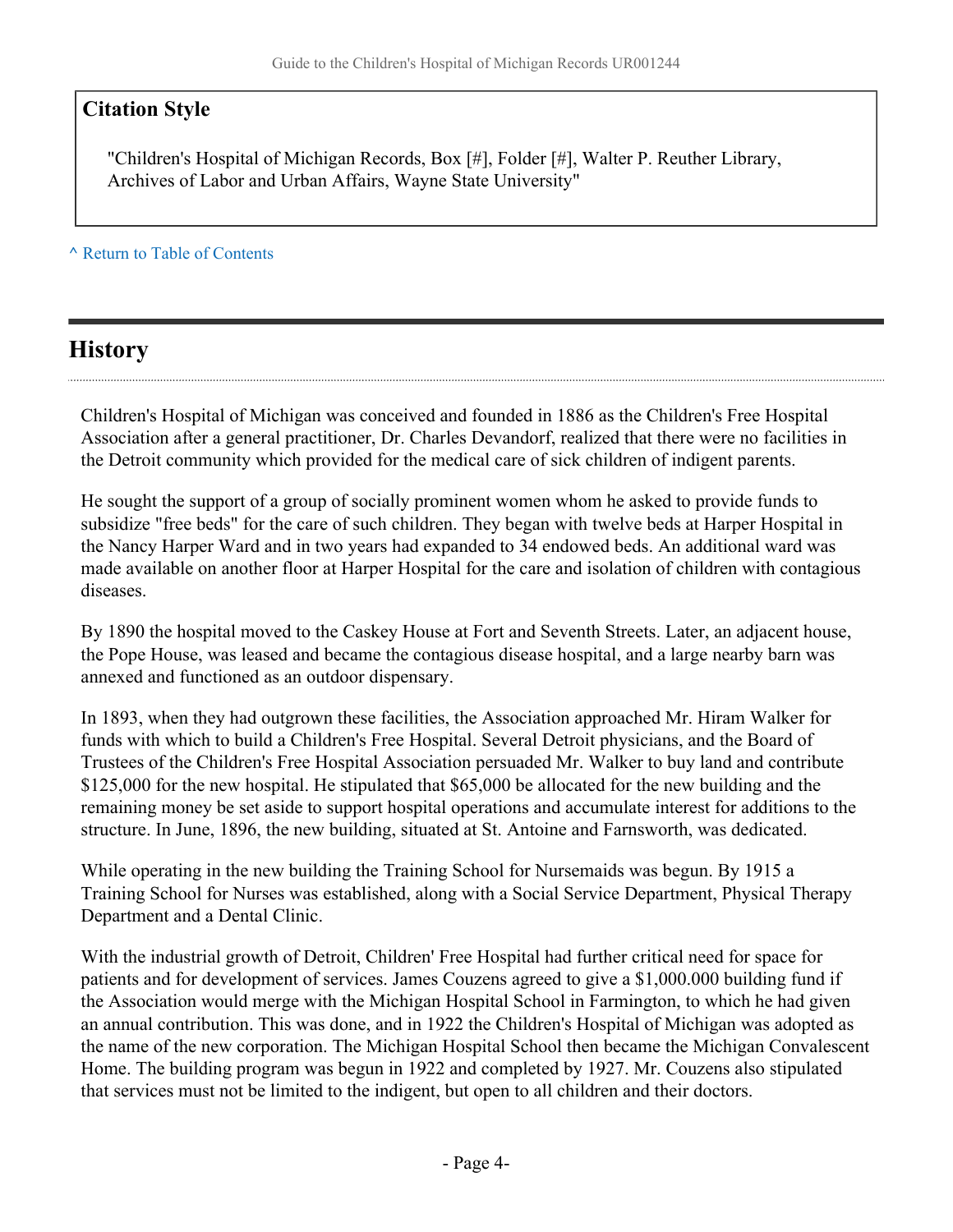Rapid growth and development followed. In 1922 the research laboratories of the Merrill-Palmer School were located at Children's Hospital. Dr. Icie Macy Hoobler headed the laboratories at Children's Hospital, focusing her research on children's nutrition and chemical growth processes. In 1925 The Children's Fund of Michigan was organized and began its program of cooperative research with the hospital. In 1954, the Children's Fund was replaced by the Children's Research Center to continue scientific research in pediatric medicine.

In 1957, Children's Hospital became affiliated with the Wayne State University College of Medicine for teaching purposes. Wayne faculty in pediatrics, surgery for children and research in children's diseases carried full-time staff assignments at the hospital.

Starting in the late 1950s, through many extensive fund raising campaigns, the hospital was able to expand its services, including the construction of a new complex located within the Medical Center area on Beaubien Boulevard. In March of 1971, the new complex was dedicated.

**^** [Return to Table of Contents](#page-1-0)

## <span id="page-4-0"></span>**Scope and Content**

The papers of the Children's Hospital of Michigan collection document the part played by the hospital in providing health care for the children of Detroit from 1886 through the 1970s. The collection also contains information on the administration of the hospital and the evolution of many of its service departments.

Subjects covered in the collection are: Board of Trustees Children's Fund of Michigan Couzens Clinic Metropolitan Detroit Building Fund Michigan Convalescent Home Nurses' Training Programs

Among the important correspondents are: Dr. Thomas Cooley James Couzens Mrs. Couzens Slattery Dr. Icie Macy Hoobler Dr. Grover Penberthy Resident Teaching Programs Social Service Legislation United Community Services United Foundation Volunteer Service Department Women's Auxiliary Margaret Rogers Governor G. Mennen Williams Dr. Paul Woolley, Jr. Dr. Wolf Zuelzer

Series Description: Series I, Children's Free Hospital, 1886-1922: Booklets, correspondence, clippings, reports and other items relating to the operation of the Children's Free Hospital. In addition, there is material on the Van Leuvan Browne School and the Michigan Hospital School for Crippled Children. Oversized materials covering this period such as bound minute books and log books are located in Series V.

Series II, Children's Hospital of Michigan Reports, 1922-1986: Sub series A, Annual Reports, 1934-1986: Yearly statistical records provided by each department within the hospital, documenting annual output. Sub series B, Financial and Statistical Reports, 1934-1963: Financial, statistical and budgetary reports covering all aspects of the financial operation of Children's Hospital. This also includes budget and expense reports from the Michigan Convalescent Home in Farmington.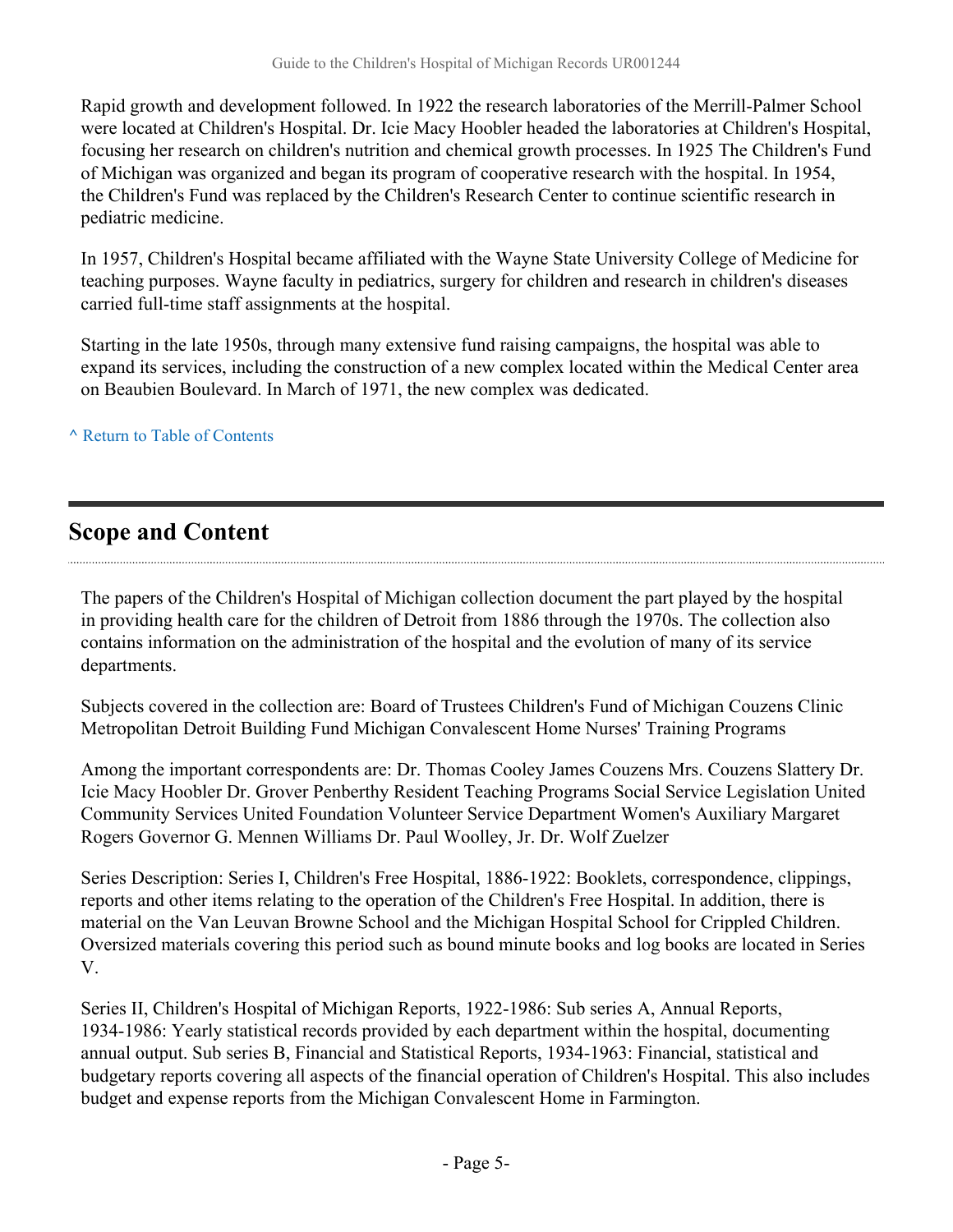Series III, Children's Hospital of Michigan General Office Files, 1940-1980: Files consisting of correspondence and reports relating to the medical, non-medical and nursing staff, research programs and fund raising campaigns.

Series IV, Children's Hospital Committee Meeting Minutes, 1922-1971: Monthly committee reports of various committees functioning at Children's Hospital. Most notably are minutes from the Board of Trustees and the Medical Advisory Committee.

Series V, Printed and Oversized Materials, 1886-1980: Published works on The Children's Free Hospital, The Children's Hospital of Michigan, and on medicine and medical history. Included within this series are: books, pediatric journals, scrapbooks, published yearly reports, pamphlets, clippings and biographical data pertaining to the hospital's physicians. In addition, there are oversized ledgers and log books relating to the hospital's early history from 1886 to 1924.

Part 2: Series I, James Couzens Files, 1921-1936: Clippings, correspondence, reports and other items relating to Couzens' role as President, Honorary President and Trustee of Children's Hospital of Michigan from 1921 until his death in 1936. These papers document the early years of Children's Hospital of Michigan.

Series II, Children's Hospital of Michigan General Subject Files, 1922-1989: Files consist of brochures, correspondence, minutes and reports relating to the medical and non-medical staff, fundraising campaigns, The Detroit Medical Center and other topics. Also included are files of the Child Research Center of Michigan.

Part 3: The materials included in Part 3 of Children's Hospital of Michigan records document the activities of the hospitals' Board of Trustees; its various administrative committees; and its fundraising efforts, with the bulk of the records dating from between 1970 and 2004. Materials include committee minutes; reports; correspondence; photographs of doctors, patients and special events; and marketing materials. Series 1: Committee Minutes and Hospital Planning, 1920-2013 Series 2: Fund raising, 1961-1987 Subseries A: Reports, Correspondence, and Finances, 1964-1987 Subseries B: Charitable Foundations and Donor Files, 1961-1987 Series 3: Audio Visual Materials, 1992-2011 Subseries A: Photographs and Publications, 1992-2011 Subseries B: Audio and Video Cassettes, 1994-2007 Subseries C: Ephemera, 2007-2011

### **^** [Return to Table of Contents](#page-1-0)

## <span id="page-5-0"></span>**Arrangement**

Part 1: Arranged in 5 series – Series 1 (Boxes 1-2), Series 2 (Boxes 3-13), Series 3 (Boxes 13-22), Series 4 (Boxes 22-28), and Series 5 (Boxes 28-43 and Package 44). Folders are arranged chronologically or alphabetically depending upon the series.

Series 2 is divided into 2 subseries.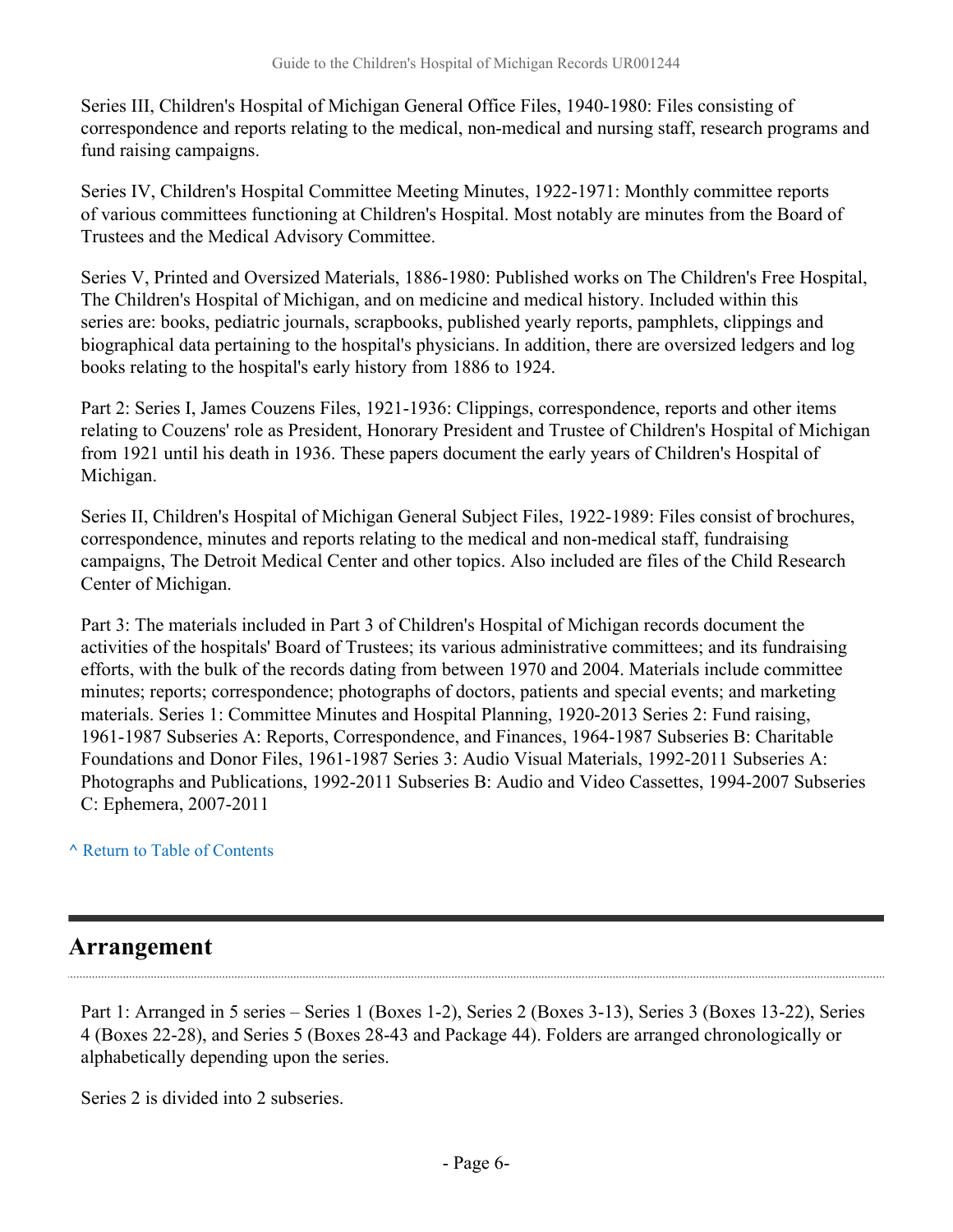Part 2: Arranged in 2 series - Series 1 (Boxes 1-3), and Series 2 (Boxes 3-7). Note that boxes begin renumbering in part 2. Folders are arranged chronologically or alphabetically depending upon the series.

Part 3: The collection is arranged into 3 series and 5 subseries. Folders in each subseries are simply listed by their location within each box. They are not arranged, so any given subject may be dispersed throughout several boxes within each subseries. Series 1: Committee Minutes and Hospital Planning, 1920-2013 (Box 1-5) Series 2: Fund raising, 1961-1987 (Box 5-9) Subseries A: Reports, Correspondence, and Finances, 1964-1987 (Box 5-6) Subseries B: Charitable Foundations and Donor Files, 1961-1987 (Box 6-9) Series 3: Audio Visual Materials, 1992-2011 (Box 10-15) Subseries A:Photographs and Publications, 1992-2011 (Box 10-12) Subseries B: Audio and Video Cassettes, 1994-2007 (Box 13-14) Subseries C: Ephemera, 2007-2011 (Box 15)

**^** [Return to Table of Contents](#page-1-0)

## <span id="page-6-0"></span>**Administrative Information**

## **Publication Statement**

Walter P. Reuther Library

5401 Cass Avenue Detroit, MI 48202 URL:<https://reuther.wayne.edu>

## **Revision Description**

Part 2 processed and finding aid updated 1990-04. Part 3 added and finding aid updated 2020-02.

## **Acquisition**

The papers of the Children's Hospital of Michigan were placed in the Archives of Labor and Urban Affairs in July of 1985 by Dr. Jack Hertzler. Additional papers added in April 1990.

Part 3 The material was donated by the Children's Hospital of Michigan in several installments between 1994 and 2016.

## **Processing History**

Processed and finding aid written by Walter P. Reuther Library in September 1986.

Part II: Part 2 processed and finding aid updated by Walter P. Reuther Library in April 1990.

Part III: Part 3 processed and finding aid written by Kris Kniffen on January 11, 2016.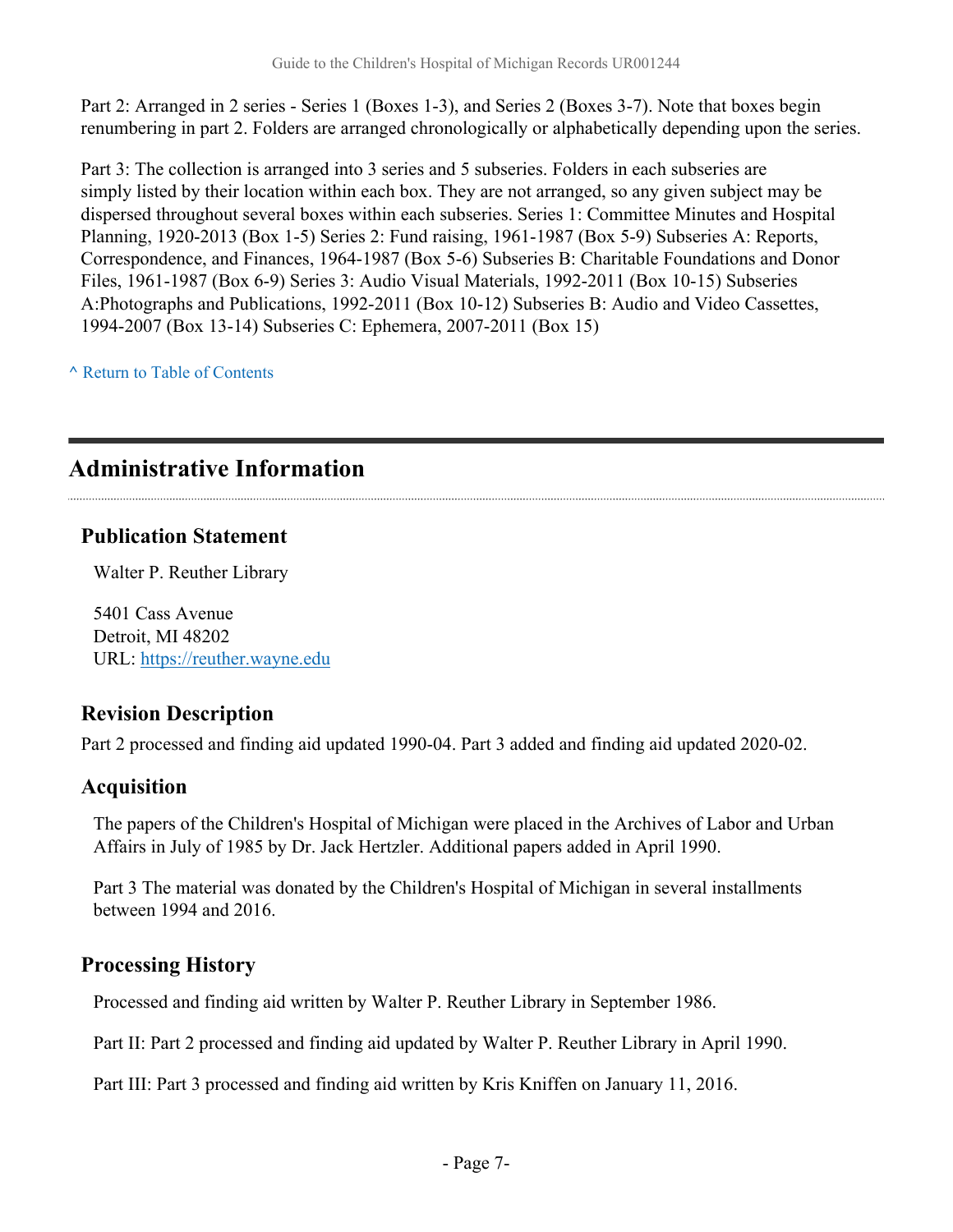### **Access**

Collection is open for research.

### **Use**

Refer to the Walter P. Reuther Library "Rules for Use of Archival Materials." Restrictions: Researchers may encounter records of a sensitive nature – personnel files, case records and those involving investigations, legal and other private matters. Privacy laws and restrictions imposed by the Library prohibit the use of names and other personal information which might identify an individual, except with written permission from the Director and/or the donor.

### **^** [Return to Table of Contents](#page-1-0)

## <span id="page-7-0"></span>**Related Materials**

### **Transfers**

Photographs relating to The Children's Free Hospital, The Michigan Convalescent Home, and The Children's Hospital of Michigan have been placed in the Children's Hospital of Michigan Collection. There is also a collection of Children's Hospital of Michigan memorabilia containg some items of early medical equipment and other objects connected with Children's Hospital.

Part 3: Two boxes of negatives, photographic slides, and audio and video casettes have been transfered to the audiovisual department. Their contents are listed at the end of the inventory. Additional photograph and music files can be found in the Reuther Digital Repository. This material is listed at the end of the inventory, or noted in the title of the folder from which it originally came.

**^** [Return to Table of Contents](#page-1-0)

## <span id="page-7-1"></span>**Controlled Access Headings**

- Children--Hospitals
- Fund raising
- Hospitals -- -- Administration
- Nurses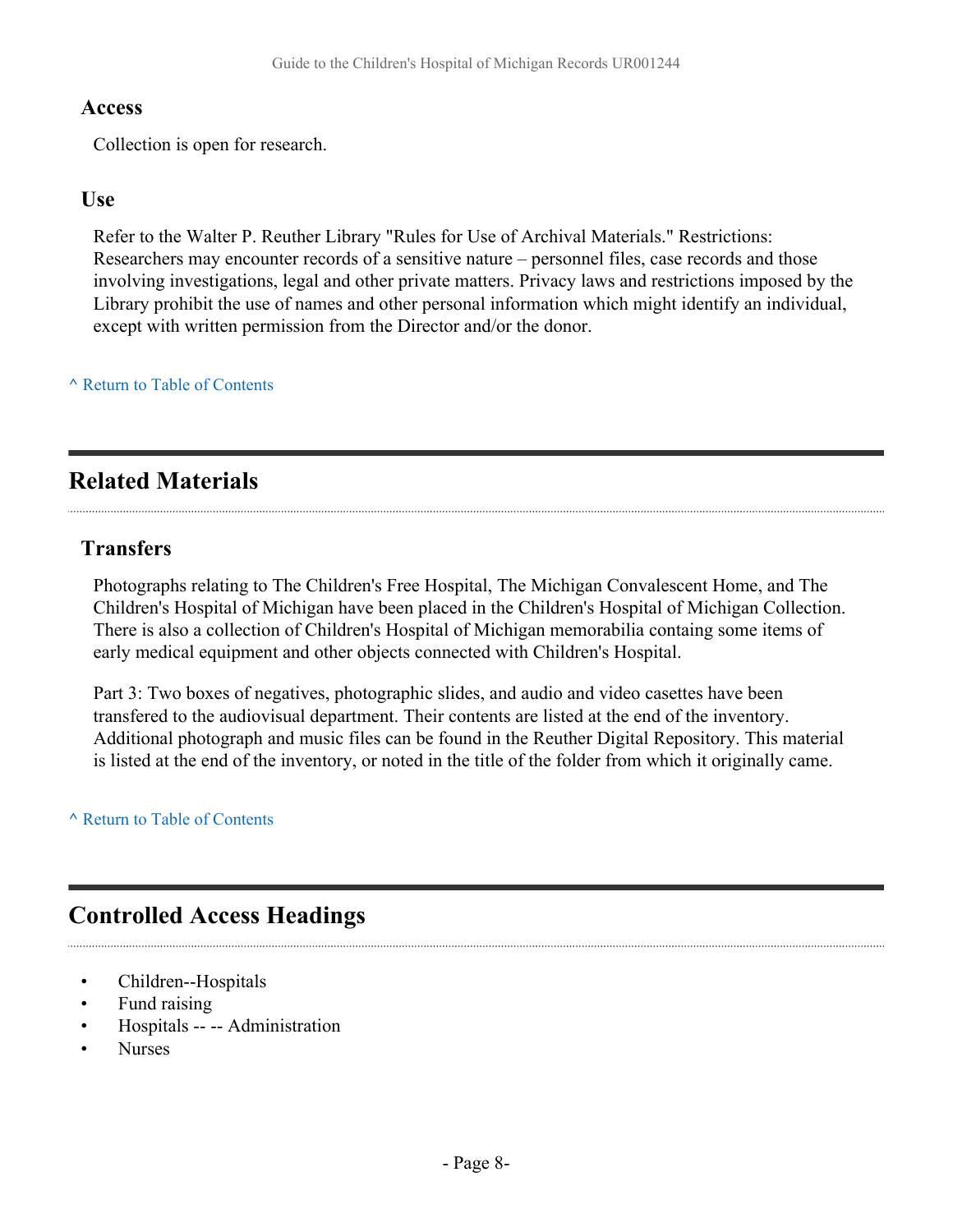## <span id="page-8-0"></span>**Index to subjects and correspondence**

(Correspondence is maked with an \*)

- Adler, Alfred, Pt. II 2:8, 2:12
- Afflicted Adult Act, 19:8-14, 20:1-5
- Afflicted Children Act, 19:8-14, 20:1-5
- Babies Convalescent Summer Home, 2:13
- Bath, Michigan; Bombing, Pt. II, 2:7
- Board of Trustees,  $14:6-9$ ,  $22:15$ , Box 23
- Chauvin, Francis X., Pt. II 7: 5-7
- Child Research Center of Michigan, 13:1-8, 19:1-3, Pt. II 4:5-13
- Child Welfare League of America, Pt. II, 3:3
- Children's Hospital Dedication, 15:4-9, 16:7-8, 18:5, 19:4
- Children's Fund of Michigan, 3:8, 9:15-16, 15:1-3, Pt II 4:14-16 See Also: Norton, William J. Commonwealth Fund; Child Health Demonstration, Pt II 2:4-6
- Community Health Association, 15:12-13
- Cooley, Dr. Thomas B., 15:1, 29:10-11, Pt. II 4:17
- \*Couzens, James, 3:1-2, 15:1, Box 39, Pt. II Box 1, Box 2, 3:1-9
- Couzen's Clinic; Groundbreaking, Pt. II 4-18
- Cradle Society, Pt. II 2:10
- Crippled Children Act, 20:1-5, Pt. II 1:23
- Dental Program, Pt. II  $1:23, 2:6-7, 3:5$
- Detroit Association of Charities, 1:3
- The Detroit Cerebral Palsy Center, 15:16-17
- Detroit Community Fund, Pt. II 1-17
- Devendorf, Dr. C. A., 1:1-5, 29:10, Pt II 4-17
- Dunbar Memorial Hospital, 1:6, 1:21
- Farmington Convalescent Home. See Michigan Convalescent Home Ford Foundation, 14:12, 16:1,3, 19:1-3
- Fresh Air Society, Pt. II 2:4, 2:6, 2:8
- Fundraising Campaigns, 16:3-5, 28:11-18, 29:1-6, Pt. II 1:1, 1:5
- Galley, John Knox, Pt. II 4:23
- Harper Hospital, 16:6
- Herzler, Jack, Pt. II 3:23, 5:1
- \*Hoobler, Dr. Icie Macy, 13:20, 14:6, 22:14
- Individual Psychiatric Foundation, Pt. II 2:8, 2:12
- Institute of Character Research, Pt II 2:7-8
- Kellogg, Siron W. 2:1
- Ledyard, H. B., Box 1, 28:11-18
- \*Levin Sander M., 20:4,5
- Ronald MacDonald House, Pt. II 3:23
- McGregor, Tracy, 2:12
- Medical Center, 16:16-18, 28:18, 29:1, Pt. II 4:20-21
- Metropolitan Detroit Building Fund, 16:19, 23:16, 28:17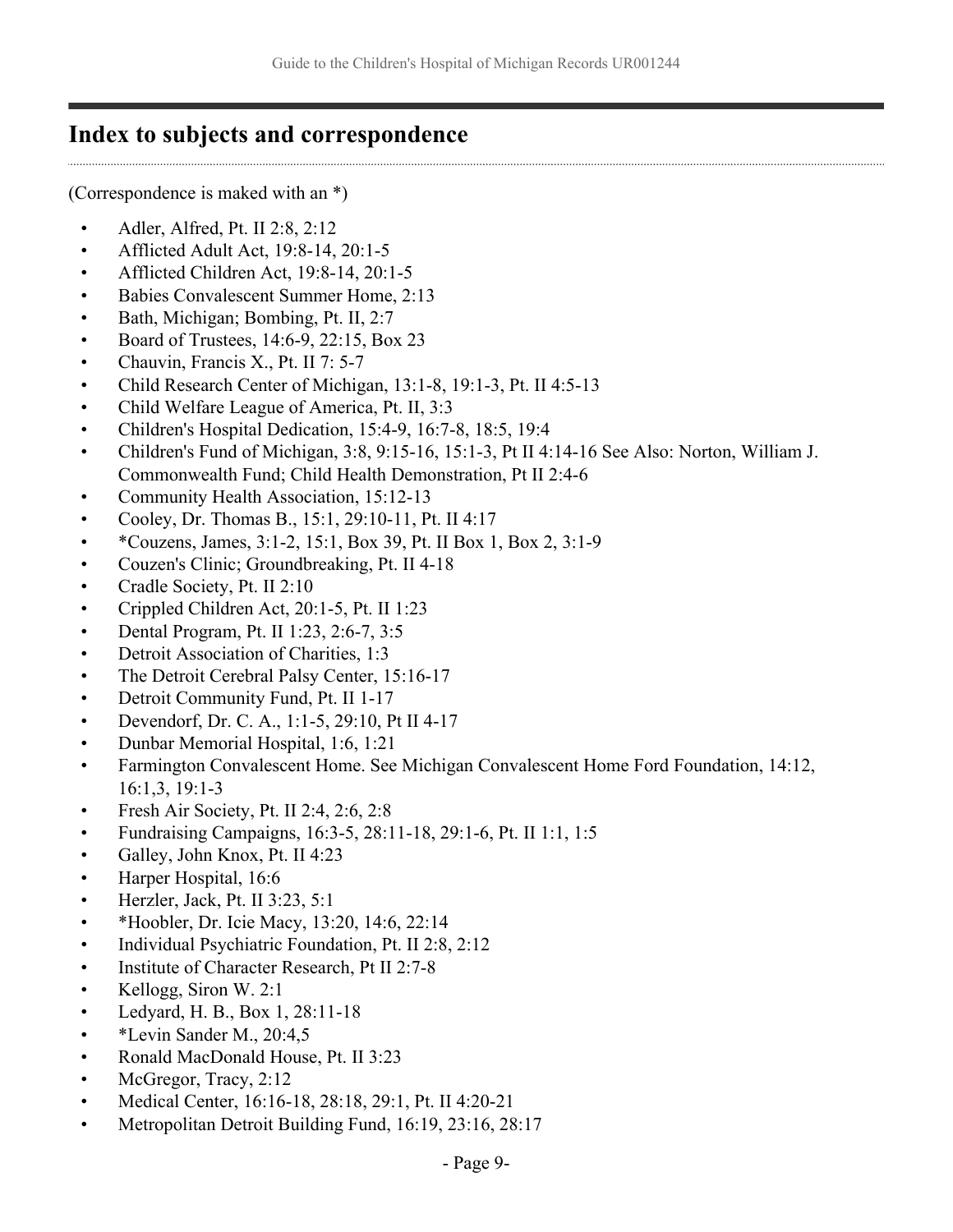- Michigan Child Welfare League, Pt. II 1:4
- Michigan Convalescent Home: Annual Reports, Boxes 3-8; Construction costs, Box 42; Expenditures, 12:6-11, Pt. II 1:8, 1:14, 1:18, 1:20-22, 1:24, 1:26, 2:1, 2:3, 2:14; lease to State, 15:22; publicity, 28:14-17
- Michigan Department of Public Instruction: Division of Rehabilitation, Pt. II 1:15, 1:22
- Michigan Hospital School, 2:6,10,13, 29:8, Box 42, Pt. II 1:1-2, 1:4, 1:6, 1:9
- Michigan Crippled Children Commission, 14:10-17, 19:1-3
- Michigan Society for Crippled Children, Pt. II 1:14, 1:23, 3:7-8
- National Council of Jewish Women's Summer Play School; Detroit Branch, Pt. II 2:4
- Northern Michigan Children's Clinic, Pt. II 2:15
- \*Norton, William J., 2:4, 22:14, 28:15, Pt. 2 1:3-4, 2:1, 2:5-13, 2:15-20, 2:22-23, 3:1-3, 3:6-9 Nursing Education, 17:9-12
- Nursing Administration, 17:6-8
- Penberthy, Dr. Grover, 18:4, 29:11, Pt. II 6:11
- Playgound and Recreation Association of America, Pt. II 2:5
- Public Relations, 20:6-7
- School for Nursemaids, 1:11
- School of Nursing, 1:16, 2:1,9, 15:11
- Slattery, Mrs. Gerard, 14:6-9, 28:11-18, 29:1-6
- \*Slattery, Mrs. Gerard. See Board of Trustees Social Service Department, 2:1-2, Box 43
- State Emergency Welfare Relief Commission of Michigan, Pt. II 3:4
- United Community Services, 14:10-17, 21:9-16
- United Foundation, 21:14-15, 17-21
- Van Leuven Browne Hospital School, 2:11-14, 3:1, 29:8, Box 42, Box 44
- Volunteer Service Department, 22:1-4
- \*Walker, Hiram, 1:11, 28:4-9, Pt. II 1:8, 7:4-7
- Wayne State School of Medicine, 6:17, 23:17
- White, George E., Pt. II 5:1
- \*Williams, Governor G. Mennen, 19:8,9, 20:3-4
- Women's Auxiliary, 22:6-11, 28:11-18
- Woolley, Dr. Paul Jr., 22:12, 29:11

## <span id="page-9-0"></span>**Collection Inventory**

#### PART 1

## **Series I: Children's Free Hospital, 1886-1922**

### **Scope and Contents**

Booklets, correspondence, reports and other items concerning the operation of the Children's Free Hospital. There is considerable material on the Van Leuvan Browne School and the Michigan Hospital School for Crippled Children. In addition, this series contains material relating to the merger of the Children's Free Hospital and the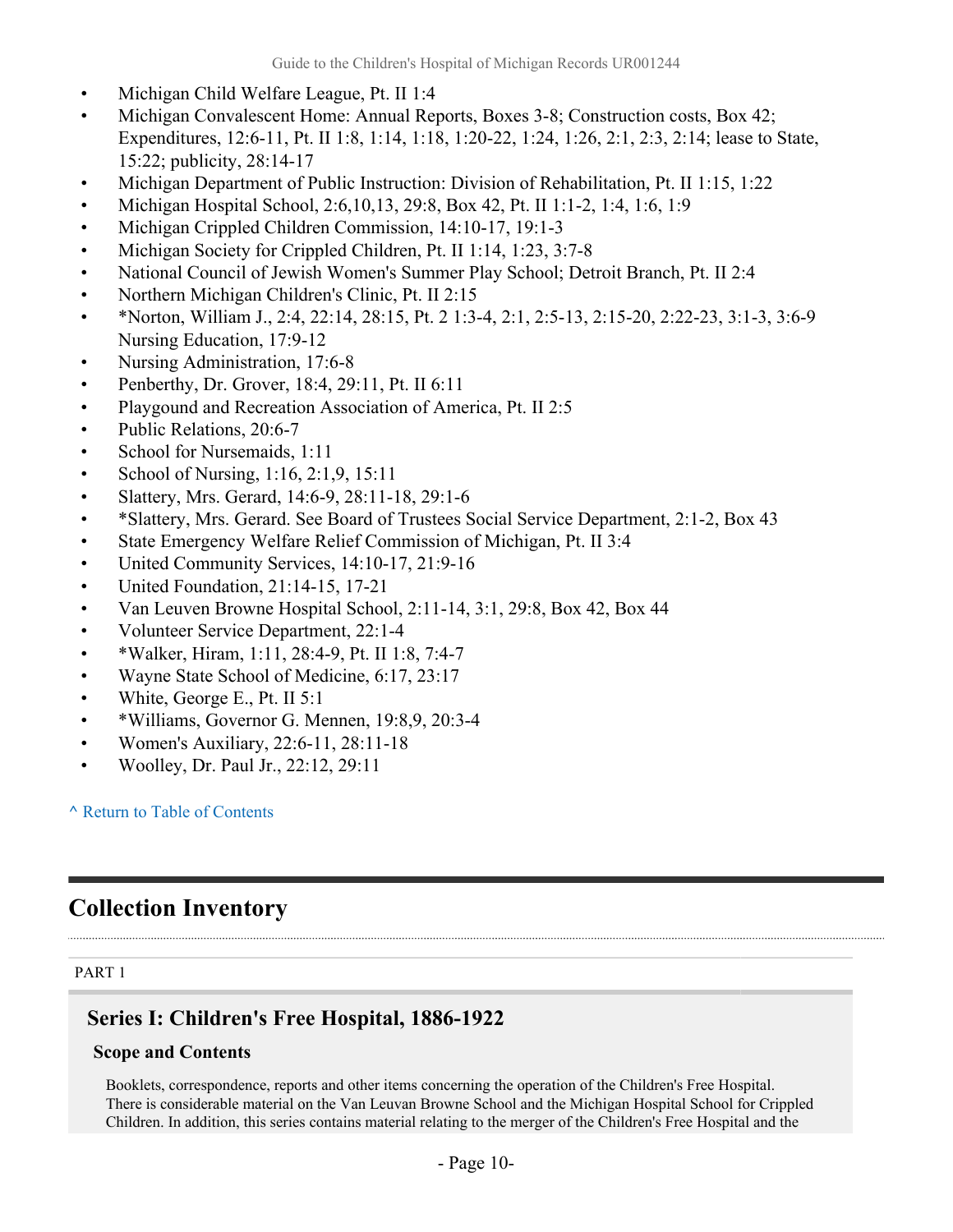Michigan Hospital School. Oversized materials such as bound minute books and log books are located in Series V. Booklets pertain to annualreports,ArticlesofIncorporation,NursingSchool,andSocialServiceDepartment. Files are arranged chronologically.

| <b>Title/Description</b>                             | Instances |              |
|------------------------------------------------------|-----------|--------------|
| 1886-1912; booklets, clippings and correspondence    | Box 1     | Folder 1-17  |
| 1913; booklets, correspondence and financial reports | Box 2     | Folder 1     |
| 1914-1921; booklets, clippings and correspondence    | Box 2     | Folder 2-11  |
| 1922; merger clippings, correspondence and reports   | Box 2     | Folder 12-14 |

#### **^** [Return to Table of Contents](#page-1-0)

### **Series II: Children's Hospital of Michigan Reports, 1922-1986**

#### **Scope and Contents**

Material relating to monthly and annual reports. This series is divided into two subseries.

### **Subseries A: Annual Reports, 1922, 1986**

#### **Scope and Contents**

Yearly statistical records provided by each department. Files are arranged chronologically.

| <b>Title/Description</b>  | <b>Instances</b> |             |
|---------------------------|------------------|-------------|
| Annual Reports; 1922-1934 | $Box$ 3          | Folder 1-9  |
| Annual Reports; 1935-1942 | Box 4            | Folder 1-20 |
| Annual Reports; 1943-1951 | Box 5            | Folder 1-18 |
| Annual Reports; 1952-1957 | Box 6            | Folder 1-17 |
| Annual Reports; 1958-1969 | Box 7            | Folder 1-17 |
| Annual Reports; 1971-1986 | Box 8            | Folder 1-6  |

## **Subseries B: Financial and Statistical Reports, 1925-1970**

#### **Scope and Contents**

Financial, statistical and budgetary reports covering all aspects of the financial operation of CHM. This includes budget and expense reports from the Michigan Convalescent Home in Farmington. Fiels are arranged alphabetically by subject or type of material.

| <b>Title/Description</b>                       | Instances |              |
|------------------------------------------------|-----------|--------------|
| Account Number Information; reports, 1957-1964 | Box 8     | Folder 7     |
| Appraisal; reports, 1961                       | Box 8     | Folder 8-10  |
| Budget Deficits; reports, 1956-1957            | Box 8     | Folder 11-12 |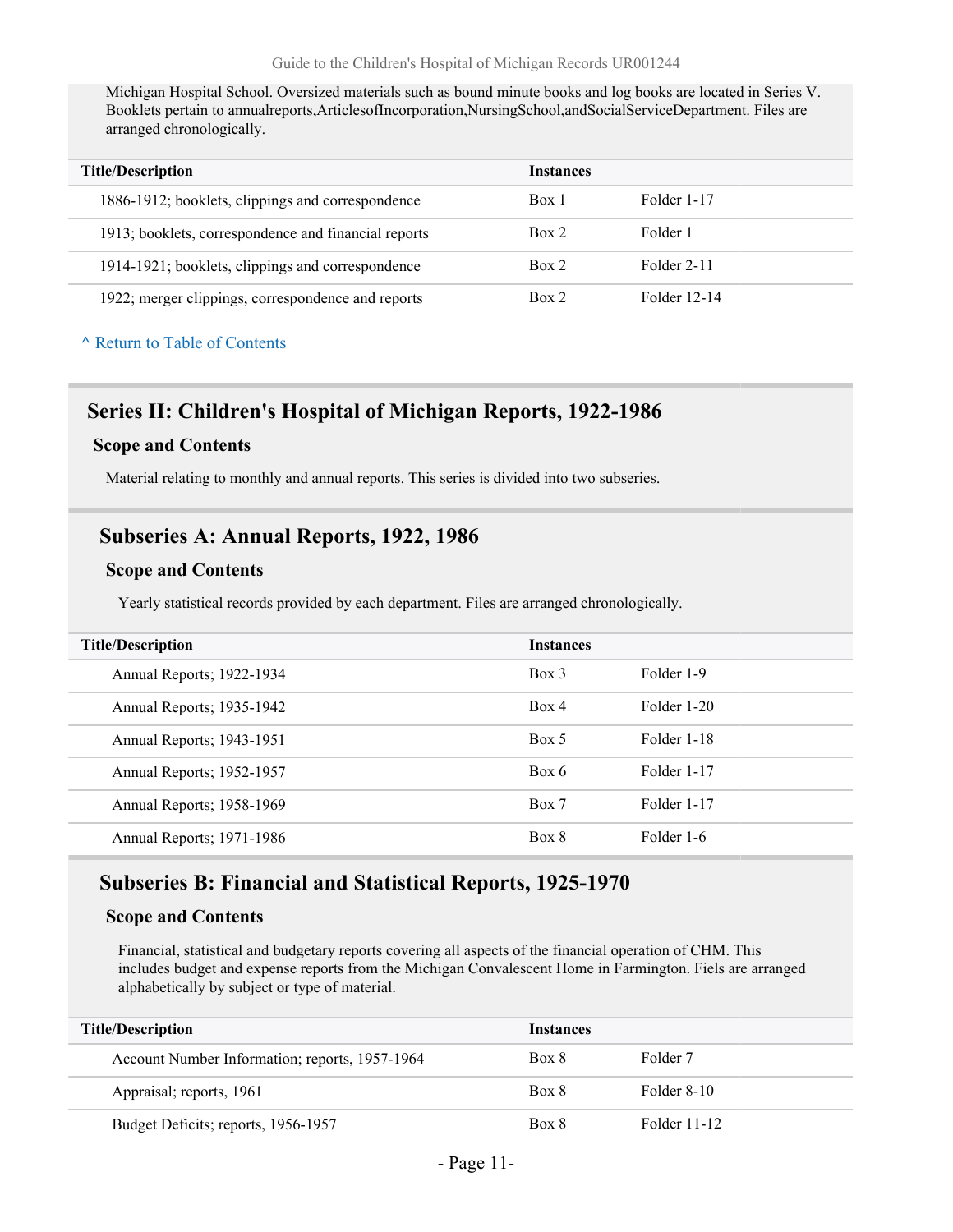Guide to the Children's Hospital of Michigan Records UR001244

| Budget-Equipment; reports, 1950-1959                       | Box 8         | Folder 13-19 |
|------------------------------------------------------------|---------------|--------------|
| Budget-Equipment; reports, 1960                            | Box 9         | Folder 1     |
| Budget, General Information; 1960-1970                     | Box 9         | Folder 2-12  |
| Budget, Income Projection; 1958-1959                       | Box 9         | Folder 13-14 |
| Budget, Medical Research; 1957-1970                        | Box 9         | Folder 15-16 |
| Budget, Payroll; 1959                                      | Box 9         | Folder 17    |
| Departmental Monthly Statistics; 1955-1966                 | <b>Box 10</b> | Folder 1-14  |
| Departmental Monthly Statistics; 1967-1969                 | <b>Box 11</b> | Folder 1-3   |
| Departmental Monthly Statistics; correspondence, 1961-1969 | Box 11        | Folder 4     |
| Income and Expense Statements; 1925-1958                   | <b>Box 11</b> | Folder 5-13  |
| Income and Expense Statements; 1959-1967                   | <b>Box 12</b> | Folder 1-5   |
| Farmington Property Expenditures; 1950-1959                | <b>Box 12</b> | Folder 6-11  |
| Farmington Property Expenditures; plat map, 1960           | <b>Box 12</b> | Folder 12    |
| Michigan Convalescent Home; statistical reports, 1955-1959 | <b>Box 12</b> | Folder 13-17 |
| Statement of Assets; 1957-1966                             | Box 13        | Folder 1-8   |
|                                                            |               |              |

#### **^** [Return to Table of Contents](#page-1-0)

## **Series III: Children's Hosptial of Michigan General Office Files, 1940-1980**

#### **Scope and Contents**

Files relating to the general operation of Children's Hospital including correspondence pertaining to the medical staff, nursing staff, the Wayne State University Pediatric Residency Program and fund raising activities. Files are arranged alphabetically by subject or type of material.

| <b>Title/Description</b>                                  | <b>Instances</b> |              |
|-----------------------------------------------------------|------------------|--------------|
| Appointments and Completions; correspondence, 1956-1967   | Box 13           | Folder 9-14  |
| Appointments and Completions; diplomas, 1951-1971         | $Box$ 13         | Folder 15-22 |
| Appointment and Control; correspondence, 1955-1971        | Box 14           | Folder 1-5   |
| Board of Trustees; correspondence, 1947-1971              | Box $14$         | Folder 6-9   |
| Cardiovascular Programs; corresp., and reports, 1955-1971 | Box 14           | Folder 10-17 |
| Children's Fund of Michigan; correspondence, Apr 1929     | <b>Box 15</b>    | Folder 1     |
| Children's Fund of Michigan; minutes, Jan 1949            | Box $15$         | Folder 2     |
| Children's Fund of Michigan; pamphlets, 1931, 1951-1956   | Box 15           | Folder 3     |
| Children's Hospital Dedication; announcements, 1970-1971  | Box 15           | Folder 4     |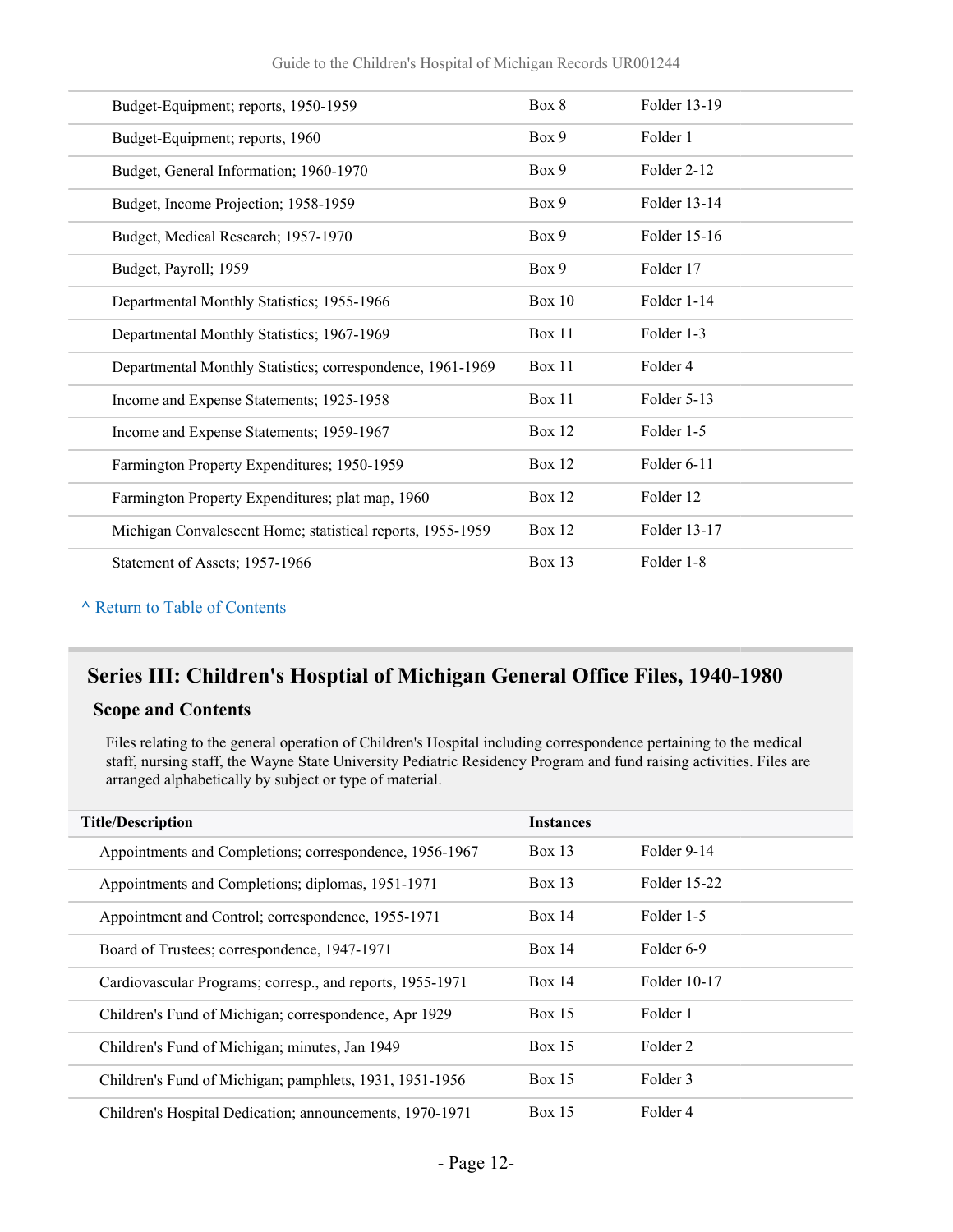| Children's Hospital Dedication; reports, 1970-1971                                | <b>Box 15</b> | Folder 5             |
|-----------------------------------------------------------------------------------|---------------|----------------------|
| Children's Hospital Fiftieth Anniversary; clippings and<br>correspondence, 1936   | <b>Box 15</b> | Folder 6             |
| Children's Hospital Groundbreaking Ceremony; clippings, 1967                      | Box 15        | Folder 7             |
| Children's Hospital Groundbreaking Ceremony; corresp., Feb-<br>Jun 1967           | Box 15        | Folder <sub>8</sub>  |
| Children's Hospital Groundbreaking Ceremony-Emergency<br>Building; corresp., 1971 | Box 15        | Folder 9             |
| Children's Hospital Pharmacy; corresp., 1923                                      | Box 15        | Folder 10            |
| Children's Hospital School of Nursing; booklets, 1921-1928,<br>1933-1934          | Box 15        | Folder 11            |
| Community Health Association; corresp., 1959-1961                                 | Box 15        | Folder 12-13         |
| Constitution and By-Laws; corresp., 1954-1968                                     | Box 15        | Folder 14-15         |
| Detroit Cerebral Palsy Center; corresp., 1960-1964                                | Box 15        | Folder 16            |
| Detroit Cerebral Palsy Center; survey, 1963-1964                                  | Box 15        | Folder 17            |
| Diagnostic and Consultation Service; corresp., 1984                               | Box 15        | Folder 18            |
| Disaster Planning; report, 1968                                                   | Box 15        | Folder 19            |
| Employee Handbooks; 1955, 1957, 1970                                              | Box 15        | Folder 20            |
| William Evans Memorial Lecture; report, May 1963                                  | Box 15        | Folder 21            |
| Farmington Convalescent Home; corresp., 1956                                      | Box 15        | Folder <sub>22</sub> |
| Ford Foundation; corresp., 1949-1959                                              | <b>Box 16</b> | Folder 1             |
| Foundations; general report, 1964                                                 | <b>Box 16</b> | Folder <sub>2</sub>  |
| Fund Raising; corresp., 1961-1964                                                 | <b>Box 16</b> | Folder 3             |
| Fund Raising; reports, 1959-1966                                                  | <b>Box 16</b> | Folder 4-5           |
| Harper Hospital; centennial booklets, 1963                                        | <b>Box 16</b> | Folder 6             |
| Hospital Dedication Plaques; corresp., 1965-1973                                  | <b>Box 16</b> | Folder 7-8           |
| Hospital Management; corresp., 1965                                               | <b>Box 16</b> | Folder 9             |
| Hospital Management; audit, 1971                                                  | <b>Box 16</b> | Folder 10-11         |
| Hospital Survey; 1958-1962                                                        | <b>Box 16</b> | Folder 12            |
| Long Range Planning; publications, 1966-1969                                      | <b>Box 16</b> | Folder 13-14         |
| Ronald McDonald House; corresp., 1979                                             | <b>Box 16</b> | Folder 15            |
| Medical Staff; corresp., 1957-1971                                                | <b>Box 16</b> | Folder 16-18         |
| Metropolitan Detroit Building Fund; corresp., 1961-1963                           | <b>Box 16</b> | Folder 19            |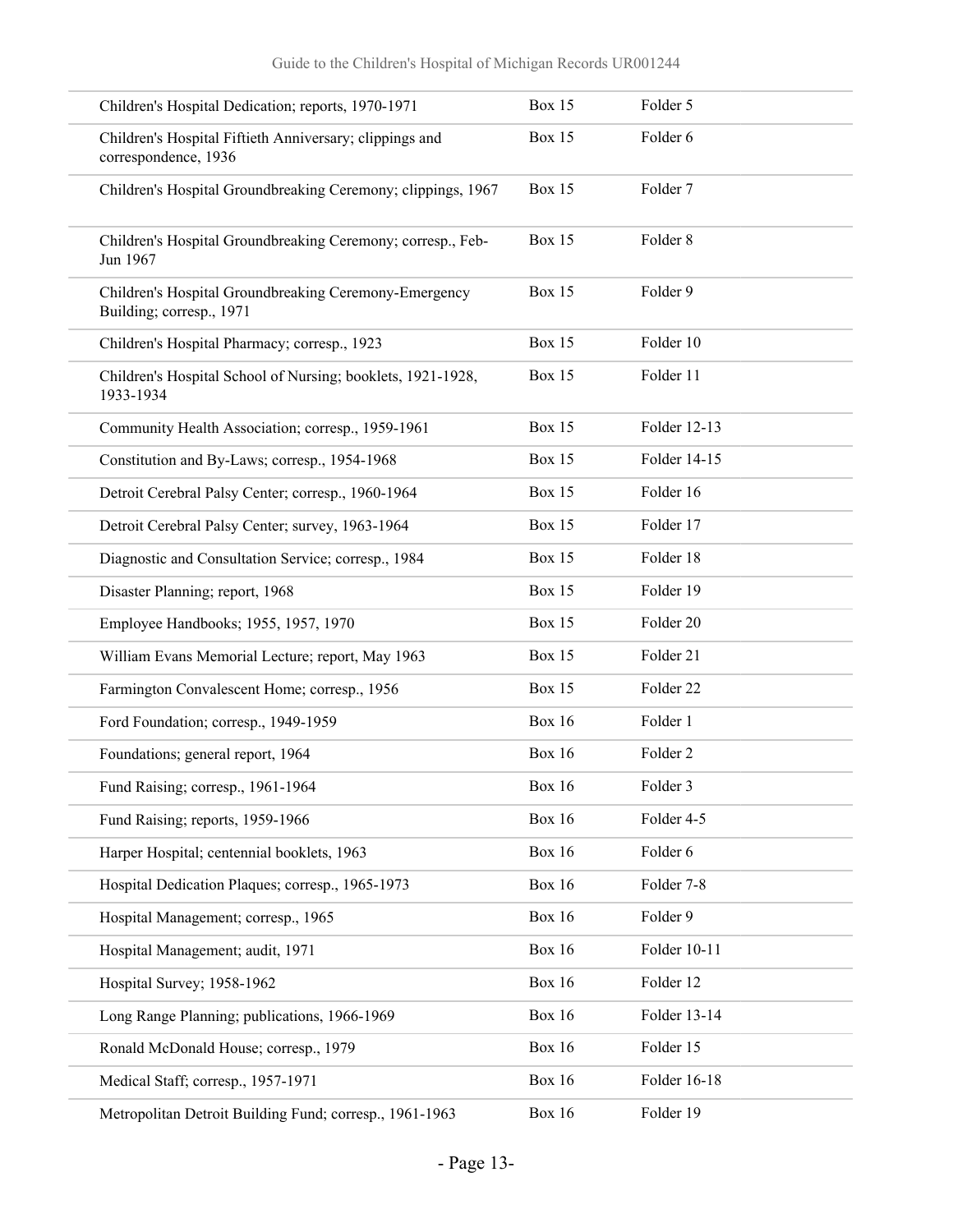| Metropolitan Detroit Health Council; reports, 1962 | <b>Box 16</b> | Folder 20    |
|----------------------------------------------------|---------------|--------------|
| Nursing; monthly reports, 1957-1963                | <b>Box 17</b> | Folder 1-5   |
| Nursing; general information, 1955-1962            | <b>Box 17</b> | Folder 6     |
| Nursing Administration; reports, 1962              | <b>Box 17</b> | Folder 7-8   |
| Nursing Education; corresp., 1956-1966             | <b>Box 17</b> | Folder 9-10  |
| Nursing Education; reports, 1955-1968              | <b>Box 17</b> | Folder 11-12 |
| Nursing Recruitment; corresp., 1961-1969           | <b>Box 17</b> | Folder 13    |
| Nursing Service; corresp., 1959-1965               | <b>Box 17</b> | Folder 14    |
| Nursing Staff; corresp., 1960-1966                 | <b>Box 17</b> | Folder 15-16 |
| Orthopedic Department; corresp., 1957-1971         | <b>Box 17</b> | Folder 17    |
| Outpatient Department; corresp., 1948-1970         | <b>Box 17</b> | Folder 18-19 |
| Outpatient Department; corresp., 1948-1970         | <b>Box 18</b> | Folder 1     |
| Outpatient Department; reports, 1956-1971          | <b>Box 18</b> | Folder 2-3   |
| Grover Penberthy Memorial; corresp., 1959          | <b>Box 18</b> | Folder 4     |
| Personnel Policies; corresp., 1957-1966            | <b>Box 18</b> | Folder 5-6   |
| Pharmacy Formulary; 1955, 1961                     | <b>Box 18</b> | Folder 7-8   |
| Press Releases; 1970-1977                          | <b>Box 18</b> | Folder 9-11  |
| Professional Activities Study; 1961-1962           | <b>Box 18</b> | Folder 12-14 |
| Psychiatric Programs; corresp., 1952-1963          | <b>Box 18</b> | Folder 15-18 |
| Psychiatric Programs; corresp., 1964-1970          | <b>Box 19</b> | Folder 1-2   |
| Psychiatric Programs; reports, 1968-1969           | <b>Box 19</b> | Folder 3     |
| Publicity Reports-Hospital Dedication; 1971        | <b>Box 19</b> | Folder 4     |
| Residents' Orientation Manual; 1960-1966           | <b>Box 19</b> | Folder 5-7   |
| Social Service Agencies; corresp., 1955-1958       | <b>Box 19</b> | Folder 8-9   |
| Social Service Agencies; reports, 1959-1965        | <b>Box 19</b> | Folder 10-14 |
| Social Service Legislation; corresp., 1960-1964    | <b>Box 20</b> | Folder 1-5   |
| Special Projects; Dec 1975 - Aug 1976              | <b>Box 20</b> | Folder 6-7   |
| Sponsored Bed Program; corresp., 1958-1959         | <b>Box 20</b> | Folder 8-9   |
| Staff Memoranda; 1957-1965                         | <b>Box 20</b> | Folder 10-16 |
| Staff Memoranda; 1966-1971                         | <b>Box 21</b> | Folder 1-4   |
| State Public Assistance; survey, 1959              | <b>Box 21</b> | Folder 5     |
| Teaching Hospitals; articles, 1967                 | <b>Box 21</b> | Folder 6     |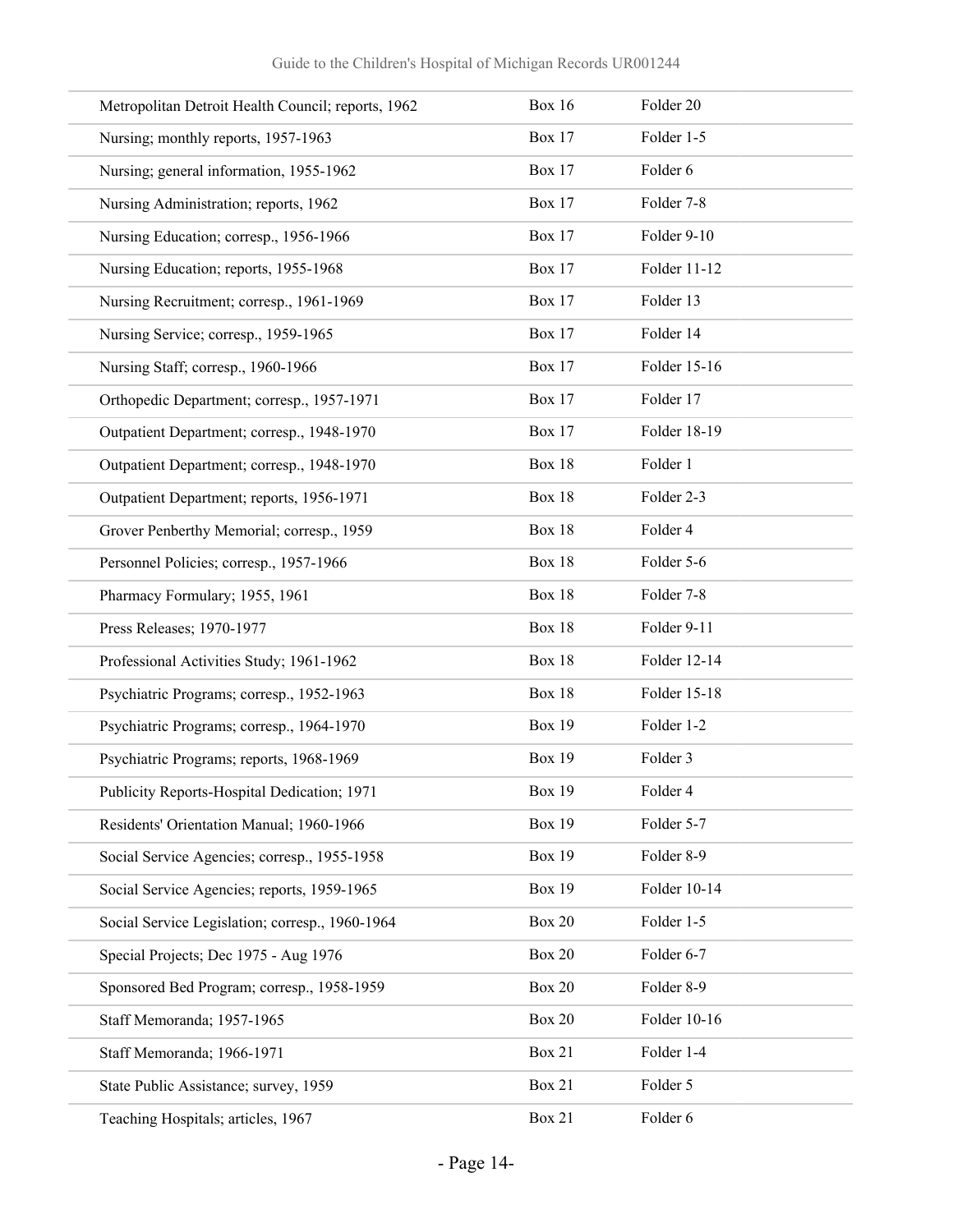| Teaching Programs; reports, 1955-1959                | Box 21        | Folder 7     |
|------------------------------------------------------|---------------|--------------|
| United Community Services; budget reports, 1959-1965 | Box 21        | Folder 8-12  |
| United Community Services; corresp., 1958-1970       | Box 21        | Folder 13-14 |
| United Community Services; study, 1968               | Box 21        | Folder 15    |
| United Foundation; budget reports, 1965-1971         | Box 21        | Folder 16-20 |
| Volunteer Services; booklets, 1937                   | <b>Box 22</b> | Folder 1     |
| Volunteer Services; corresp., 1930                   | <b>Box 22</b> | Folder 2     |
| Volunteer Services; reports, 1939-1941               | <b>Box 22</b> | Folder 3-4   |
| Wayne State University; corresp., 1969-1971          | <b>Box 22</b> | Folder 5     |
| Women's Auxiliary; board manual, 1970                | <b>Box 22</b> | Folder 6     |
| Women's Auxiliary; corresp., 1955-1959               | Box 22        | Folder 7-11  |
| Paul V. Woolley Lectureship; notes, 1975-1983        | <b>Box 22</b> | Folder 12    |

## **Series IV: Children's Hospital Committee Meeting Minutes, 1922-1971**

#### **Scope and Contents**

Files contain monthly committee reports and minutes of various committees functioning at Children's Hospital. Most notably are minutes from the Board of Trustees and the Medical Advisory Committee. Files are arranged alphabetically by subject or type of material.

| <b>Title/Description</b>                          | <b>Instances</b> |              |
|---------------------------------------------------|------------------|--------------|
| Ad Hoc Committee-WSU; 1958-1961                   | Box 22           | Folder 13    |
| Archives Committee; 1967-1970                     | Box 22           | Folder 14    |
| Board of Trustees; Jan 1922 - May 1924            | <b>Box 22</b>    | Folder 15    |
| Board of Trustees; Jun 1924 - Dec 1951, 1957-1962 | Box 23           | Folder 1-17  |
| Budget and Finance Committee; 1956-1961           | <b>Box 24</b>    | Folder 1-6   |
| Building and Investment Committee; 1959-1969      | <b>Box 24</b>    | Folder 7     |
| Design Consultant's Committee; 1967               | <b>Box 24</b>    | Folder 8     |
| Diet Therapy Committee; 1960-1969                 | Box 24           | Folder 9     |
| Emergency and Admitting Planning Committee; 1957  | Box 24           | Folder 10    |
| Executive Committee; 1946-1949, 1957-1961         | Box 24           | Folder 11-19 |
| Fund Raising Committee; 1961                      | <b>Box 24</b>    | Folder 20    |
| Governing Boards and Their Committees; 1961-1970  | Box 24           | Folder 21    |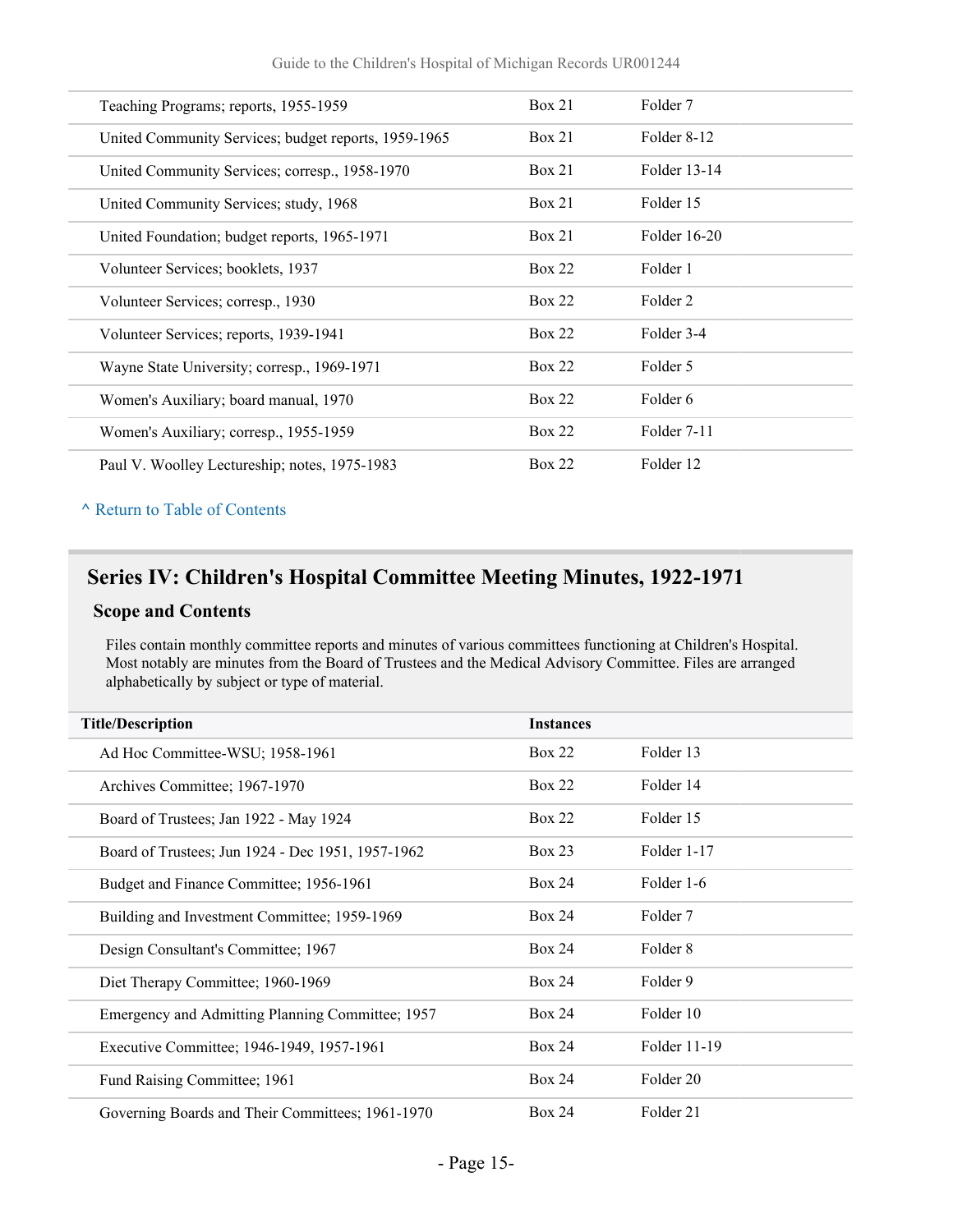| Hyperbilirubinemia Committee; 1959          | <b>Box 24</b> | Folder <sub>22</sub> |
|---------------------------------------------|---------------|----------------------|
| Insurance Committee; 1968-1970              | <b>Box 25</b> | Folder 1-2           |
| Laboratory Committee; 1963-1971             | <b>Box 25</b> | Folder 3             |
| Medical Advisory Committee; 1946, 1957-1971 | <b>Box 25</b> | Folder 4-19          |
| Medical Executive Committee; 1949-1971      | <b>Box 26</b> | Folder 1-7           |
| Medical Nursing Committee; 1964-1971        | <b>Box 26</b> | Folder 8-10          |
| Nursing Committee; 1948-1949, 1954-1961     | <b>Box 26</b> | Folder 11-14         |
| Nursing School Committee; 1955-1957         | <b>Box 26</b> | Folder 15-17         |
| Nursing School Committee; 1958-1969         | <b>Box 27</b> | Folder 1-3           |
| Patient Care Committee; 1968-1970           | <b>Box 27</b> | Folder 4             |
| Pediatric Committee; 1958-1971              | <b>Box 27</b> | Folder 5-8           |
| Personnel Committee; 1959-1971              | <b>Box 27</b> | Folder 9-13          |
| President's Committee; 1970                 | <b>Box 27</b> | Folder 14            |
| Professional Planning Committee; 1960-1961  | <b>Box 27</b> | Folder 15            |
| Psychiatric Committee; 1970-1971            | <b>Box 27</b> | Folder 16            |
| Retirement Committee; 1959-1961             | <b>Box 27</b> | Folder 17            |
| Seal Committee; 1968                        | <b>Box 27</b> | Folder 18            |
| Space Allocation Committee; 1971            | <b>Box 27</b> | Folder 19            |
| Surgical Committee; 1957-1969               | <b>Box 27</b> | Folder 20-21         |
| Utilization Committee; 1959-1971            | <b>Box 28</b> | Folder 1-3           |

## **Series V: Printed and Oversized Materials, 1886-1980**

#### **Scope and Contents**

Published works on The Children's Free Hospital, Children's Hospital and on medicine and medical history. Included within this series are: books, pediatric journals, scrapbooks, published yearly reports, pamphlets, clippings and biographies pertaining to CHM physicians. In addition, there are oversized ledgers and log books relating to the early history of Children's Hospital from 1886 to 1924. Items in boxes 28-31 are arranged alphabetically by subject or type of material. Boxes 32-34 contain medical history and textbooks and are arranged alphabetically by author. Boxes 35-36 are arranged chronologically. Boxes 37-38 contain rare books and are listed alphabetically by author. The remaining boxes, 39-43, consist of oversized materials and are arranged alphabetically by subject.

| <b>Title/Description</b>                         | Instances     |          |
|--------------------------------------------------|---------------|----------|
| Children's Hospital History; corresp., 1954-1968 | <b>Box 28</b> | Folder 4 |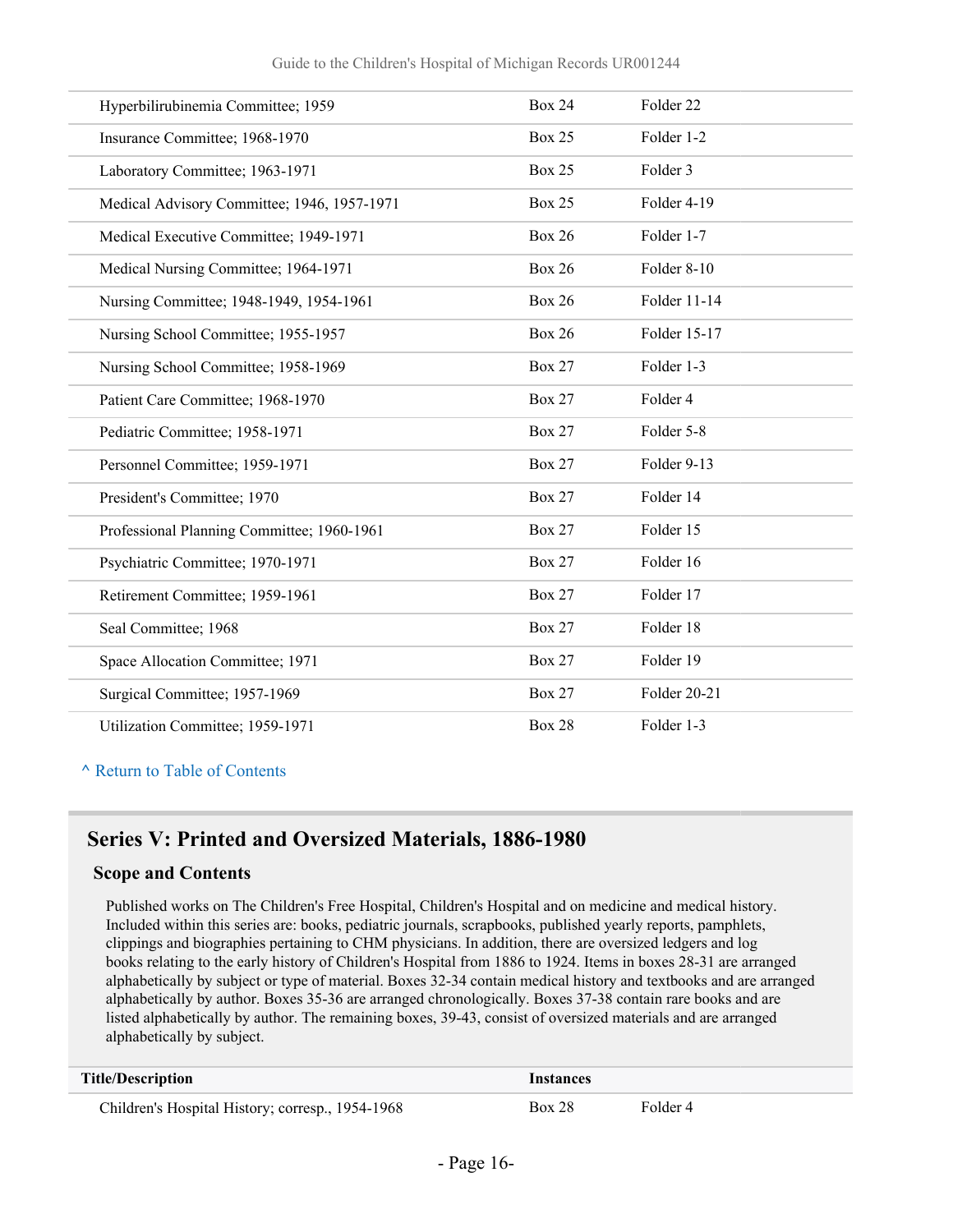| Children's Hospital History; drafts, 1930-1980                                                                                              | <b>Box 28</b> | Folder 5-8   |
|---------------------------------------------------------------------------------------------------------------------------------------------|---------------|--------------|
| Children's Hospital History; notes, n.d.                                                                                                    | <b>Box 28</b> | Folder 9-10  |
| Clippings; 1927-1962                                                                                                                        | <b>Box 28</b> | Folder 11-18 |
| Clippings; 1963-1971                                                                                                                        | <b>Box 29</b> | Folder 1-6   |
| Health Care Horizons; May 1981                                                                                                              | <b>Box 29</b> | Folder 7     |
| The Hospital School Journal; 1918-1928                                                                                                      | <b>Box 29</b> | Folder 8-9   |
| Physician Biographies; n.d.                                                                                                                 | <b>Box 29</b> | Folder 10-11 |
| Publications and Oversized Annual Reports; 1925-1980                                                                                        | <b>Box 30</b> |              |
| Kaleidoscope; 1970-1981                                                                                                                     | <b>Box 31</b> | Item 1       |
| Update; Apr 1986-Onward                                                                                                                     | <b>Box 31</b> | Item 2       |
| Bailey, Hamilton. Demonstrations of Physical Signs in Clinical<br>Surgery. Baltimore: Wm. Wood & Co., 1937.                                 | <b>Box 32</b> | Item 1       |
| Bailey, Hamilton. Emergency Surgery. 2 vols. New York: Wm.<br>Wood & Co., 1926.                                                             | <b>Box 32</b> | Item 2       |
| Barnard, Harry. Independent Man. New York: Charles<br>Scribner's Sons, 1958.                                                                | <b>Box 32</b> | Item 3       |
| Bick ham, Warren Stone, M.D. A Textbook of Operative<br>Surgery. Philadelphia: W.B. Saunders & Co., 1904.                                   | <b>Box 32</b> | Item 4       |
| Braithwaite, Max. Sick Kids. The Story of the Hospital for<br>Sick Children in Toronto. Toronto: McClelland and Stewart,<br>Limited., 1974. | <b>Box 32</b> | Item 5       |
| Bremer, J. Lewis, M.D. A Textbook of Histology. Philadelphia:<br>P. Blakiston & Sons, Inc., 1930.                                           | <b>Box 32</b> | Item 6       |
| Burr, C.B., M.D. Medical History of Michigan. 2 vols. I & II,<br>Minneapolis: The Bruce Publishing Co., 1930.                               | <b>Box 32</b> | Item 7       |
| Ellis, Edward. A Practical Manual of the Diseases of Children<br>with a Formulary. New York: Wm. Wood & Co., 1879.                          | <b>Box 32</b> | Item 8       |
| Fraser, John. Surgery of Childhood. 2 vols. New York: Wm.<br>Wood & Co., 1926.                                                              | Box 33        | Item 1       |
| Guthrie, Douglas. The Royal Edinburgh Hospital for Sick<br>Children, 1860-1960. Edinburgh: E & S Livingstone Ltd., 1960.                    | <b>Box 33</b> | Item 2       |
| Hare, Hobart Amory, M.D. A Textbook of Practical<br>Therapeutics. Philadelphia: Lea & Febeger, 1916.                                        | Box 33        | Item 3       |
| Kelley, Samuel Walter, M.D. Surgical Diseases of Children. 2<br>vols. St Louis: The C.V. Mosley Co., 1929.                                  | Box 33        | Item 4       |
| Libenthal, Howard, M.D. Thoracic Surgery. 2 vols.<br>Philadelphia: W.B. Saunders Co., 1926.                                                 | Box 33        | Item 5       |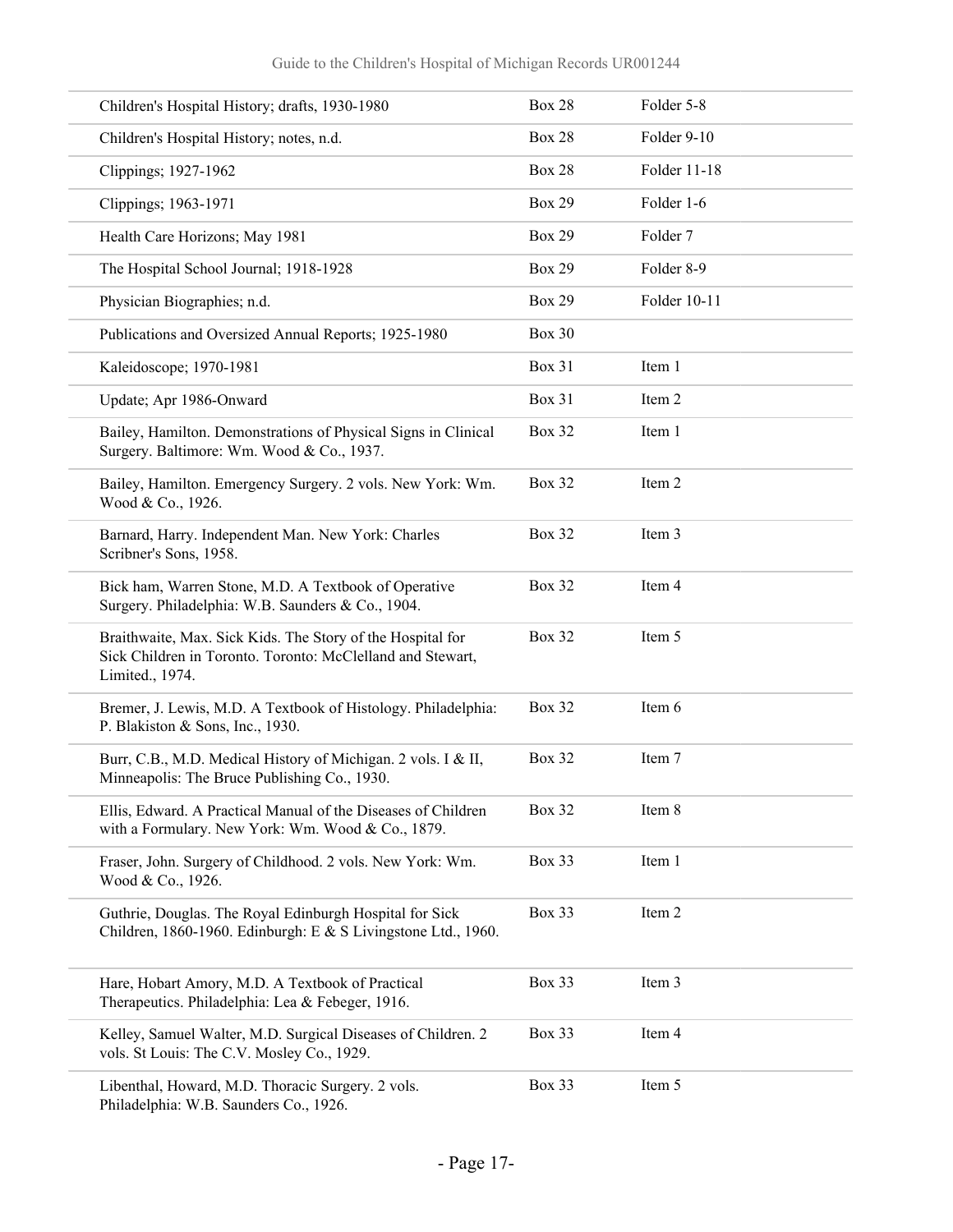| McCausland, Clare. An Element of Love. A History of the<br>Children's Memorial Hospital of Chicago, Illinois. Chicago: The<br>Children's Memorial Hospital., 1981.                                                                                                | Box 33        | Item 6 |  |
|-------------------------------------------------------------------------------------------------------------------------------------------------------------------------------------------------------------------------------------------------------------------|---------------|--------|--|
| Osier, Sir William. The Evolution of Modern Medicine. New<br>Haven: Yale University Press, 1921.                                                                                                                                                                  | <b>Box 34</b> | Item 1 |  |
| Panum, Peter Ludwig. Observations Made During the Epidemic<br>of Measles on the Faroe Islands in the Year 1846. New York:<br>The American Publishing Health Association, 1940.                                                                                    | <b>Box 34</b> | Item 2 |  |
| Richards, William C, and Norton, William J. Biography of a<br>Foundation: The Story of the Children's Fund of Michigan,<br>1929-1957. Detroit: The Children's Fund of Michigan, 1957.                                                                             | <b>Box 34</b> | Item 3 |  |
| Shull, A. Franklin. Heredity. New York: McGraw Hill Book<br>Company, Inc., 1926.                                                                                                                                                                                  | <b>Box 34</b> | Item 4 |  |
| Snedeker, Lendon, M.D. One Hundred Years at Children's.<br>Boston: Children's Hospital Medical Center, 1969.                                                                                                                                                      | <b>Box 34</b> | Item 5 |  |
| Scientific American, - 4 issues; Feb 1901; Apr 1901; Jun 1904;<br>Nov 1904.                                                                                                                                                                                       | <b>Box 34</b> | Item 6 |  |
| Chairman's Report to the Select Committee on Small Businesses<br>House of Representatives 87th Congress. Tax Exempt<br>Foundations and Charitable Trusts: Their Impact on Our<br>Economy, by Wright Patman, Washington, D.C.: Government<br>Printing Office, 1962 | <b>Box 34</b> | Item 7 |  |
|                                                                                                                                                                                                                                                                   |               |        |  |
| Journal of Pediatrics, vols. 1-10, Jul 1932 - Jun 1937                                                                                                                                                                                                            | Box 35        |        |  |
| Journal of Pediatrics, vols. 11-17, Jul 1937 - Dec 1940 Mack                                                                                                                                                                                                      | <b>Box 36</b> | Item 1 |  |
| Harold C. "A History of Hypertrophic Pyloric Stenos is and Its<br>Treatment." Reprint from Bulletin of the History of Medicine<br>XII (1942): 465-485.                                                                                                            | <b>Box 36</b> | Item 2 |  |
| Underwood, Michael, M.D. A Treatise on the Diseases of<br>Children, and Management of Infants from the Birth. Boston:<br>David West Publishers, 1806.                                                                                                             | <b>Box 37</b> |        |  |
| Rush, Benjamin, M.D. Six Introductory Lectures to Course<br>Lectures, upon the Institutes and Practice of Medicine.<br>Philadelphia: John Conrad & Co., 1801.                                                                                                     | Box 38        | Item 1 |  |
| Webster, Noah. A Brief History of Epidemic and Pestilential<br>Diseases. Vol. II. London: G. Wood-fall, Paternoster-Row,<br>1800.                                                                                                                                 | Box 38        | Item 2 |  |
| Children's Free Hospital Articles of Incorporation and By-Laws;<br>ledger, 1886                                                                                                                                                                                   | <b>Box 39</b> |        |  |
| Michigan Convalescent Home; financial records, 1922                                                                                                                                                                                                               | <b>Box 40</b> | Item 1 |  |
| Michigan Hospital School; Board of Directors minute book,<br>1917-1922                                                                                                                                                                                            | <b>Box 40</b> | Item 2 |  |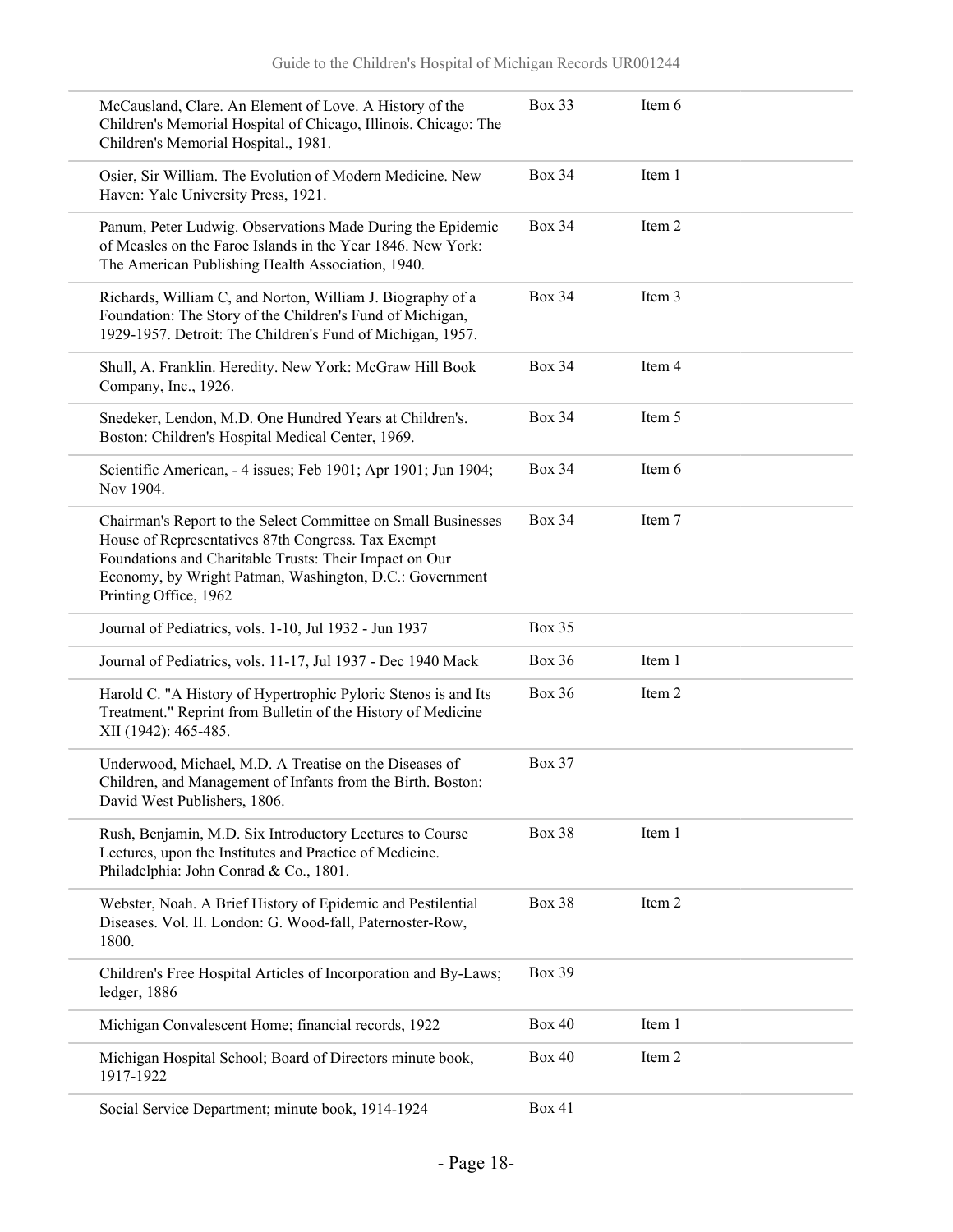| Van Leuvan Browne Hospital School; Board of Trustees minute<br>book, 1911-1917 | <b>Box 42</b> |
|--------------------------------------------------------------------------------|---------------|
| 2 Scrapbooks; 1952-1960                                                        | <b>Box 43</b> |
| 2 Scrapbooks; 1954-1963                                                        | <b>Box 44</b> |

#### PART 2

### **Series I: James Couzens Files, 1921-1936**

| <b>Title/Description</b>                          | <b>Instances</b> |             |
|---------------------------------------------------|------------------|-------------|
| Couzens, James; correspondence, Jan 1921-Feb 1928 | Box 1            | Folder 1-26 |
| Couzens, James; correspondence, Mar 1928-Dec 1933 | Box 2            | Folder 1-24 |
| Couzens, James; correspondence, Jun 1934-Sep 1936 | $Box$ 3          | Folder 1-9  |

#### **^** [Return to Table of Contents](#page-1-0)

## **Series II: Children's Hospital of Michigan General Subject Files, 1922-1989**

| <b>Title/Description</b>                                                       | <b>Instances</b> |                     |
|--------------------------------------------------------------------------------|------------------|---------------------|
| Annual Report; correspondence, 1964-1976                                       | Box 3            | Folder 10-14        |
| Brochures, Booklets and Pamphlets, 1970-1980's                                 | Box 3            | Folder 15-23        |
| Brochures, Booklets and Pamphlets, 1980's                                      | Box 4            | Folder 1            |
| Building Fund; report, Jan 1963                                                | Box 4            | Folder <sub>2</sub> |
| Building Fund; correspondence, May 1970                                        | Box 4            | Folder 3            |
| By-Laws; revised, Jan 1977                                                     | Box 4            | Folder 4            |
| Child Research Center of Michigan; Annual Report to the<br>Trustees, 1955-1963 | Box 4            | Folder 5-8          |
| Child Research Center of Michigan; correspondence, 1951-1966                   | Box 4            | Folder 9-12         |
| Child Research Center of Michigan League, 1960-1980                            | Box 4            | Folder 13           |
| Children's Fund of Michigan; Annual Report, May 1950                           | Box 4            | Folder 14           |
| Children's Fund of Michigan; By-Laws                                           | Box 4            | Folder 15           |
| Children's Fund of Michigan; proposal for reorganization                       | Box 4            | Folder 16           |
| Cooley, Thomas B.                                                              | Box 4            | Folder 17           |
| Couzens Clinic; groundbreaking, 1952                                           | Box 4            | Folder 18           |
|                                                                                |                  |                     |

Couzens Family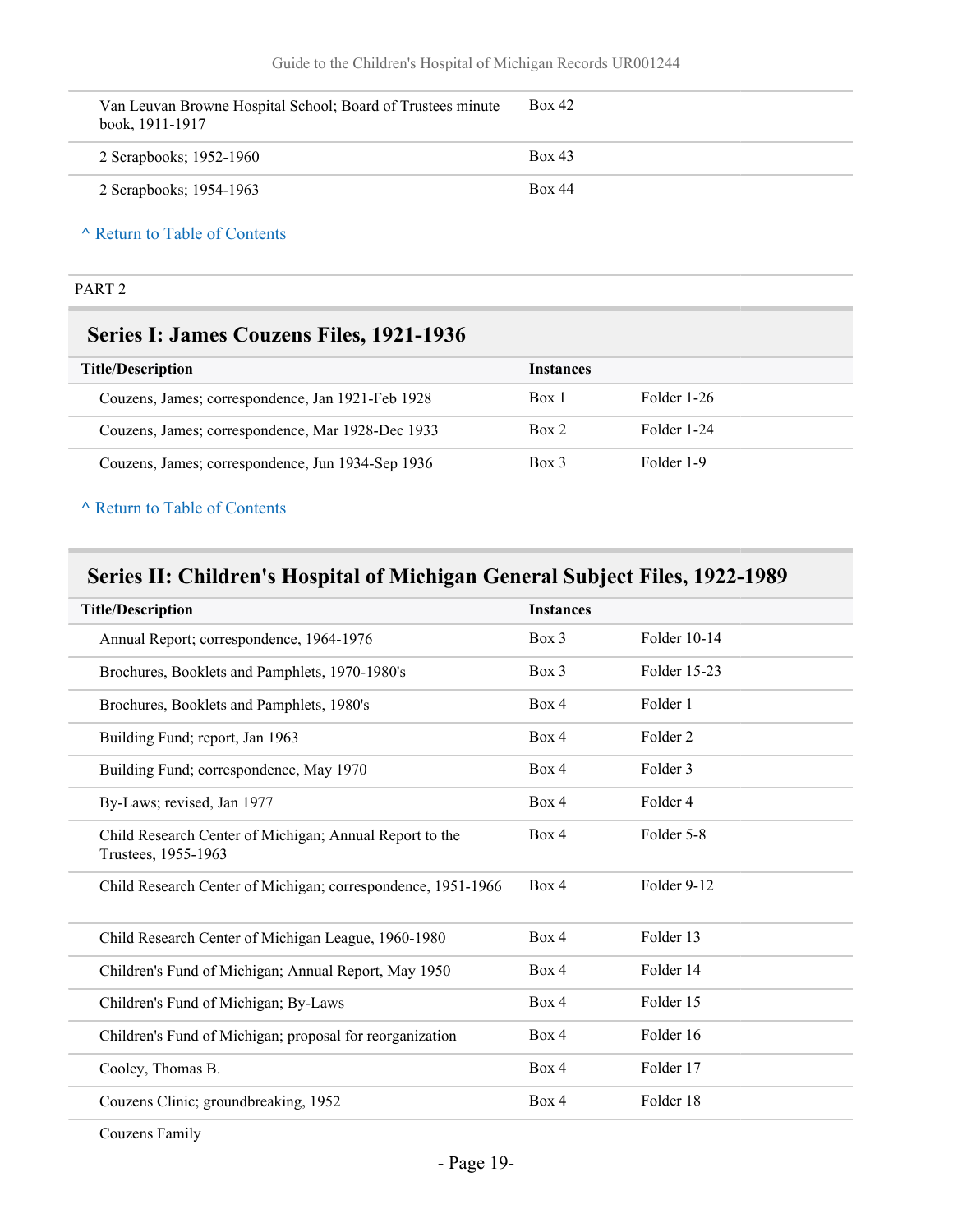|                                                                                                  | Box 4 | Folder 19            |
|--------------------------------------------------------------------------------------------------|-------|----------------------|
| Detroit Medical Center; report, 1973                                                             | Box 4 | Folder 20            |
| Detroit Medical Center; report, 1978                                                             | Box 4 | Folder 21            |
| Devendorf, Charles A.                                                                            | Box 4 | Folder <sub>22</sub> |
| Gaily, John Knox                                                                                 | Box 4 | Folder 23            |
| Gifts; areas and units purchased by donors, 1960's                                               | Box 4 | Folder 24            |
| Gifts; board contributions, 1968                                                                 | Box 4 | Folder <sub>25</sub> |
| Gifts; commerative gift opportunities                                                            | Box 4 | Folder 26            |
| Historical Information on Children's Hospital of Michigan;<br>compiled by Jack Hertzler          | Box 5 | Folder 1-2           |
| Institute for Child Development, Mar 1948                                                        | Box 5 | Folder 3             |
| Ledyard Family                                                                                   | Box 5 | Folder 4             |
| Medical Library; Annual Report, 1965                                                             | Box 5 | Folder 5             |
| Medical Record Library; survey, 1951                                                             | Box 5 | Folder 6-7           |
| Minutes; Allocation Committee, Dec 1947                                                          | Box 5 | Folder <sub>8</sub>  |
| Minutes; Child Research Center of Michigan, 1957-1969                                            | Box 5 | Folder 9-11          |
| Minutes; Children's Fund of Michigan, 1950                                                       | Box 5 | Folder 12            |
| Minutes; Decor Committee, Jan 1977                                                               | Box 5 | Folder 13            |
| Minutes; Executive Committee, Mar 1922-Dec 1927                                                  | Box 5 | Folder 14-24         |
| Minutes; Executive Committee, May 1928                                                           | Box 5 | Folder 25            |
| Minutes; Executive Committee, Sep-Nov 1929                                                       | Box 5 | Folder 26            |
| Minutes; Executive Committee, Jun 1933                                                           | Box 5 | Folder 27            |
| Minutes; Executive Committee, Jan-Dec 1977                                                       | Box 5 | Folder 28            |
| Minutes; Executive Committee, Jan-Dec 1980                                                       | Box 6 | Folder 1-3           |
| Minutes; Finance Committee, Jan 1977                                                             | Box 6 | Folder 4             |
| Minutes; Medical Advisory Committee, Jan-Dec 1977                                                | Box 6 | Folder 5             |
| Minutes; Medical Executive Committee, Jan-Mar 1977                                               | Box 6 | Folder 6             |
| Minutes; Medical Program Development Committee, Feb 1977                                         | Box 6 | Folder 7             |
| Minutes; Personnel Committee, Jun 1977                                                           | Box 6 | Folder 8             |
| Minutes; Public Relations Committee, 1964, 1967 & 1977                                           | Box 6 | Folder 9             |
| Minutes; Special Committee of Children's Free Hospital and the<br>Michigan Hospital School, 1922 | Box 6 | Folder 10            |
| Penberthy, Grover C.                                                                             | Box 6 | Folder 11            |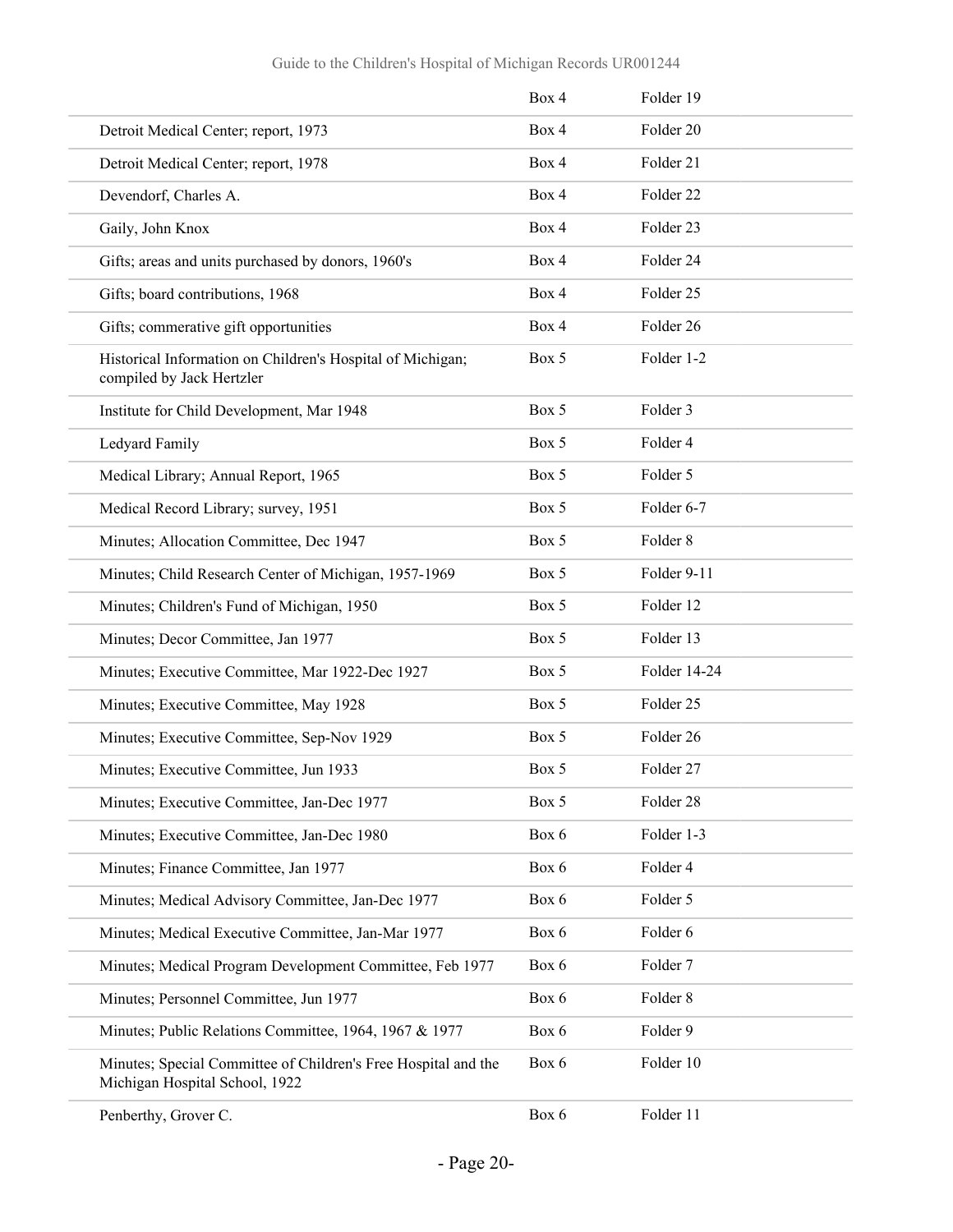| Personnel Committee; correspondence, 1957-1961                                                                                        | Box 6 | Folder 12            |
|---------------------------------------------------------------------------------------------------------------------------------------|-------|----------------------|
| Public Relations Committee; correspondence, 1948-1970                                                                                 | Box 6 | Folder 13            |
| Press Releases, 1983-1984                                                                                                             | Box 6 | Folder 14-17         |
| Publications and Projects by C.H.M. Staff and Residents;<br>correspondence, 1944-1962                                                 | Box 6 | Folder 18-19         |
| Reports; Consultant's Report to the Board of Trustees, Nov 1956                                                                       | Box 6 | Folder 20            |
| Reports; The New Children's Hospital, n.d.                                                                                            | Box 6 | Folder 21            |
| Reports; Program for the New Children's Hospital, Feb 1965                                                                            | Box 6 | Folder <sub>22</sub> |
| Reports; The Staff and their Activities, 1964                                                                                         | Box 7 | Folder 1             |
| Reports; Systems of Communication, n.d.                                                                                               | Box 7 | Folder <sub>2</sub>  |
| Volunteer Service, 1930's                                                                                                             | Box 7 | Folder 3             |
| Walker, Hiram; Family                                                                                                                 | Box 7 | Folder 4             |
| Walker, Hiram; "His Life, His Work and the Development of<br>the Walker Institute in Walkersville, Ontario", by Francis X.<br>Chauvin | Box 7 | Folder 5-7           |
| Zuelzer, Wolf W.                                                                                                                      | Box 7 | Folder <sub>8</sub>  |
|                                                                                                                                       |       |                      |

#### PART 3

## **Series I: Committee Minutes and Hospital Planning, 1920-2013**

| <b>Title/Description</b>           | <b>Instances</b> |           |
|------------------------------------|------------------|-----------|
| Board of Trustees Lists, 1969-1980 | Box 1            | Folder 1  |
| Board of Trustees Minutes, 1969    | Box 1            | Folder 2  |
| Board of Trustees Minutes, 1970    | Box 1            | Folder 3  |
| Board of Trustees Minutes, 1971    | Box 1            | Folder 4  |
| Board of Trustees Minutes, 1972    | Box 1            | Folder 5  |
| Board of Trustees Minutes, 1973    | Box 1            | Folder 6  |
| Board of Trustees Minutes, 1974    | Box 1            | Folder 7  |
| Board of Trustees Minutes, 1975    | Box 1            | Folder 8  |
| Board of Trustees Minutes, 1976    | Box 1            | Folder 9  |
| Board of Trustees Minutes, 1977    | Box 1            | Folder 10 |
| Board of Trustees Minutes, 1978    | Box 1            | Folder 11 |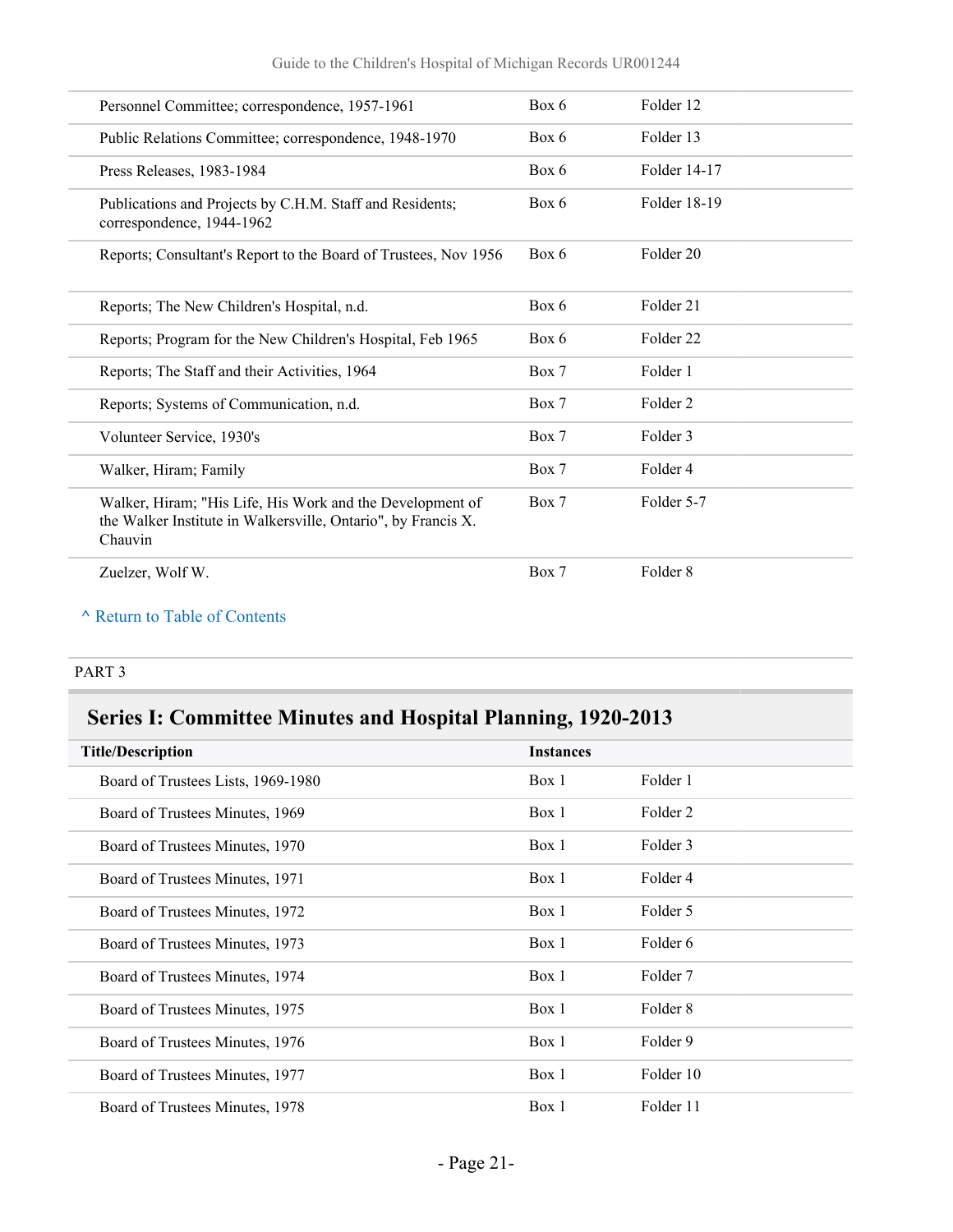| Board of Trustees Minutes, 1979                                         | Box 1 | Folder 12            |
|-------------------------------------------------------------------------|-------|----------------------|
| Board of Trustees Minutes, 1980                                         | Box 1 | Folder 13            |
| Board of Trustees Minutes, 1981                                         | Box 1 | Folder 14            |
| Board of Trustees Minutes, 1982                                         | Box 1 | Folder 15            |
| Board of Trustees Minutes, 1983                                         | Box 1 | Folder 16            |
| Board of Trustees Minutes, 1984                                         | Box 1 | Folder 17            |
| Board of Trustees Minutes, 1985                                         | Box 1 | Folder 18            |
| Board of Trustees Minutes, 1986                                         | Box 1 | Folder 19            |
| Board of Trustees Minutes, 1987                                         | Box 1 | Folder 20            |
| Board of Trustees Minutes, January - April 1988                         | Box 1 | Folder 21            |
| Board of Trustees Minutes, September - November 1988                    | Box 1 | Folder <sub>22</sub> |
| Board of Trustees Minutes, 1989                                         | Box 1 | Folder <sub>23</sub> |
| Board of Trustees Minutes, 1990                                         | Box 1 | Folder 24            |
| Board of Trustees Minutes, 1991                                         | Box 1 | Folder <sub>25</sub> |
| Board of Trustees Minutes, January 22 1992                              | Box 1 | Folder <sub>26</sub> |
| Board of Trustees Minutes, 1992                                         | Box 1 | Folder 27            |
| Board of Trustees Minutes, 1993                                         | Box 1 | Folder 28            |
| Board of Trustees Minutes, 1994                                         | Box 1 | Folder 29            |
| Board of Trustees Minutes, 1995                                         | Box 1 | Folder 30            |
| Board of Trustees Minutes, 1996                                         | Box 1 | Folder 31            |
| Pediatric Clinical Services Board Minutes, 1997                         | Box 1 | Folder 32            |
| Pediatric Clinical Services Board Minutes, January - April 1998         | Box 1 | Folder 33            |
| Pediatric Clinical Services Board Minutes, September -<br>November 1998 | Box 1 | Folder 34            |
| Pediatric Clinical Services Board Minutes, January - April 1999         | Box 1 | Folder 35            |
| Pediatric Clinical Services Board Minutes, September -<br>November 1999 | Box 2 | Folder 1             |
| Pediatric Clinical Services Board Minutes, 2000                         | Box 2 | Folder 2             |
| Board of Trustees Minutes, 2001                                         | Box 2 | Folder 3             |
| Executive Committee Minutes, January - April 2002                       | Box 2 | Folder 4             |
| Board of Trustees Minutes, September - November 2002                    | Box 2 | Folder 5             |
| Board of Trustees Minutes, 2003                                         | Box 2 | Folder 6             |
| Board of Trustees Minutes, 2004                                         | Box 2 | Folder 7             |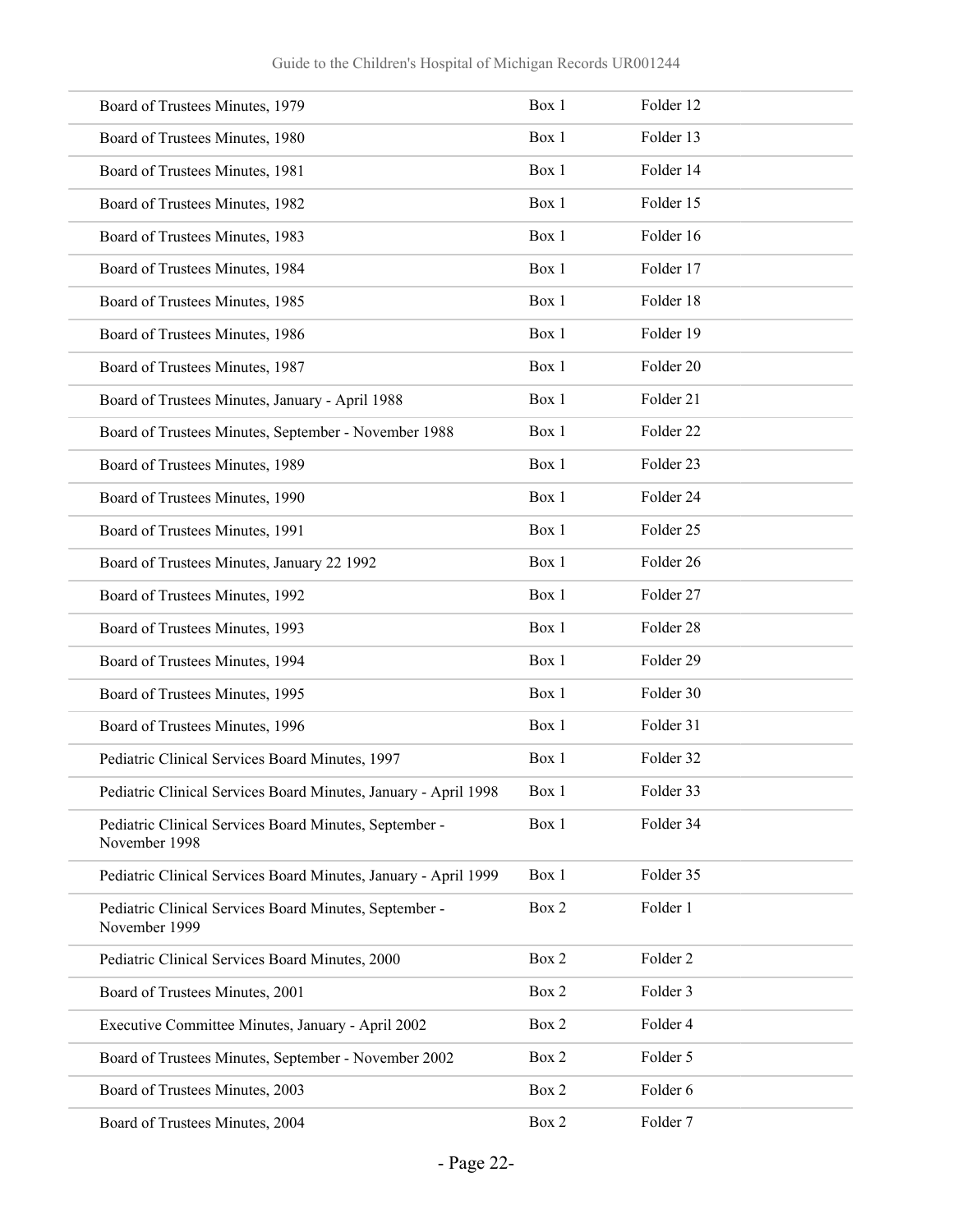| Board of Trustees Minutes, 2005                      | Box 2 | Folder 8            |
|------------------------------------------------------|-------|---------------------|
| Board of Trustees Minutes, April 13 2005             | Box 2 | Folder 9            |
| Board of Trustees Minutes, January - April 2006      | Box 2 | Folder 10           |
| Board of Trustees Minutes, June 14 2006              | Box 2 | Folder 11           |
| Board of Trustees Minutes, September - November 2006 | Box 2 | Folder 12           |
| Board of Trustees Minutes, January - April 2007      | Box 2 | Folder 13           |
| Board of Trustees Minutes, September - November 2007 | Box 2 | Folder 14           |
| Board of Trustees Minutes, January 2008              | Box 2 | Folder 15           |
| Board of Trustees Minutes, April - November 2008     | Box 2 | Folder 16           |
| Board of Trustees Minutes, January - April 2009      | Box 2 | Folder 17           |
| Board of Trustees Minutes, September - November 2009 | Box 2 | Folder 18           |
| Board of Trustees Minutes, January 2010              | Box 2 | Folder 19           |
| Board of Trustees Minutes, April - June 2010         | Box 2 | Folder 20           |
| Board of Trustees Minutes, July 2010                 | Box 2 | Folder 21           |
| Board of Trustees Minutes, September - December 2010 | Box 2 | Folder 22           |
| Board of Trustees Minutes, January 2011              | Box 2 | Folder 23           |
| Board of Trustees Minutes, April - November 2011     | Box 2 | Folder 24           |
| Board of Trustees Minutes, January 2012              | Box 2 | Folder 25           |
| Board of Trustees Minutes, April - November 2012     | Box 2 | Folder 26           |
| Board of Trustees Minutes, 2013                      | Box 2 | Folder 27           |
| Executive Committee Minutes, 1980                    | Box 2 | Folder 28           |
| Executive Committee Minutes, 1981                    | Box 2 | Folder 29           |
| Executive Committee Minutes, 1982                    | Box 2 | Folder 30           |
| Executive Committee Minutes, 1983                    | Box 2 | Folder 31           |
| Executive Committee Minutes, 1985                    | Box 2 | Folder 32           |
| <b>Executive Committee Minutes, 1986</b>             | Box 2 | Folder 33           |
| Executive Committee Minutes, 1987                    | Box 2 | Folder 34           |
| Executive Committee Minutes, January - March 1988    | Box 2 | Folder 35           |
| Executive Committee Minutes, April - July 1988       | Box 3 | Folder 1            |
| Executive Committee Minutes, August - December 1988  | Box 3 | Folder <sub>2</sub> |
| Executive Committee Minutes, 1989                    | Box 3 | Folder 3            |
| Executive Committee Minutes, 1991                    | Box 3 | Folder 4            |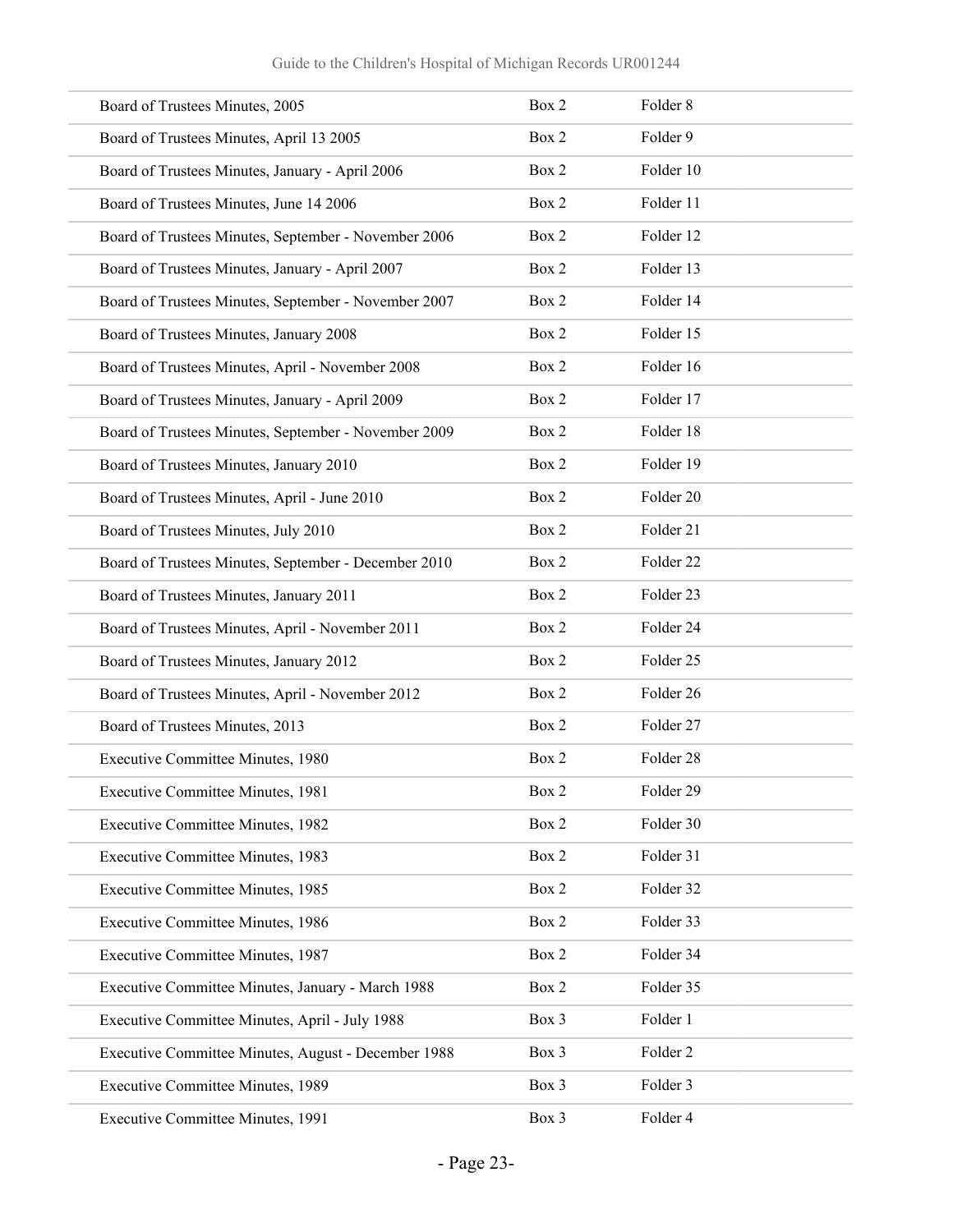| Executive Committee Minutes, February - October 1993                                      | Box 3 | Folder 5             |
|-------------------------------------------------------------------------------------------|-------|----------------------|
| Executive Committee Minutes, December 8 1993                                              | Box 3 | Folder 6             |
| Executive Committee Minutes, February - March 1994                                        | Box 3 | Folder 7             |
| Executive Committee Minutes, May 11 1994                                                  | Box 3 | Folder <sub>8</sub>  |
| Executive Committee Minutes, July - August 1994                                           | Box 3 | Folder 9             |
| Executive Committee Minutes, September - December 1994                                    | Box 3 | Folder 10            |
| Executive Committee Minutes, February - July 1995                                         | Box 3 | Folder 11            |
| Executive Committee Minutes, August - December 1995                                       | Box 3 | Folder 12            |
| Executive Committee Minutes, February 21 1996                                             | Box 3 | Folder 13            |
| Executive Committee Minutes, March 20 1996                                                | Box 3 | Folder 14            |
| Pediatric Clinical Services Board; Executive Committee<br>Minutes, March 1997             | Box 3 | Folder 15            |
| Pediatric Clinical Services Board; Executive Committee<br>Minutes, April - July 1997      | Box 3 | Folder 16            |
| Pediatric Clinical Services Board; Executive Committee<br>Minutes, December 10 1997       | Box 3 | Folder 17            |
| Pediatric Clinical Services Board; Executive Committee<br>Minutes, February - June 1998   | Box 3 | Folder 18            |
| Pediatric Clinical Services Board; Executive Committee<br>Minutes, December 2 and 9 1998  | Box 3 | Folder 19            |
| Pediatric Clinical Services Board; Executive Committee<br>Minutes, January - June 1999    | Box 3 | Folder 20            |
| Pediatric Clinical Services Board; Executive Committee<br>Minutes, August - December 1999 | Box 3 | Folder 21            |
| Pediatric Clinical Services Board; Executive Committee<br>Minutes, March - June 2000      | Box 3 | Folder <sub>22</sub> |
| Pediatric Clinical Services Board; Executive Committee<br>Minutes, August - October 2000  | Box 3 | Folder 23            |
| Executive Committee Minutes, January and March 2001                                       | Box 3 | Folder 24            |
| Executive Committee Minutes, May - August 2001                                            | Box 3 | Folder 25            |
| Executive Committee Minutes, October - December 2001                                      | Box 3 | Folder 26            |
| Executive Committee Minutes, February 13 2002                                             | Box 3 | Folder 27            |
| Executive Committee Minutes, June 12 2002                                                 | Box 3 | Folder 28            |
| Executive Committee Minutes, July - August 2002                                           | Box 3 | Folder 29            |
| Executive Committee Minutes, October - December 2002                                      | Box 3 | Folder 30            |
| Board of Trustees Committee Minutes, 1995-2000                                            | Box 3 | Folder 31            |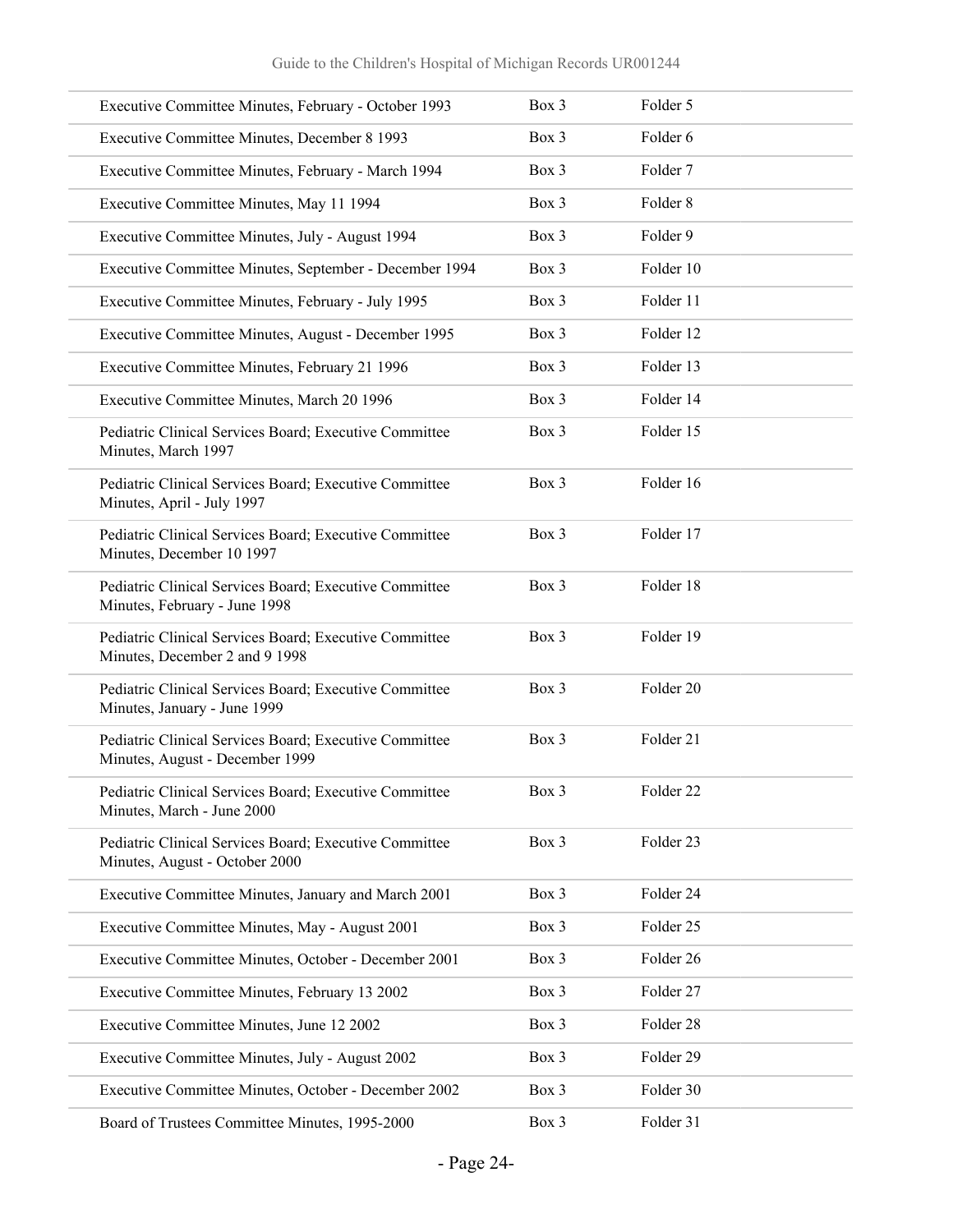| Board of Trustees Committee Minutes, 1990-1994       | Box 3 | Folder 32            |
|------------------------------------------------------|-------|----------------------|
| Long Range Planning Committee Minutes, 1978          | Box 4 | Folder 1             |
| Long Range Planning Committee Minutes, 1979          | Box 4 | Folder <sub>2</sub>  |
| Long Range Planning Committee Minutes, 1980          | Box 4 | Folder 3             |
| Long Range Planning Committee Minutes, 1971-1972     | Box 4 | Folder 4             |
| Long Range Planning Committee Minutes, 1973          | Box 4 | Folder 5             |
| Long Range Planning Committee Minutes, 1974          | Box 4 | Folder 6             |
| Advocacy Committee Minutes, 1999-2000                | Box 4 | Folder 7             |
| Long Range Planning Committee Minutes, 1976          | Box 4 | Folder 8             |
| Board of Trustees Committee Minutes, 1985-1990       | Box 4 | Folder 9-10          |
| <b>Executive Committee Minutes, 2013</b>             | Box 4 | Folder 11            |
| Board of Trustees Minutes, July 14 2000              | Box 4 | Folder 12            |
| Finance Committee Minutes, 2006                      | Box 4 | Folder 13            |
| Finance Committee Minutes, 2008                      | Box 4 | Folder 14            |
| Finance Committee Minutes, 2005                      | Box 4 | Folder 15            |
| Finance Committee Minutes, 2009                      | Box 4 | Folder 16            |
| Finance Committee Minutes, 2007                      | Box 4 | Folder 17            |
| Finance Committee Minutes, 2010                      | Box 4 | Folder 18            |
| Board of Trustees Committee Minutes, 2005            | Box 4 | Folder 19            |
| Executive Committee Minutes, 2007                    | Box 4 | Folder 20            |
| Executive Committee Minutes, 2011                    | Box 4 | Folder 21            |
| <b>Executive Committee Minutes, 2012</b>             | Box 4 | Folder <sub>22</sub> |
| Executive Committee Minutes, 2010                    | Box 4 | Folder 23            |
| <b>Executive Committee Minutes, 2008</b>             | Box 4 | Folder 24            |
| Executive Committee Minutes, 2009                    | Box 4 | Folder 25            |
| Surgical Committee Minutes, 1976                     | Box 4 | Folder 26            |
| Executive Committee Minutes, 2005                    | Box 4 | Folder 27            |
| Executive Committee Minutes, October - December 2004 | Box 4 | Folder 28            |
| Executive Committee Minutes, July - August 2004      | Box 4 | Folder 29            |
| Executive Committee Minutes, May. - June 2004        | Box 4 | Folder 30            |
| Executive Committee Minutes, February - March 2004   | Box 4 | Folder 31            |
| Executive Committee Minutes, October - December 2003 | Box 4 | Folder 32            |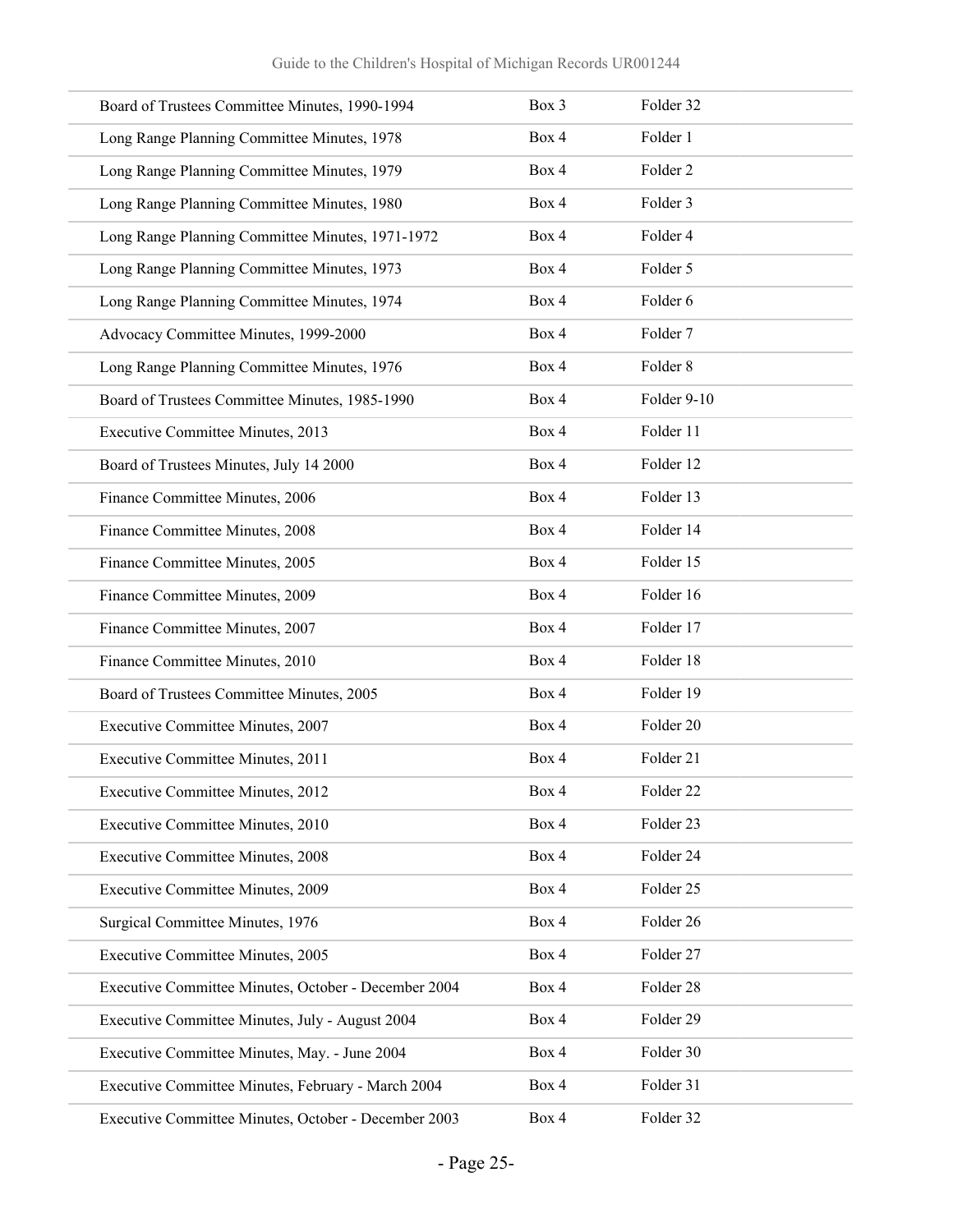| Executive Committee Minutes, September 2003                                                   | Box 4 | Folder 33 |
|-----------------------------------------------------------------------------------------------|-------|-----------|
| Executive Committee Minutes, February - March 2005                                            | Box 4 | Folder 34 |
| Executive Committee Minutes, May - July 2005                                                  | Box 4 | Folder 35 |
| Executive Committee Minutes, August - December 2005                                           | Box 4 | Folder 36 |
| Executive Committee Minutes, October - December 2006                                          | Box 4 | Folder 37 |
| Pediatric Clinical Services Advisory Board Executive<br>Committee Minutes, March 1996         | Box 4 | Folder 38 |
| Pediatric Clinical Services Advisory Board Executive<br>Committee Minutes, June - August 1996 | Box 4 | Folder 39 |
| Pediatric Clinical Services Advisory Board Executive<br>Committee Minutes, December 1996      | Box 4 | Folder 40 |
| Long Range Planning Committee Minutes, 1975                                                   | Box 4 | Folder 41 |
| Development Committee Minutes, January 2007                                                   | Box 4 | Folder 42 |
| Executive Committee Meeting Planning, 2014                                                    | Box 4 | Folder 43 |
| Children's Hospital Investment Committee, 1963-1971                                           | Box 4 | Folder 44 |
| Archives and Development Committee, 1968                                                      | Box 4 | Folder 45 |
| Board of Trustees Bylaws, 1966                                                                | Box 4 | Folder 46 |
| Board of Trustees meetings, 1966-1967                                                         | Box 4 | Folder 47 |
| Development Committee Activity Reports, 1981-1982                                             | Box 4 | Folder 48 |
| Development Committee Minutes, 1965-1966                                                      | Box 4 | Folder 49 |
| Development Organization Committee Minutes, 1967                                              | Box 4 | Folder 50 |
| Development Committee Minutes, 1973                                                           | Box 4 | Folder 51 |
| Development Committee Minutes, 1974                                                           | Box 4 | Folder 52 |
| Development Committee Minutes, 1975-1978                                                      | Box 4 | Folder 53 |
| Development Committee Minutes, 1979                                                           | Box 5 | Folder 1  |
| Development Committee Minutes, 1980                                                           | Box 5 | Folder 2  |
| Development Committee Minutes, 1981                                                           | Box 5 | Folder 3  |
| Development Committee Minutes, 1982                                                           | Box 5 | Folder 4  |
| Development Committee Minutes, 1984                                                           | Box 5 | Folder 5  |
| Development Committee Misc., 1965-1982                                                        | Box 5 | Folder 6  |
| Laundry Committee, Medical Center Development Corp., 1968                                     | Box 5 | Folder 7  |
| Long Range Planning Committee Minutes, October 8, 1968                                        | Box 5 | Folder 8  |
| Information for Planning Committee of Greater Detroit Area<br>Hospital Council, 1964-1965     | Box 5 | Folder 9  |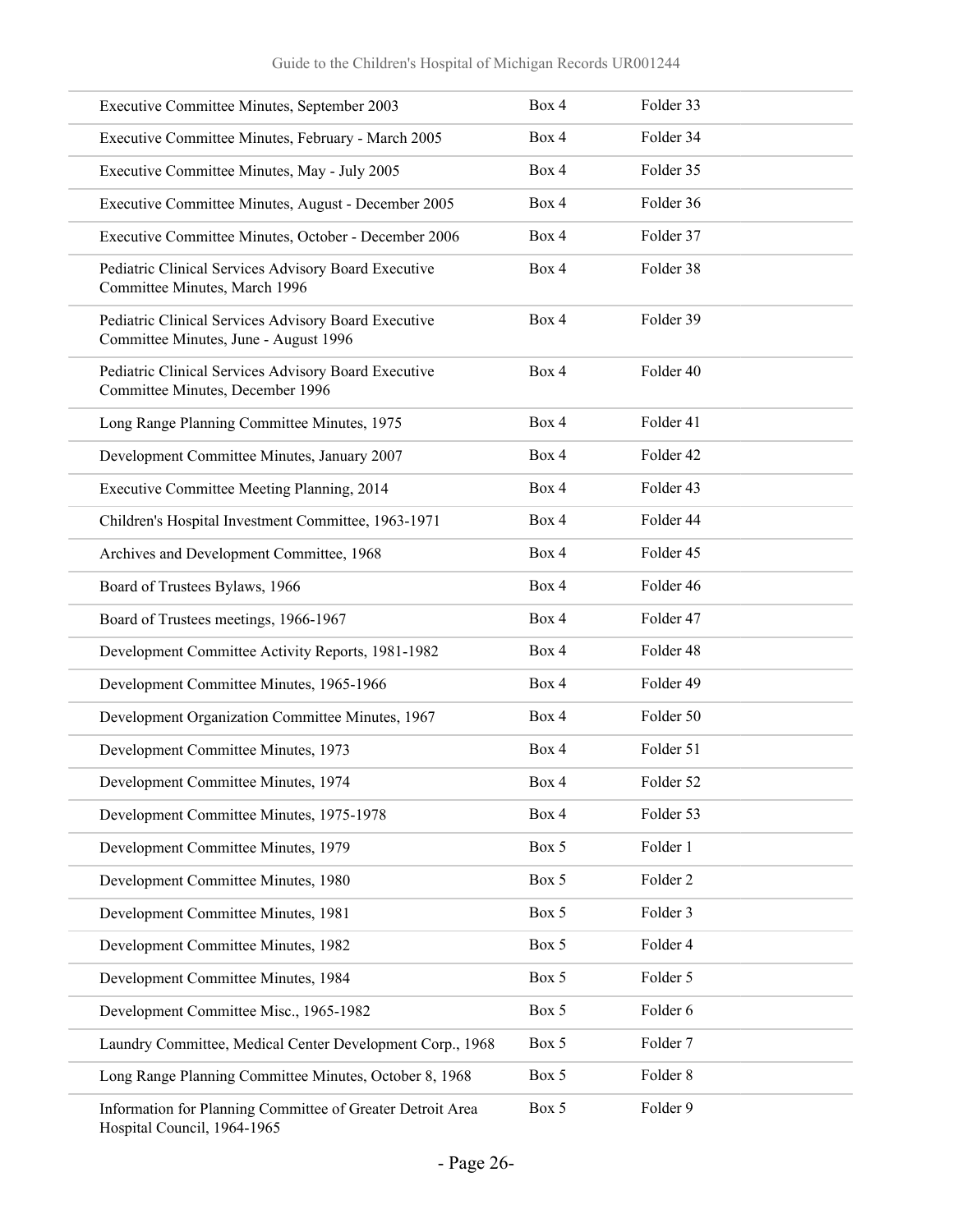| Staff Development Committee, Misc., 1965-1967                                         | Box 5 | Folder 10            |  |
|---------------------------------------------------------------------------------------|-------|----------------------|--|
| Children's Hospital of Michigan and Child Research Center of<br>Michigan Merger, 1979 | Box 5 | Folder 11            |  |
| Children's Hospital of Michigan Foundation Agreement, 2004                            | Box 5 | Folder 12            |  |
| Leadership Directory, 1991-1996                                                       | Box 5 | Folder 13            |  |
| Lease Agreement with City of Detroit, 1920                                            | Box 5 | Folder 14            |  |
| Meet the Doctor Program, 2003                                                         | Box 5 | Folder 15            |  |
| Pediatric Service Line Priorities, 1999                                               | Box 5 | Folder 16            |  |
| Research Committee Charter, 2001                                                      | Box 5 | Folder 17            |  |
| Vanguard Health Systems Purchase Agreement, 2010                                      | Box 5 | Folder 18            |  |
| CHM Vision and Goals, 2000                                                            | Box 5 | Folder 19            |  |
| Caring for Kids Week Press Materials, 1991                                            | Box 5 | Folder 20            |  |
| Caring for Kids Week Clippings, 1991                                                  | Box 5 | Folder 21            |  |
| Caring for Kids Week Planning, 1991                                                   | Box 5 | Folder 22            |  |
| Caring for Kids Week Press Releases, 1991                                             | Box 5 | Folder <sub>23</sub> |  |
| Caring for Kids Week Continuing Medical Education<br>Conference, 1991                 | Box 5 | Folder 24            |  |
| Caring for Kids Week Ambulatory Care Center Grand Opening,<br>1990-1991               | Box 5 | Folder 25            |  |
| Children's Hospital Centennial Planning, 1984-1986                                    | Box 5 | Folder 26            |  |
| Centennial File, 1986                                                                 | Box 5 | Folder 27            |  |
| CHM Auxiliary, 1981-1982                                                              | Box 5 | Folder 28            |  |
| Floor Plans, Ground Floor South, 1967                                                 | Box 5 | Folder 29            |  |
| Floor Plans, Sixth Floor South, 1967                                                  | Box 5 | Folder 30            |  |
| Floor Plans, Third Floor South, 1967                                                  | Box 5 | Folder 31            |  |
| Floor Plans, Fourth Floor, 1967                                                       | Box 5 | Folder 32            |  |
| Presentations on Burn Suite and New Building, 1965-1966                               | Box 5 | Folder 33            |  |
| Presentations on Center for Children and Center for Medical<br>Education, 1965-1967   | Box 5 | Folder 34            |  |
| Presentations on Physical Medicine Facility and Poison Control<br>Center, 1964-1966   | Box 5 | Folder 35            |  |
| Presentations on Premature Study Unit and Rehabilitation<br>Center, 1966-1967         | Box 5 | Folder 36            |  |
| Presentations to Detroit and Wayne County TB Foundation,<br>1968                      | Box 5 | Folder 37            |  |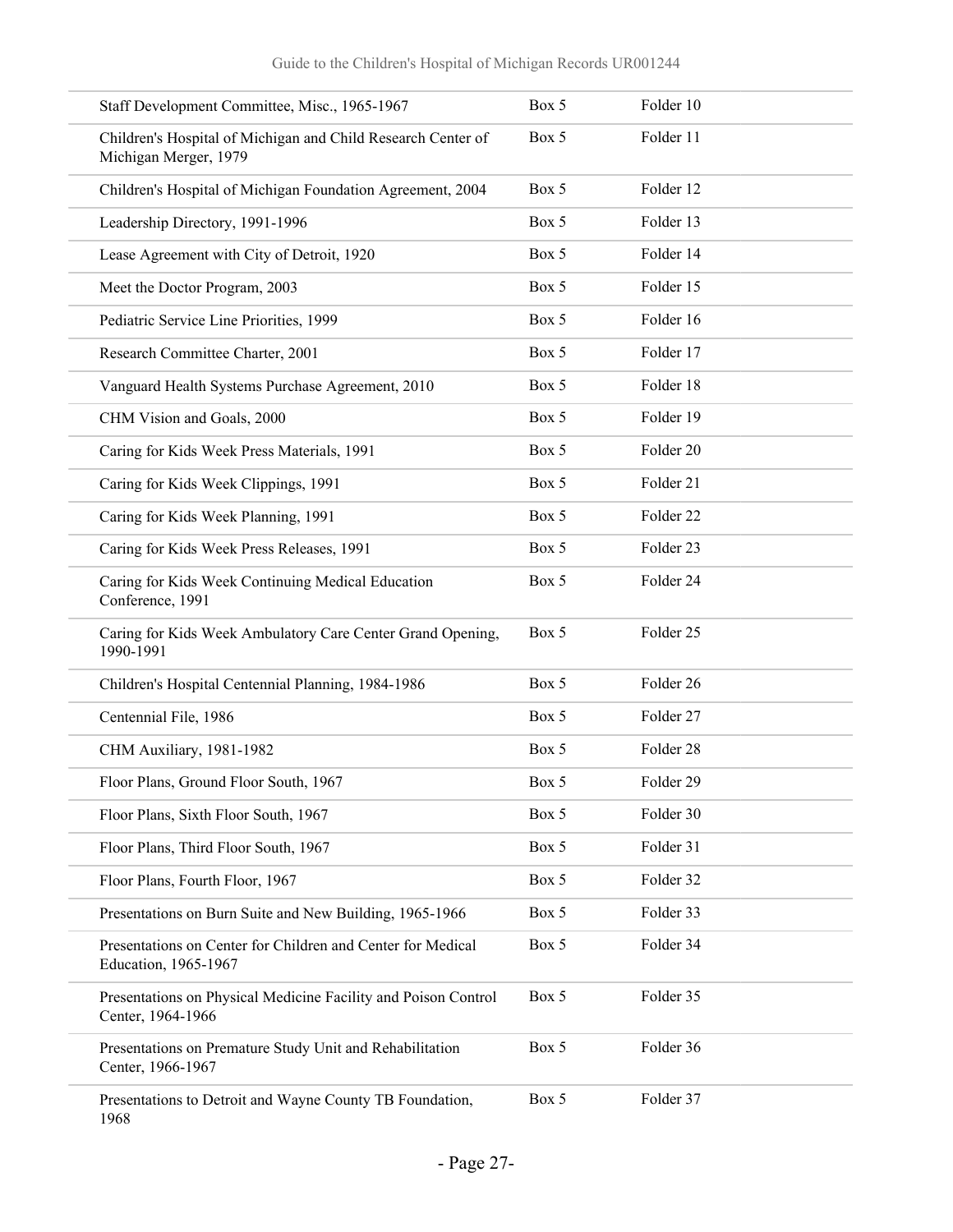| Presentations on Renal Area and Research Activities, 9164-1965 | Box 5 | Folder 38 |
|----------------------------------------------------------------|-------|-----------|
| Presentation on Teaching Facilities, 1964                      | Box 5 | Folder 39 |
| R. P. Sherer, Jr., "Premature Study Unit" Presentation, 1966   | Box 5 | Folder 40 |
| Dr. Hertzler Historic Notes                                    | Box 5 | Folder 41 |

## **Series II: Fund raising, 1961-1987**

## **Subseries A: Reports, Correspondence, and Finances, 1964-1987**

| <b>Title/Description</b>                                                       | <b>Instances</b> |           |
|--------------------------------------------------------------------------------|------------------|-----------|
| Data on Mailing of Annual Reports, 1966                                        | Box 5            | Folder 42 |
| Annual Report Mailings, 1964                                                   | Box 5            | Folder 43 |
| Annual Report Distribution, 1965                                               | Box 5            | Folder 44 |
| Annual Report Mailing, 1965                                                    | Box 5            | Folder 45 |
| Annual Report Mailing, 1966                                                    | Box 5            | Folder 46 |
| Annual Report to Lawyers, Trust Officers and Financial<br>Analysts, 1965, 1967 | Box 5            | Folder 47 |
| Annual Report, Misc., 1967                                                     | Box 5            | Folder 48 |
| Annual Report Mailing, 1968                                                    | Box 5            | Folder 49 |
| Correspondence, May 1970                                                       | Box 5            | Folder 50 |
| Chronological File, January 1971                                               | Box 5            | Folder 51 |
| Chronological File, February1971                                               | Box 5            | Folder 52 |
| Chronological File, March 1971                                                 | Box 5            | Folder 53 |
| Chronological File, April 1971                                                 | Box 5            | Folder 54 |
| Chronological File, May 1971                                                   | Box 5            | Folder 55 |
| Chronological File, June 1971                                                  | Box 5            | Folder 56 |
| Chronological File, July 1971                                                  | Box 5            | Folder 57 |
| Chronological File, August 1971                                                | Box 5            | Folder 58 |
| Chronological File, September 1971                                             | Box 5            | Folder 59 |
| Chronological File, October 1971                                               | Box 5            | Folder 60 |
| Chronological File, November 1971                                              | Box 5            | Folder 61 |
| Correspondence, December 1-20, 1971                                            | Box 5            | Folder 62 |
|                                                                                |                  |           |

Correspondence, December 21-31, 1971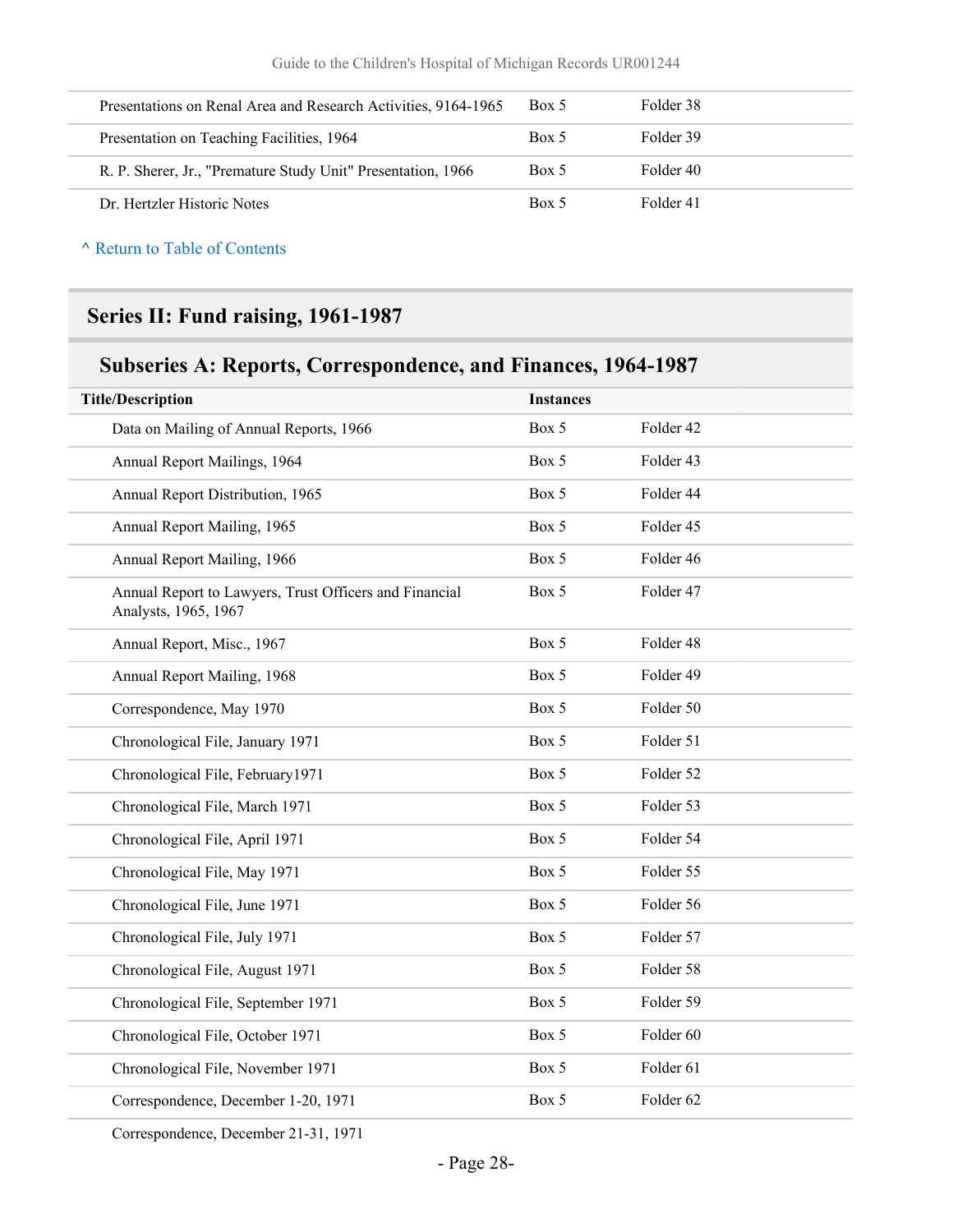|                                      | Box 5 | Folder 63           |
|--------------------------------------|-------|---------------------|
| Chronological File, January 1972     | Box 5 | Folder 64           |
| Chronological File, February 1972    | Box 5 | Folder 65           |
| Chronological File, March 1972       | Box 5 | Folder 66           |
| Chronological File, April 1972       | Box 5 | Folder 67           |
| Chronological File, June 1972        | Box 5 | Folder 68           |
| Chronological File, July 1972        | Box 5 | Folder 69           |
| Chronological File, August 1972      | Box 5 | Folder 70           |
| Chronological File, September 1972   | Box 5 | Folder 71           |
| Chronological File, October 1972     | Box 5 | Folder 72           |
| Chronological File, November 1972    | Box 5 | Folder 73           |
| Correspondence, December 1-22, 1972  | Box 5 | Folder 74           |
| Correspondence, December 26-31, 1972 | Box 5 | Folder 75           |
| Chronological File, January 1973     | Box 5 | Folder 76           |
| Chronological File, February1973     | Box 5 | Folder 77           |
| Chronological File, March 1973       | Box 6 | Folder 1            |
| Chronological File, April 1973       | Box 6 | Folder <sub>2</sub> |
| Chronological File, June 1973        | Box 6 | Folder 3            |
| Chronological File, July 1973        | Box 6 | Folder 4            |
| Chronological File, August 1973      | Box 6 | Folder 5            |
| Chronological File, September 1973   | Box 6 | Folder 6            |
| Chronological File, October 1973     | Box 6 | Folder 7            |
| Chronological File, November 1973    | Box 6 | Folder 8            |
| Correspondence, December 1-19, 1973  | Box 6 | Folder 9            |
| Correspondence, December 20-31, 1973 | Box 6 | Folder 10           |
| Chronological File, January 1974     | Box 6 | Folder 11           |
| Chronological File, February1974     | Box 6 | Folder 12           |
| Chronological File, March 1974       | Box 6 | Folder 13           |
| Chronological File, April 1974       | Box 6 | Folder 14           |
| Chronological File, June 1974        | Box 6 | Folder 15           |
| Chronological File, July 1974        | Box 6 | Folder 16           |
| Chronological File, August 1974      | Box 6 | Folder 17           |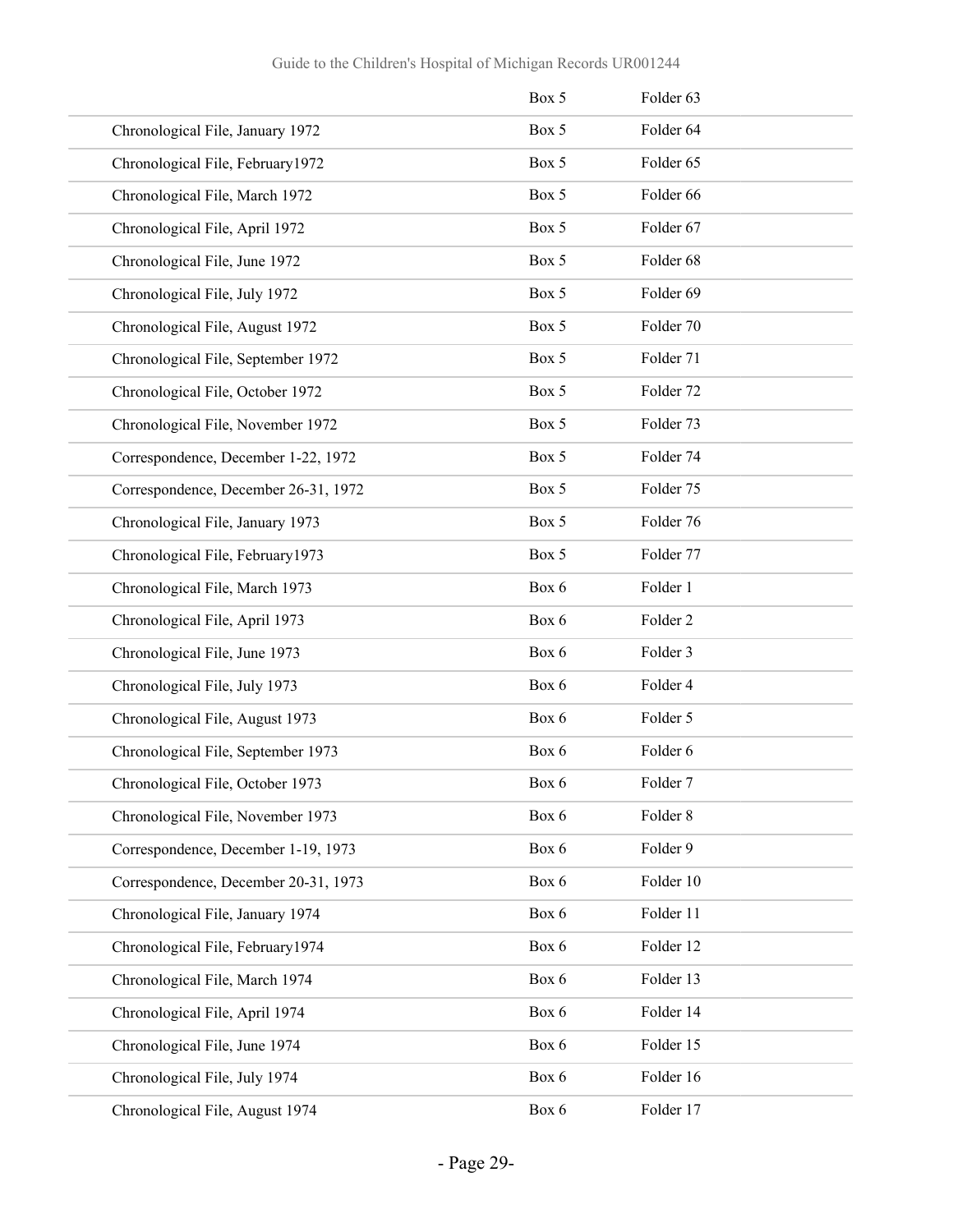| Chronological File, September 1974        | Box 6 | Folder 18 |
|-------------------------------------------|-------|-----------|
| Chronological File, October 1974          | Box 6 | Folder 19 |
| Chronological File, November 1974         | Box 6 | Folder 20 |
| Correspondence, December 1-19, 1974       | Box 6 | Folder 21 |
| Correspondence, December 23-31, 1974      | Box 6 | Folder 22 |
| Chronological File, January 1975          | Box 6 | Folder 23 |
| Chronological File, February1975          | Box 6 | Folder 24 |
| Chronological File, March 1975            | Box 6 | Folder 25 |
| Chronological File, April 1975            | Box 6 | Folder 26 |
| Chronological File, June 1975             | Box 6 | Folder 27 |
| Chronological File, July 1975             | Box 6 | Folder 28 |
| Chronological File, August 1975           | Box 6 | Folder 29 |
| Chronological File, September 1975        | Box 6 | Folder 30 |
| Chronological File, October 1975          | Box 6 | Folder 31 |
| Chronological File, November 1975         | Box 6 | Folder 32 |
| Correspondence, December 1-29, 1975       | Box 6 | Folder 33 |
| Correspondence, December 30-31, 1975      | Box 6 | Folder 34 |
| Chronological File, January 1976          | Box 6 | Folder 35 |
| Chronological File, February1976          | Box 6 | Folder 36 |
| Chronological File, March 1976            | Box 6 | Folder 37 |
| Correspondence, June 1976                 | Box 6 | Folder 38 |
| Correspondence, July 1976                 | Box 6 | Folder 39 |
| Correspondence, August 1976               | Box 6 | Folder 40 |
| Correspondence, September 1976            | Box 6 | Folder 41 |
| Correspondence, October and November 1976 | Box 6 | Folder 42 |
| Correspondence, December 1-22 1976        | Box 6 | Folder 43 |
| Correspondence, December 23-29 1976       | Box 6 | Folder 44 |
| Chronological File, January 1977          | Box 6 | Folder 45 |
| Chronological File, February1977          | Box 6 | Folder 46 |
| Chronological File, March and April 1977  | Box 6 | Folder 47 |
| Correspondence, May 1977                  | Box 6 | Folder 48 |
| Correspondence, June 1977                 | Box 6 | Folder 49 |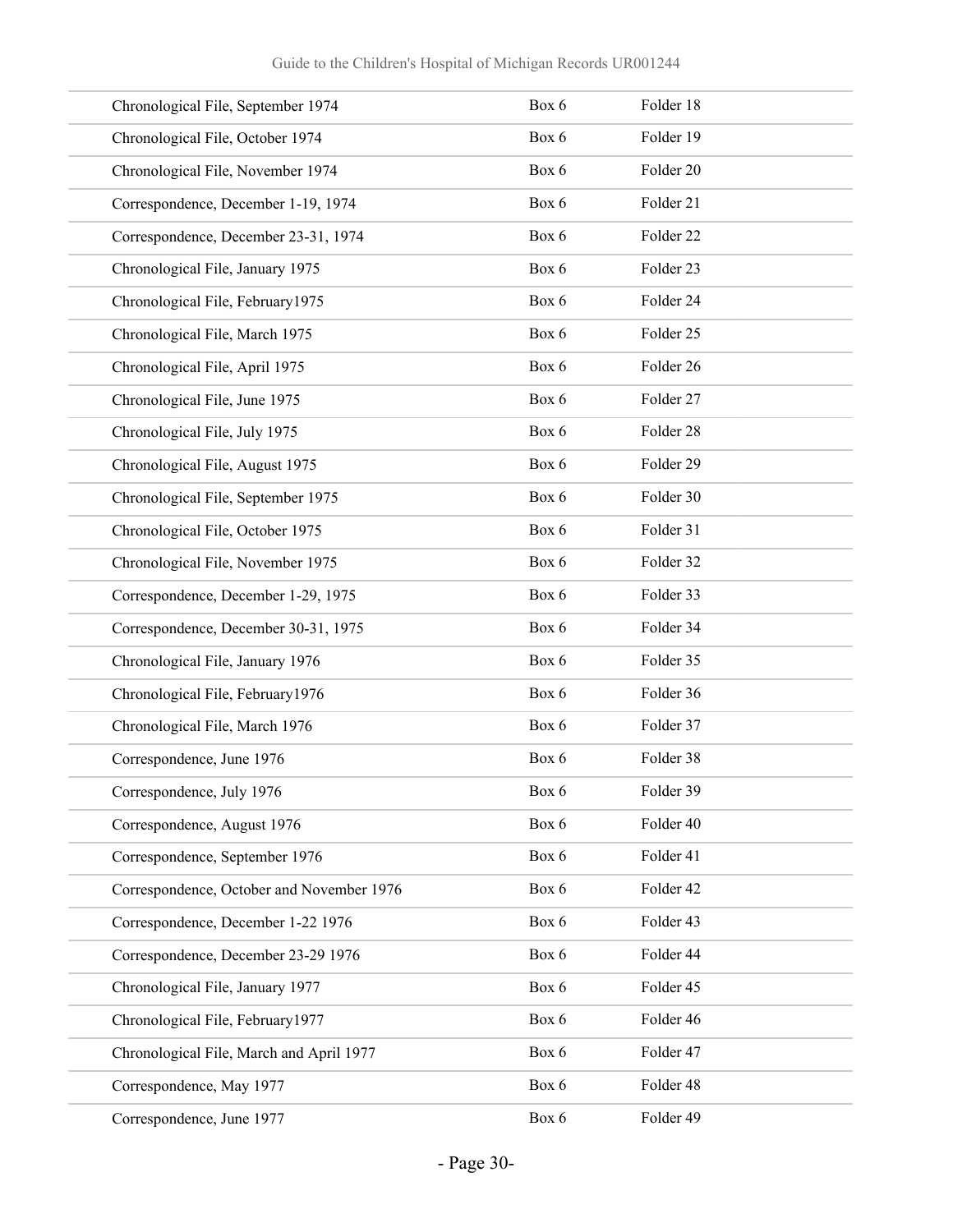| Correspondence, July and August 1977                                          | Box 6 | Folder 50            |
|-------------------------------------------------------------------------------|-------|----------------------|
| Correspondence, September and October 1977                                    | Box 6 | Folder 51            |
| Correspondence, November and December 1977                                    | Box 6 | Folder 52            |
| Mailings, CHM Medical Staff, Reproduction of 1895 Annual<br>Report, 1967-1968 | Box 6 | Folder 53            |
| Mailings, Commemorative Brochure, 1967                                        | Box 6 | Folder 54            |
| Grosse Pointe List, Mailings, November 1970                                   | Box 6 | Folder 55            |
| Mailings, Growth and Development, 1969                                        | Box 6 | Folder 56            |
| Mailings, Poison Control Report, November 1968                                | Box 6 | Folder 57            |
| Miscellaneous                                                                 | Box 6 | Folder 58            |
| Monthly Financial Statements and Reports, 1968-1970                           | Box 6 | Folder 59            |
| Progress Report Mailings, 1969                                                | Box 6 | Folder 60            |
| Response to 1969 Progress Report, 1969-1970                                   | Box 6 | Folder 61            |
| Report on Building Program, August 1966                                       | Box 6 | Folder 62            |
| A Child's World Report, 1970                                                  | Box 6 | Folder 63            |
| Mailings, A Child's World Report, 1970                                        | Box 6 | Folder <sub>64</sub> |
| A Child's World Report, Compliments, 1970                                     | Box 6 | Folder 65            |
| Salute to Excellence, 1985                                                    | Box 6 | Folder 66            |
| Salute to Excellence, 1986                                                    | Box 6 | Folder 67            |
| Salute to Excellence, 1987                                                    | Box 6 | Folder 68            |
| Letters, Those Who Helped Booklet, 1969                                       | Box 6 | Folder 69            |
| Gifts, 1978                                                                   | Box 6 | Folder 70            |
| Gifts, 1979                                                                   | Box 6 | Folder 71            |
| Gifts, 1977                                                                   | Box 6 | Folder 72            |
| Endowments, Investments, Legacies and Wills, 1955-1969                        | Box 6 | Folder 73            |
| Gifts, 1976                                                                   | Box 6 | Folder 74            |
| New Hospital Building Fund Misc. Donations, 1964                              | Box 6 | Folder 75            |
|                                                                               |       |                      |

## **Subseries B: Charitable Foundations and Donor Files, 1961-1987**

| <b>Title/Description</b>                    | Instances |           |  |
|---------------------------------------------|-----------|-----------|--|
| Bylaws, Tennis and Crumpets Inc., 1968-1978 | Box 6     | Folder 76 |  |
| Tennis and Crumpets Correspondence, 1970    | Box 6     | Folder 77 |  |
| Tennis and Crumpets Correspondence, 1971    | Box 6     | Folder 78 |  |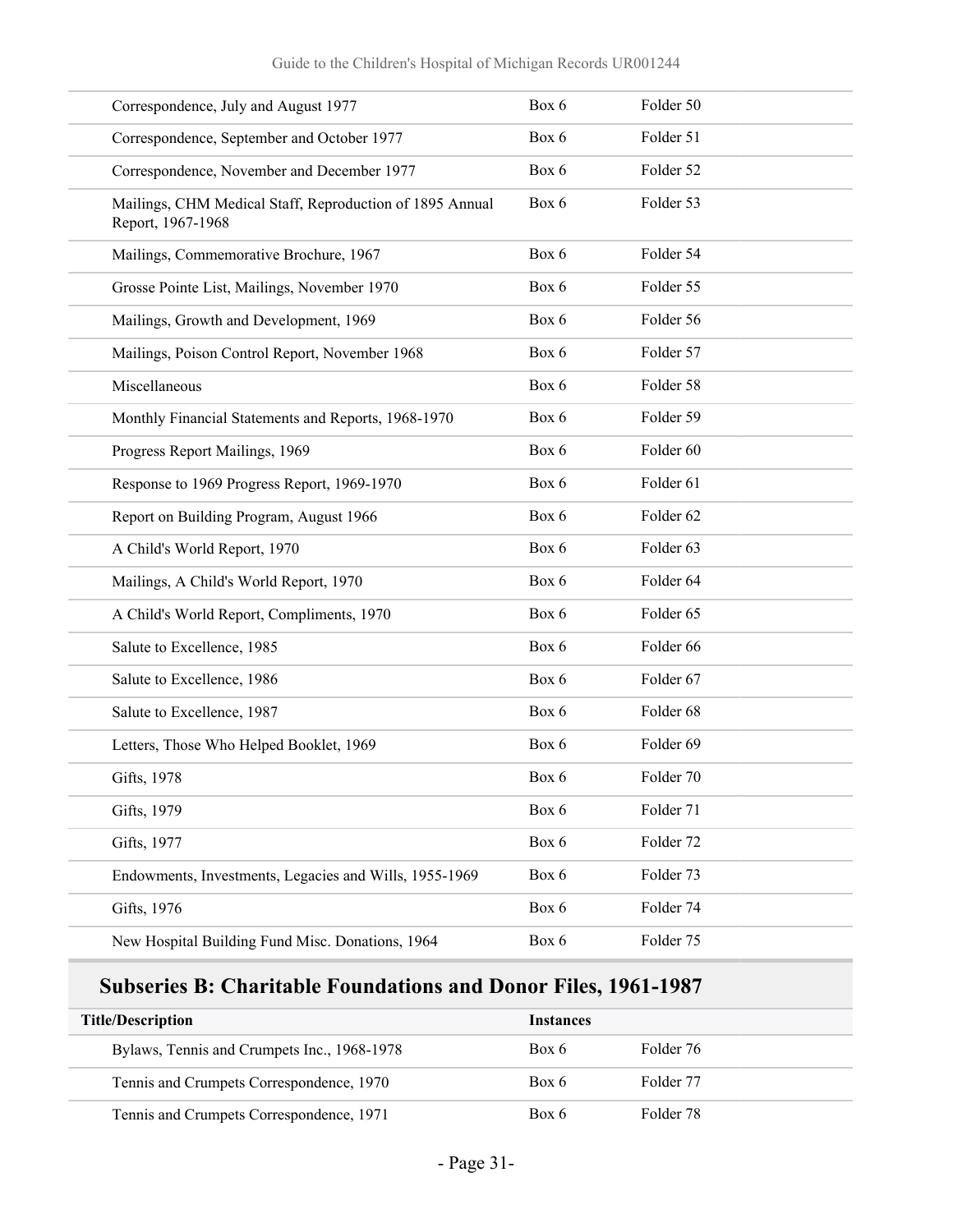| Tennis and Crumpets Correspondence, 1972                | Box 6 | Folder 79           |
|---------------------------------------------------------|-------|---------------------|
| Tennis and Crumpets Correspondence, 1973                | Box 6 | Folder 80           |
| Tennis and Crumpets Correspondence, 1974                | Box 6 | Folder 81           |
| Tennis and Crumpets Correspondence, 1975                | Box 6 | Folder 82           |
| Tennis and Crumpets Correspondence, 1976                | Box 6 | Folder 83           |
| Tennis and Crumpets Correspondence, 1977                | Box 6 | Folder 84           |
| Tennis and Crumpets Correspondence, 1978                | Box 6 | Folder 85           |
| Tennis and Crumpets Correspondence, 1979                | Box 6 | Folder 86           |
| Tennis and Crumpets Correspondence, 1982                | Box 6 | Folder 87           |
| Tennis and Crumpets Financial Correspondence, 1974-1977 | Box 6 | Folder 88           |
| Tennis and Crumpets Financial Correspondence, 1978-1981 | Box 6 | Folder 89           |
| Tennis and Crumpets IRS Status, 1976-1978               | Box 6 | Folder 90           |
| Tennis and Crumpets Legal, 1970-1987                    | Box 6 | Folder 91           |
| Tennis and Crumpets Meeting Minutes, 1967-1969          | Box 7 | Folder 1            |
| Tennis and Crumpets Meeting Minutes, 1970               | Box 7 | Folder <sub>2</sub> |
| Tennis and Crumpets Meeting Minutes, 1971               | Box 7 | Folder 3            |
| Tennis and Crumpets Meeting Minutes, 1972               | Box 7 | Folder 4            |
| Tennis and Crumpets Meeting Minutes, 1973               | Box 7 | Folder 5            |
| Tennis and Crumpets Meeting Minutes, 1974               | Box 7 | Folder 6            |
| Tennis and Crumpets Meeting Minutes, 1975               | Box 7 | Folder 7            |
| Tennis and Crumpets Meeting Minutes, 1976               | Box 7 | Folder 8            |
| Tennis and Crumpets Meeting Minutes, 1977               | Box 7 | Folder 9            |
| Tennis and Crumpets Meeting Minutes, 1978               | Box 7 | Folder 10           |
| Tennis and Crumpets Meeting Minutes, 1979               | Box 7 | Folder 11           |
| Tennis and Crumpets Meeting Minutes, 1981               | Box 7 | Folder 12           |
| Tennis and Crumpets Meeting Minutes, 1982               | Box 7 | Folder 13           |
| Tennis and Crumpets Meeting Minutes, 1983               | Box 7 | Folder 14           |
| Tennis and Crumpets Meeting Minutes, 1984               | Box 7 | Folder 15           |
| Tennis and Crumpets Meeting Minutes, 1985               | Box 7 | Folder 16           |
| Tennis and Crumpets Misc., 1974                         | Box 7 | Folder 17           |
| Tennis and Crumpets Misc., 1975                         | Box 7 | Folder 18           |
| Tennis and Crumpets Misc., 1976                         | Box 7 | Folder 19           |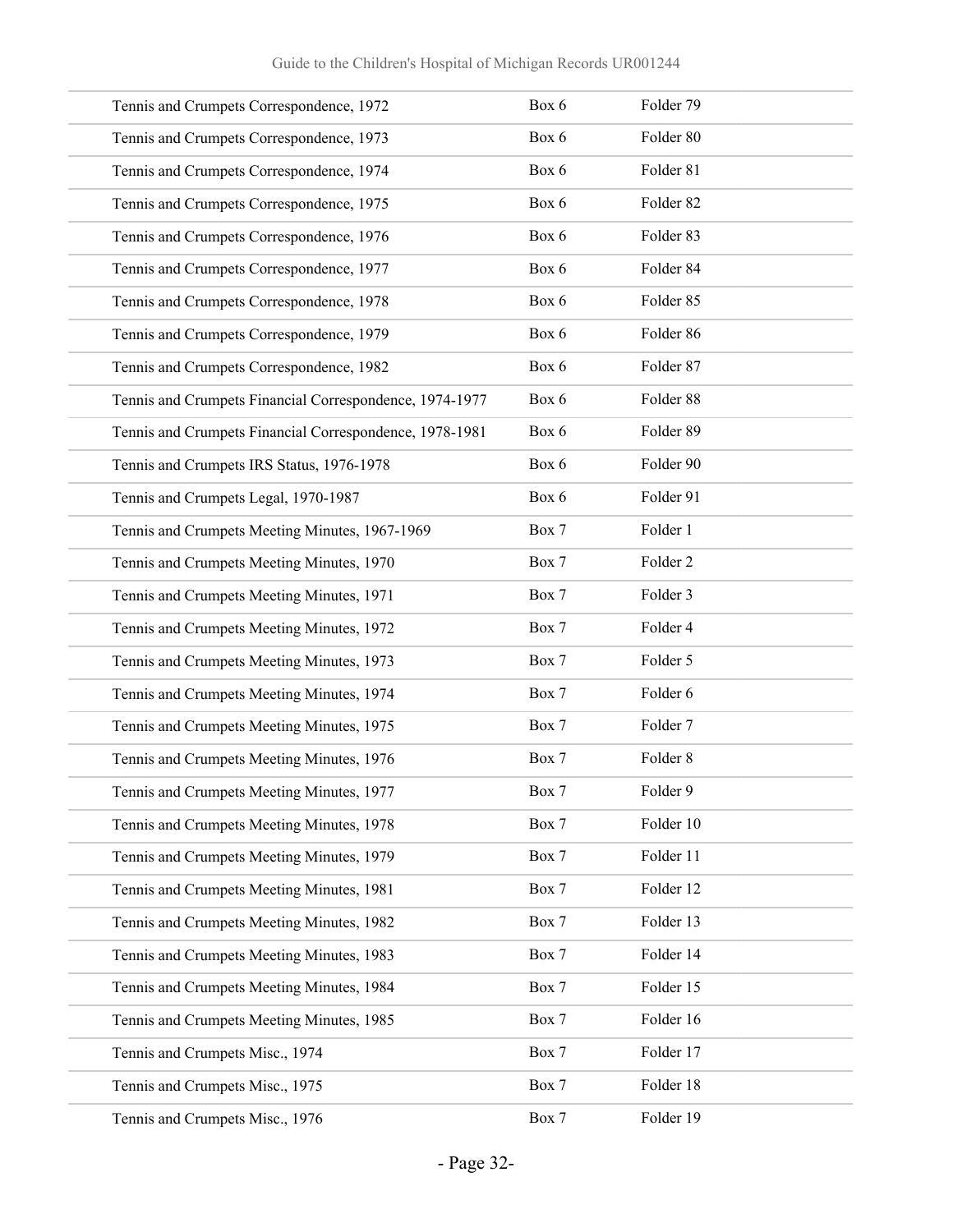| Tennis and Crumpets Misc., 1977                       | Box 7 | Folder 20 |
|-------------------------------------------------------|-------|-----------|
| Tennis and Crumpets Misc., 1978                       | Box 7 | Folder 21 |
| Tennis and Crumpets Misc., 1979                       | Box 7 | Folder 22 |
| Tennis and Crumpets Misc., 1980                       | Box 7 | Folder 23 |
| Tennis and Crumpets Misc., 1982                       | Box 7 | Folder 24 |
| Tennis and Crumpets Misc., 1983                       | Box 7 | Folder 25 |
| Tennis and Crumpets Misc., 1984                       | Box 7 | Folder 26 |
| Tennis and Crumpets Misc., 1985                       | Box 7 | Folder 27 |
| Tennis and Crumpets Pledges, 1970-1983                | Box 7 | Folder 28 |
| Tennis and Crumpets Publicity, 1975                   | Box 7 | Folder 29 |
| Tennis and Crumpets Publicity, 1976                   | Box 7 | Folder 30 |
| Tennis and Crumpets Publicity, 1977                   | Box 7 | Folder 31 |
| Tennis and Crumpets Reports, 1970                     | Box 7 | Folder 32 |
| Tennis and Crumpets Reports, 1971                     | Box 7 | Folder 33 |
| Tennis and Crumpets Reports, 1973                     | Box 7 | Folder 34 |
| Tennis and Crumpets Reports, 1974                     | Box 7 | Folder 35 |
| Tennis and Crumpets Reports, 1975                     | Box 7 | Folder 36 |
| Tennis and Crumpets Financial Reports, 1976           | Box 7 | Folder 37 |
| Tennis and Crumpets Financial Reports, 1977           | Box 7 | Folder 38 |
| Tennis and Crumpets Financial Reports, 1978           | Box 7 | Folder 39 |
| Tennis and Crumpets Dearborn Area Final Reports, 1978 | Box 7 | Folder 40 |
| Tennis and Crumpets Reports, 1978                     | Box 7 | Folder 41 |
| Tennis and Crumpets Reports, 1979                     | Box 7 | Folder 42 |
| Tennis and Crumpets Reports, 1982                     | Box 7 | Folder 43 |
| Tennis and Crumpets Reports, 1983                     | Box 7 | Folder 44 |
| Tennis and Crumpets Sales Tax Exemption, 1976         | Box 7 | Folder 45 |
| Tennis and Crumpets Service Mark, 1976-1987           | Box 7 | Folder 46 |
| Tennis and Crumpets Tournament, 1973                  | Box 7 | Folder 47 |
| Tennis and Crumpets Tournament, 1974                  | Box 7 | Folder 48 |
| Tennis and Crumpets Tournament, 1975                  | Box 7 | Folder 49 |
| Tennis and Crumpets Tournament, 1976                  | Box 7 | Folder 50 |
| Tennis and Crumpets Tournament, 1977                  | Box 7 | Folder 51 |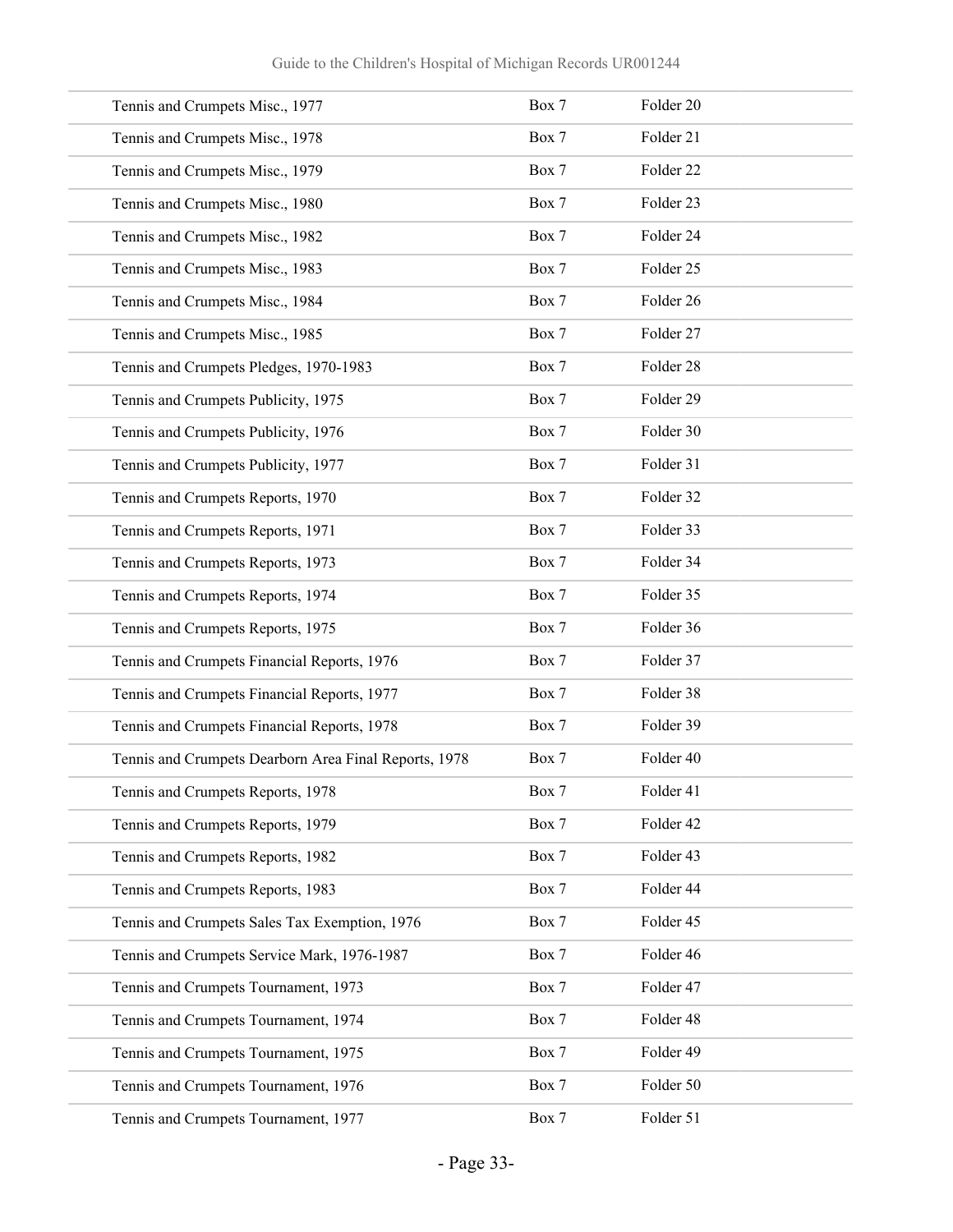| Tennis and Crumpets Tournament, 1978                   | Box 7 | Folder 52 |  |
|--------------------------------------------------------|-------|-----------|--|
| Tennis and Crumpets Tournament, 1979                   | Box 7 | Folder 53 |  |
| Tennis and Crumpets Tournament, 1980                   | Box 7 | Folder 54 |  |
| EPH Foundation, 1965                                   | Box 7 | Folder 55 |  |
| Dr. Lula-Belle Stewart-Robinson, 1963-1971             | Box 7 | Folder 56 |  |
| Mary Louise Johnson Foundation, 1964-1970              | Box 7 | Folder 57 |  |
| Frank Memorial Foundation, 1962-1967                   | Box 7 | Folder 58 |  |
| H.T. Ewald Foundation, 1965                            | Box 7 | Folder 59 |  |
| Earhart Foundation, 1963-1964                          | Box 7 | Folder 60 |  |
| Herbert and Grace Dow Foundation, 1962-1963            | Box 7 | Folder 61 |  |
| Detroit Hope for Juveniles, 1965-1967                  | Box 7 | Folder 62 |  |
| Detroit Foundation, 1963-1964                          | Box 7 | Folder 63 |  |
| Robert S. Cudlip Memorial Foundation, 1965-1966        | Box 7 | Folder 64 |  |
| Irwin I. Cohn Foundation, 1963-1969                    | Box 7 | Folder 65 |  |
| Children's Fund of Michigan, 1962-1969                 | Box 7 | Folder 66 |  |
| The Roy D. Chapin Foundation, 1964                     | Box 7 | Folder 67 |  |
| The Anderson Family Fund Foundation, 1964              | Box 7 | Folder 68 |  |
| Burlington Industries Foundation, North Carolina, 1965 | Box 7 | Folder 69 |  |
| Bargman Foundation, 1964-1969                          | Box 7 | Folder 70 |  |
| John E. Fetzer Foundation, 1965                        | Box 7 | Folder 71 |  |
| D.M. Ferry, Jr. Trustee Corporation, 1963-1971         | Box 7 | Folder 72 |  |
| Max C. Fleischman Foundation, 1964-1965                | Box 7 | Folder 73 |  |
| Clarence and Grace Chamberlin Foundation, 1963-1972    | Box 7 | Folder 74 |  |
| The Dan & Helen Byrne Foundation, 1964-1967            | Box 7 | Folder 75 |  |
| Smith, Lois R. Memorial Fund, 1970-1971                | Box 7 | Folder 76 |  |
| Babcock Foundation, North Carolina, 1964               | Box 7 | Folder 77 |  |
| Lt. Larry Weil Memorial Fund, 1969-1975                | Box 7 | Folder 78 |  |
| Phyllis Rosenthal, 1967                                | Box 7 | Folder 79 |  |
| Harold B. Rothbart, M.D., 1963-1966                    | Box 7 | Folder 80 |  |
| Nathan Plotkin Fund, 1972-1975                         | Box 7 | Folder 81 |  |
| Jeffrey Wells, 1966-1967                               | Box 7 | Folder 82 |  |
| Mr. and Mrs. Stanley S. Kresge, 1961-1968              | Box 7 | Folder 83 |  |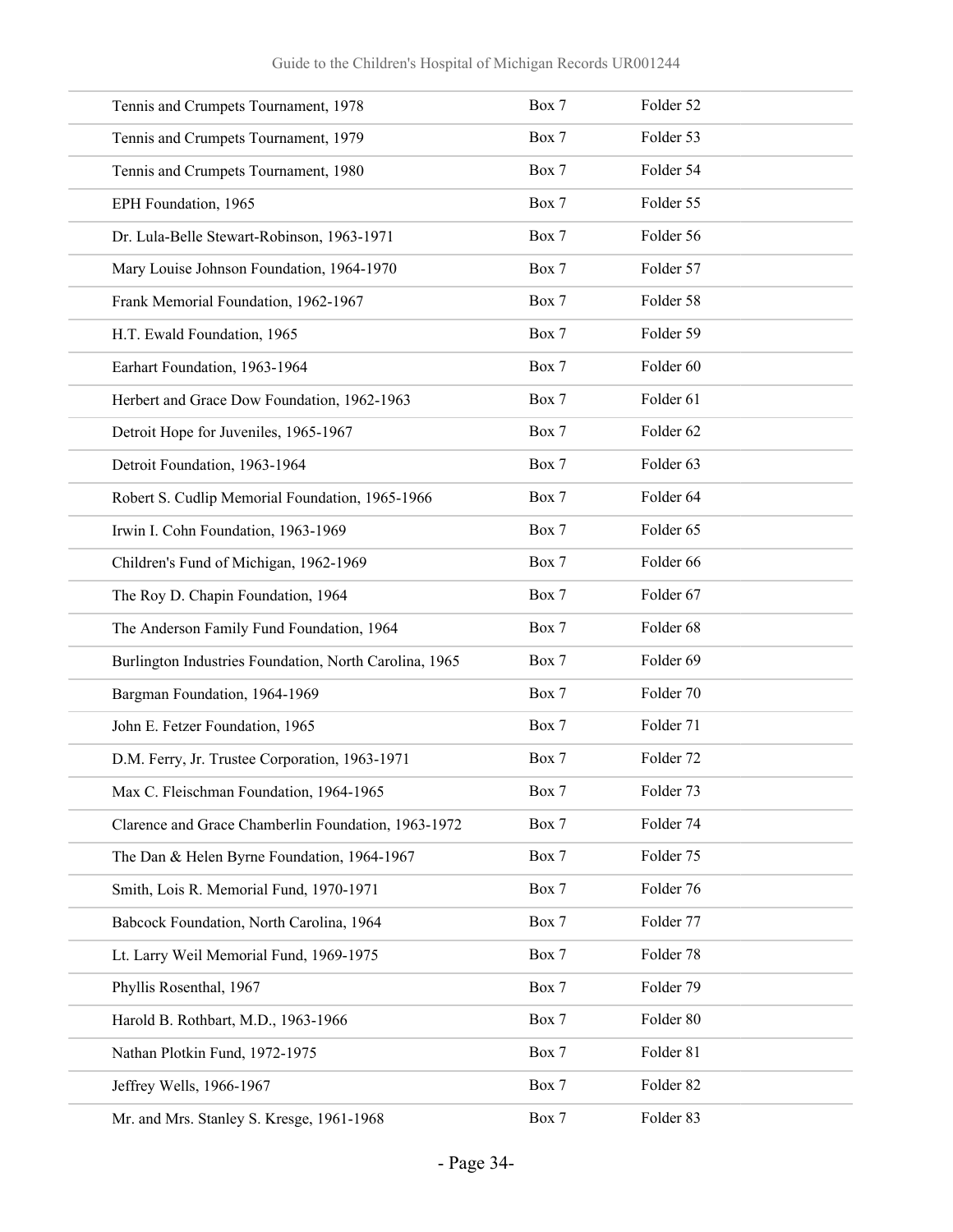| Marilyn Nienhaus West, 1965-1972                    | Box 7 | Folder 84           |
|-----------------------------------------------------|-------|---------------------|
| Theodore Perrin, 1966-1974                          | Box 7 | Folder 85           |
| Mr. Lewis L. Smart, Jr., 1967                       | Box 8 | Folder 1            |
| Ford, Walter and Josephine Fund, 1964-1970          | Box 8 | Folder <sub>2</sub> |
| Ford, Mrs. Edsel B., Eleanor Clay Fund, 1964-1970   | Box 8 | Folder 3            |
| Ford, Benson and Edith Fund, 1964                   | Box 8 | Folder 4            |
| Ford Foundation, 1967                               | Box 8 | Folder 5            |
| George R. and Elise M. Fink Foundation, 1964-1973   | Box 8 | Folder 6            |
| John and Rhoda Lord Family Fund, 1961-1967          | Box 8 | Folder 7            |
| Helen Newberry Joy Fund, 1962-1970                  | Box 8 | Folder <sub>8</sub> |
| Mrs. Harry B. Howenstein, 1961-1968                 | Box 8 | Folder 9            |
| John A. Hartford Foundation, 1963-1966              | Box 8 | Folder 10           |
| Green Family Foundation, 1965-1966                  | Box 8 | Folder 11           |
| Great Lakes Bowling Corporation, 1963-1965          | Box 8 | Folder 12           |
| Ford, William and Martha Fund, 1964                 | Box 8 | Folder 13           |
| Gerber Baby Foods Fund, 1962-1966                   | Box 8 | Folder 14           |
| Webber, Eloise and Richard Foundation, 1961-1971    | Box 8 | Folder 15           |
| Upjohn Foundation, 1964-1965                        | Box 8 | Folder 16           |
| The Stroh Brewery Foundation, 1966-1968             | Box 8 | Folder 17           |
| Shiffman Foundation, 1962-1975                      | Box 8 | Folder 18           |
| Meyer and Anna Prentis Family Foundation, 1963-1967 | Box 8 | Folder 19           |
| The Pardee Foundation, 1970-1971                    | Box 8 | Folder 20           |
| Frederick S. Neuman Foundation, 1967-1973           | Box 8 | Folder 21           |
| Dwight M. Nelson Foundation, 1964-1967              | Box 8 | Folder 22           |
| Jerry McCarthy Foundation, 1965-1971                | Box 8 | Folder 23           |
| McGregor Fund, 1965-1976                            | Box 8 | Folder 24           |
| The Menninger Foundation, 1965-1966                 | Box 8 | Folder 25           |
| Jennie Grogan Mendelson Memorial Trust, 1962-1970   | Box 8 | Folder 26           |
| Louise Tuller Miller Estate, 1961-1965              | Box 8 | Folder 27           |
| Robert S. Marx Testamentary Trust, 1961-1972        | Box 8 | Folder 28           |
| John and Mary Markle Foundation, 1962-1964          | Box 9 | Folder 1            |
| Max M. and Marjorie S. Fisher Foundation, 1971      | Box 9 | Folder 2            |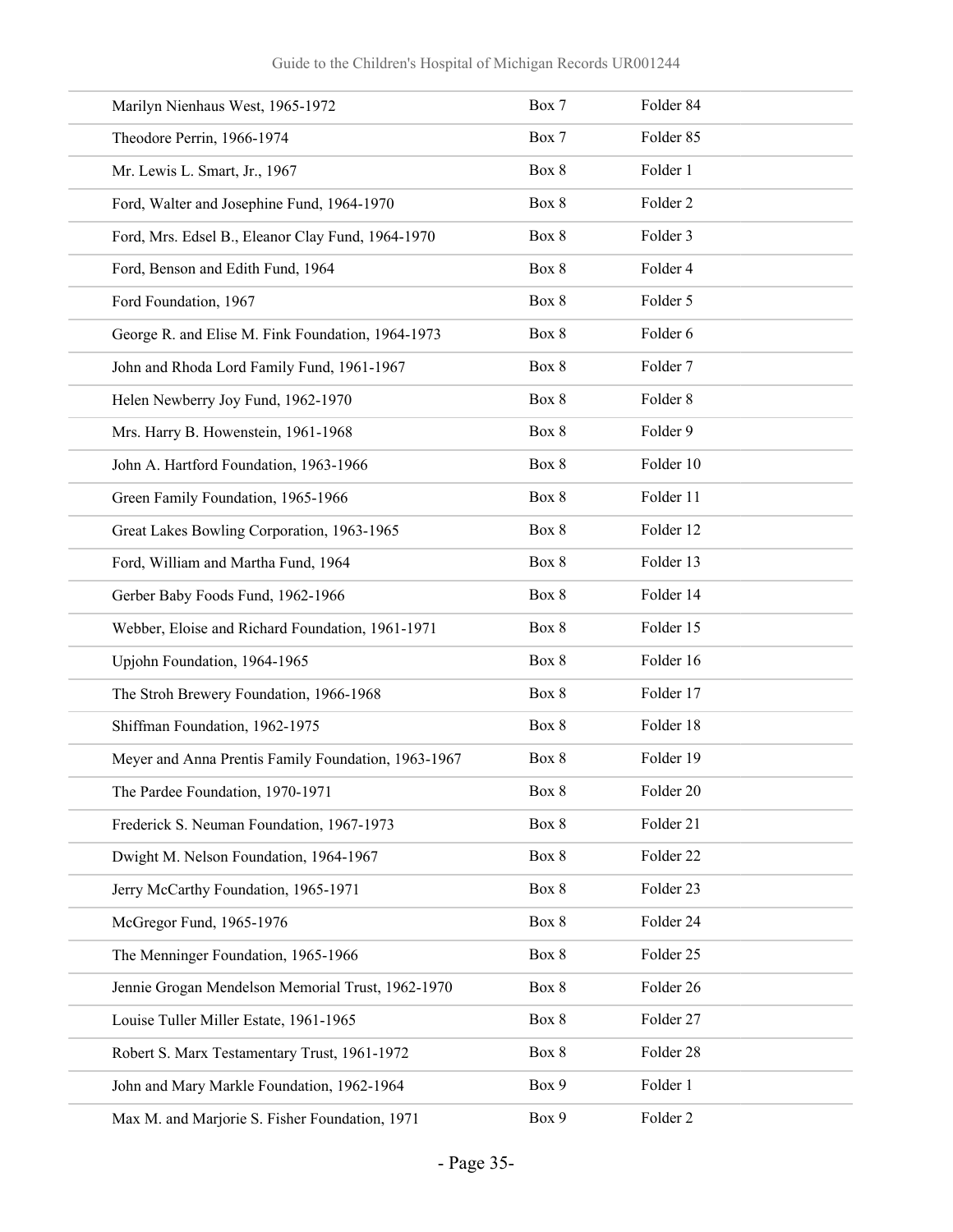| Detroit and Wayne County Tuberculosis Foundation, 1973  | Box 9 | Folder 3            |
|---------------------------------------------------------|-------|---------------------|
| Foundations, Dr. Hullerman's Notes, 1964                | Box 9 | Folder 4            |
| Drusilla Farwell Foundation, 1964-1969                  | Box 9 | Folder 5            |
| Ford Foundation, 1967                                   | Box 9 | Folder 6            |
| Edwin S. George Foundation, 1965-1968                   | Box 9 | Folder <sub>7</sub> |
| Josephine E. Gordon Foundation, 1961-1966               | Box 9 | Folder <sub>8</sub> |
| Henrick Foundation, 1965-1967                           | Box 9 | Folder 9            |
| Holden Fund, 1962-1975                                  | Box 9 | Folder 10           |
| International Union, UAW Foundation, 1966               | Box 9 | Folder 11           |
| W. K. Kellogg Foundation, 1962-1967                     | Box 9 | Folder 12           |
| Kiwanis Club 1 Foundation of Detroit, 1964-1965         | Box 9 | Folder 13           |
| Kresge Foundation, 1961-1968                            | Box 9 | Folder 14           |
| MOTT Foundation, 1963-1966                              | Box 9 | Folder 15           |
| The Elizabeth, Allan and Warren Shelden Fund, 1962-1968 | Box 9 | Folder 16           |
| Skillman Foundation, 1962-1968                          | Box 9 | Folder 17           |
| Alfred P. Sloan Foundation, 1962-1966                   | Box 9 | Folder 18           |
| Hiram Walker and Sons Foundation, Inc., 1962-1970       | Box 9 | Folder 19           |

## **Series III: Audio Visual Materials, 1992-2011**

## **Subseries A: Photographs and Publications, 1992-2011**

| <b>Title/Description</b>                                  | <b>Instances</b> |                     |
|-----------------------------------------------------------|------------------|---------------------|
| NACH Family Advocacy Day Photographs, 2011                | Box 10           | Folder 1            |
| Detroit Tigers Caravan Photographs, 2006                  | Box 10           | Folder 2            |
| Michael D. Klein, MD, Photographs                         | Box 10           | Folder 3            |
| World Children's Day. Hayden Panettiere Photographs, 2007 | Box 10           | Folder 4            |
| World Children's Day. Duchess of York Photographs, 2006   | Box 10           | Folder 5            |
| Brochure Photo-shoot, 2006                                | Box 10           | Folder 6            |
| Lawnmower Safety Photographs, 2005                        | Box 10           | Folder <sub>7</sub> |
| Detroit Red Wings Photographs                             | Box 10           | Folder 8            |
| Child Health Stamp Unveiling Photographs, 2005            | Box 10           | Folder 9            |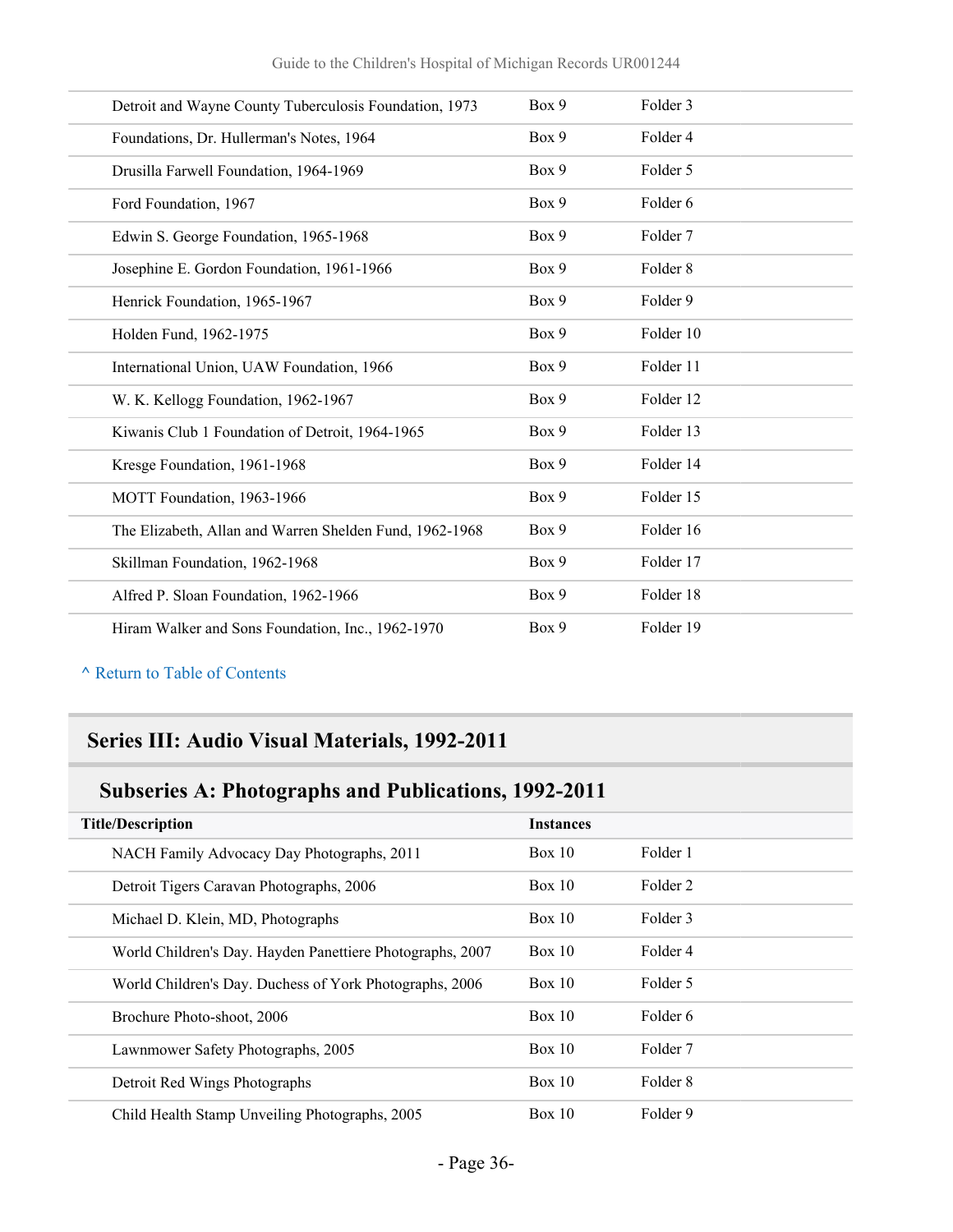| <b>Stilson Specialty Center Photographs</b>                                                                        | <b>Box 10</b> | Folder 10           |
|--------------------------------------------------------------------------------------------------------------------|---------------|---------------------|
| "Mind Over Muscle" Tigers and NFL Photographs, January<br>2006 - additional material in Reuther Digital Repository | <b>Box 10</b> | Folder 11           |
| Detroit Lions Visit Photographs, 1992                                                                              | Box $10$      | Folder 12           |
| PET Scans and Slides                                                                                               | <b>Box 10</b> | Folder 13           |
| Superhero Event Photographs                                                                                        | Box 10        | Folder 14           |
| Medicine and Community Health at Cody High School Career<br>Day Photographs, 2011                                  | <b>Box 10</b> | Folder 15           |
| "Kids Lifestyle" Photocopies of Copy Sheets                                                                        | <b>Box 10</b> | Folder 16           |
| "Kids Day" Photocopies of Copy Sheets                                                                              | <b>Box 10</b> | Folder 17           |
| "When We Were Young" Contact Sheets                                                                                | <b>Box 10</b> | Folder 18           |
| S. Fagon Contact Sheets, 2006 - additional material in Reuther<br>Digital Repository                               | <b>Box 10</b> | Folder 19           |
| CHMU Group Photographs, 2009-2011                                                                                  | <b>Box 10</b> | Folder 20           |
| Family Fun Day Photographs, 2006                                                                                   | <b>Box 10</b> | Folder 21           |
| Employee Recognition Service Award Dinner Photographs,<br>2011                                                     | <b>Box 10</b> | Folder 22           |
| Employee Recognition Service Award Dinner Photographs,<br>2010                                                     | <b>Box 10</b> | Folder 23           |
| Employee Recognition Service Award Dinner Photographs,<br>2009                                                     | <b>Box 10</b> | Folder 24           |
| <b>Executive Staff Portrait Photographs</b>                                                                        | Box 10        | Folder 25           |
| Misc. Unsorted Photographs                                                                                         | <b>Box 10</b> | Folder 26           |
| Employee Recognition Service Award Dinner Photographs,<br>2005                                                     | Box $10$      | Folder 27           |
| Tigers Health Night, 2005                                                                                          | <b>Box 10</b> | Folder 28           |
| Jack's Treehouse Postcard                                                                                          | <b>Box 10</b> | Folder 29           |
| Healing Garden Photographs                                                                                         | <b>Box 10</b> | Folder 30           |
| Family Fire Prevention Festival Photographs, 1993                                                                  | Box 11        | Folder 1            |
| Surf City Event Photographs, 2006                                                                                  | Box 11        | Folder <sub>2</sub> |
| Sarah McPhailan Cardiology Photographs                                                                             | Box 11        | Folder 3            |
| Detroit Zoo Event Photographs                                                                                      | Box 11        | Folder 6            |
| "Dr. S" Proof Sheets, 2003                                                                                         | Box 11        | Folder 7            |
| Children's Hospital Publicity Materials, 2006                                                                      | Box 11        | Folder 8            |
| Children's Hospital Staff and Physician Network Publications,<br>2006                                              | Box 11        | Folder 9            |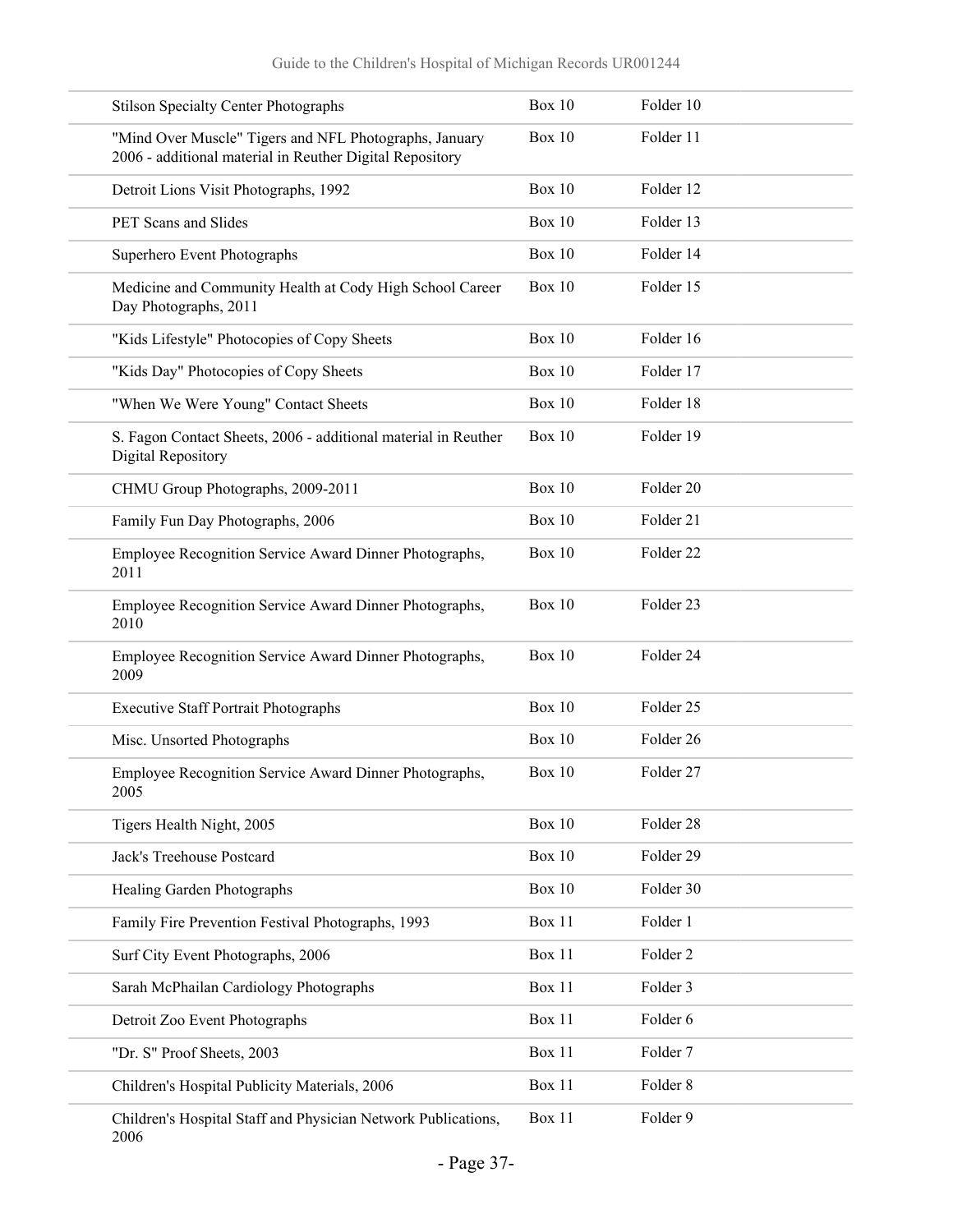| Diversity Walk Proof Sheets, 2008                            | Box 11        | Folder 10           |
|--------------------------------------------------------------|---------------|---------------------|
| Annual Report of the Medical Staff, 1995                     | <b>Box 11</b> | Folder 11           |
| Staff Photographs - Dr. Alexa Canady                         | Box 11        | Folder 12           |
| Staff Photographs - Dr. Fleischmann, 1999                    | Box 11        | Folder 13           |
| Staff Photographs - Dr. Teresa Holtrop                       | Box 11        | Folder 14           |
| Staff Photographs - Dr. William Lyman                        | Box 11        | Folder 15           |
| Staff Photographs - Dr. Lynn Cameron                         | Box 11        | Folder 16           |
| Staff Photographs - Various                                  | Box 11        | Folder 17           |
| PR Photographs - Student with Dr., 1992                      | Box 11        | Folder 18           |
| Give the Gift of Life this Season Campaign Photographs, 1998 | Box $11$      | Folder 19           |
| Advocacy Photo File                                          | Box 11        | Folder 20           |
| Case Statement Photo Proofs, 1999                            | <b>Box 12</b> | Folder 1            |
| Annual Report Photo Proofs, 2000                             | <b>Box 12</b> | Folder <sub>2</sub> |
| Publicity Photographs, 2000-2001                             | <b>Box 12</b> | Folder 3            |
| 9 Executive Staff Portrait Photographs, Matted               | <b>Box 12</b> | Folder 4            |
|                                                              |               |                     |

## **Subseries B: Audio and Video Cassettes, 1994-2007**

| <b>Title/Description</b>                                                                  | <b>Instances</b> |                     |
|-------------------------------------------------------------------------------------------|------------------|---------------------|
| VHS: Motion Analysis Lab                                                                  | $Box$ 13         | Folder 1            |
| VHS: Rehabilitation Services - Motion Analysis Lab, March<br>2003                         | $Box$ 13         | Folder <sub>2</sub> |
| VHS: The Letter - Dr. Alexa Canady                                                        | <b>Box 13</b>    | Folder 3            |
| VHS: CATCH Pediatric Mobile Team Press Conference Raw<br>Footage, September 30, 2004      | $Box$ 13         | Folder 4            |
| VHS: "Tourette Syndrome Briefing 2004," May 25, 2004                                      | <b>Box 13</b>    | Folder 5            |
| VHS: Fox News "Kohl's Safety Day" September 14, 2002                                      | Box $13$         | Folder 6            |
| VHS: Tourette's Syndrome Symposium, Dr. Chang, Dr. Hug,<br>Dr. Behan, May 25, 2004        | Box $13$         | Folder 7            |
| VHS: Leukemia Research Inc., "Somewhere Over the<br>Rainbow"                              | $Box$ 13         | Folder <sub>8</sub> |
| VHS: WDIV-TV Detroit, "Cancer and the Middle East" Dr.<br>William Lyman, January 23, 1998 | <b>Box 13</b>    | Folder <sub>9</sub> |
| VHS: "A Video Visit to Surgery at Children's Hospital of<br>Michigan" November 4, 2002    | Box $13$         | Folder 10           |
| VHS: "Parent/Kid"                                                                         | Box $13$         | Folder 11           |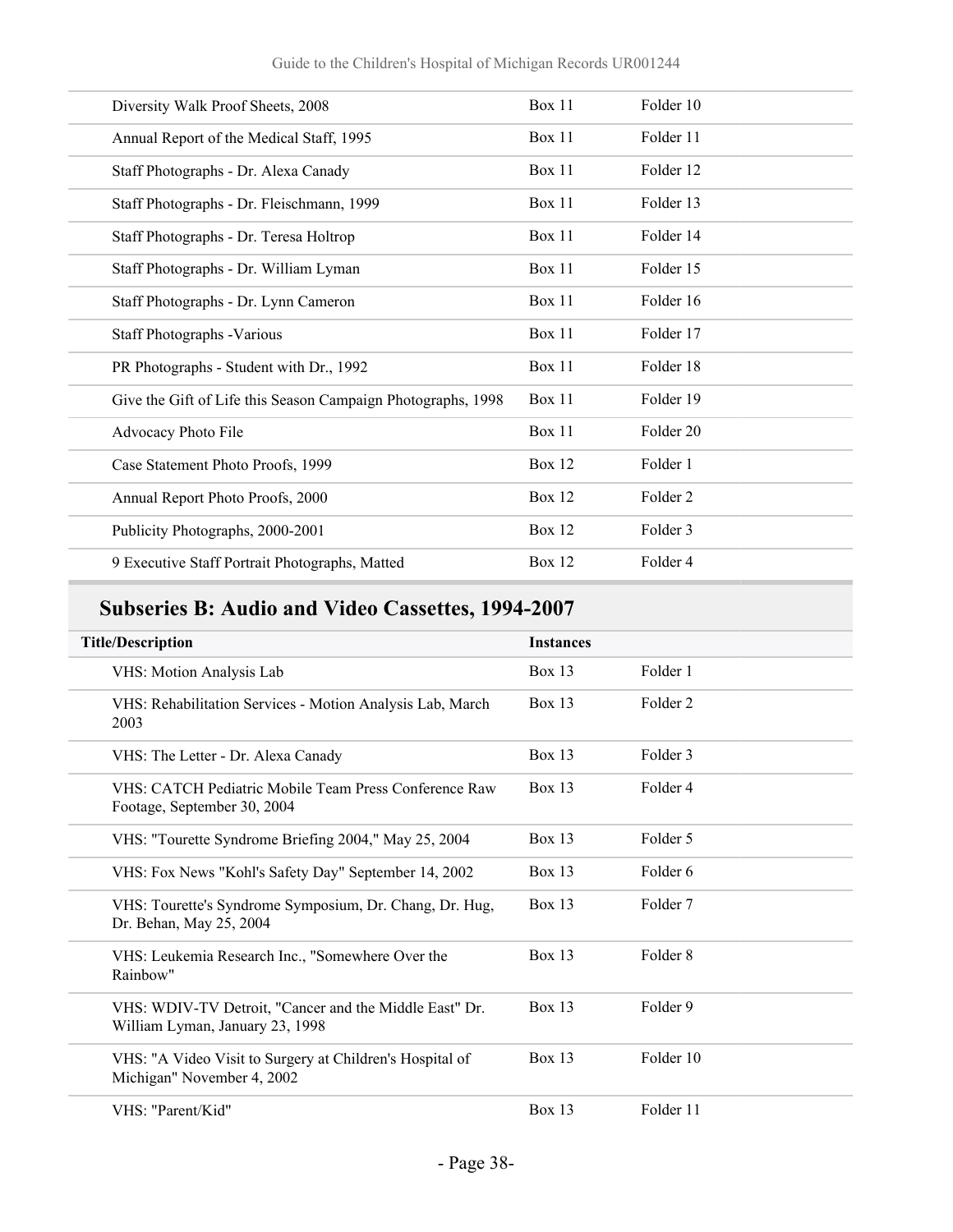| VHS: Huntington Bank Community Caring Commercials,<br>November 13, 2002                         | Box 13        | Folder 12            |
|-------------------------------------------------------------------------------------------------|---------------|----------------------|
| VHS: Children's Hospital Wish Club PSA, Anders Eriksson,<br>March 15, 1999                      | Box 13        | Folder 13            |
| VHS: Channel 50 "Lost and Found: Young People Talk About<br>Depression," March 23, 1996         | <b>Box 13</b> | Folder 14            |
| VHS: Leukemia, Research, Life, Inc. "Cure for Life," March,<br>1993                             | Box 13        | Folder 15            |
| VHS: CBS "Dr. Flake and Dahley Family," December 6, 1995                                        | Box 13        | Folder 16            |
| VHS: Local News Coverage "Robotic Surgery at Children's<br>Hospital of Michigan," March 4, 2002 | Box 13        | Folder 17            |
| VHS: Psychiatry, "No Ordinary Joe"                                                              | Box 13        | Folder 18            |
| VHS: "CHM - Motion Analysis at Novi"                                                            | Box 13        | Folder 19            |
| VHS: CHM "Just for Kids - Adult Version"                                                        | Box 13        | Folder 20            |
| VHS: Children's Hospital of Michigan - A Video Visit to<br>Surgery                              | Box 13        | Folder 21            |
| VHS: "History of Children's Hospital and Margaret Couzens<br>Slattery"                          | <b>Box 13</b> | Folder 22            |
| VHS: CHM Dub from Film SVHS                                                                     | Box 13        | Folder <sub>23</sub> |
| VHS: WSIV-Ch. 4 "Robotic Surgery" February 18, 2004                                             | Box 13        | Folder 24            |
| VHS: Dr. D, February 28, 2003                                                                   | <b>Box 13</b> | Folder <sub>25</sub> |
| VHS: CHM "Just for Kids - Kids Version"                                                         | Box 13        | Folder 26            |
| VHS: "Silver Screen Soiree" May 25, 2004                                                        | Box 13        | Folder 27            |
| VHS: "Starbright at CHM" July 17, 2000                                                          | Box 13        | Folder 28            |
| VHS: "Interviewer"                                                                              | Box 13        | Folder 29            |
| VHS: "Children's Hospital Feature"                                                              | Box 13        | Folder 30            |
| VHS: Leukemia, Research, Life, Inc. "Cure for Life," Dub<br>October 20, 1994                    | Box 13        | Folder 31            |
| VHS: ABC News. February 24, 1997                                                                | Box 13        | Folder 32            |
| VHS: Dr. Jeaanne Lusher, MD, November 11, 1992                                                  | Box 13        | Folder 33            |
| VHS: Festival of Trees "Motion Analysis" May 13, 2002                                           | Box 13        | Folder 34            |
| Betamax: Children's Hospital Donation Footage                                                   | Box 13        | Folder 35            |
| Betamax: Children's Hospital of Michigan Press Conference,<br>June 2, 1998                      | Box 13        | Folder 36            |
| Betamax: "Children's Special"                                                                   | Box 13        | Folder 37            |
| Negatives                                                                                       | <b>Box 14</b> | Folder 1             |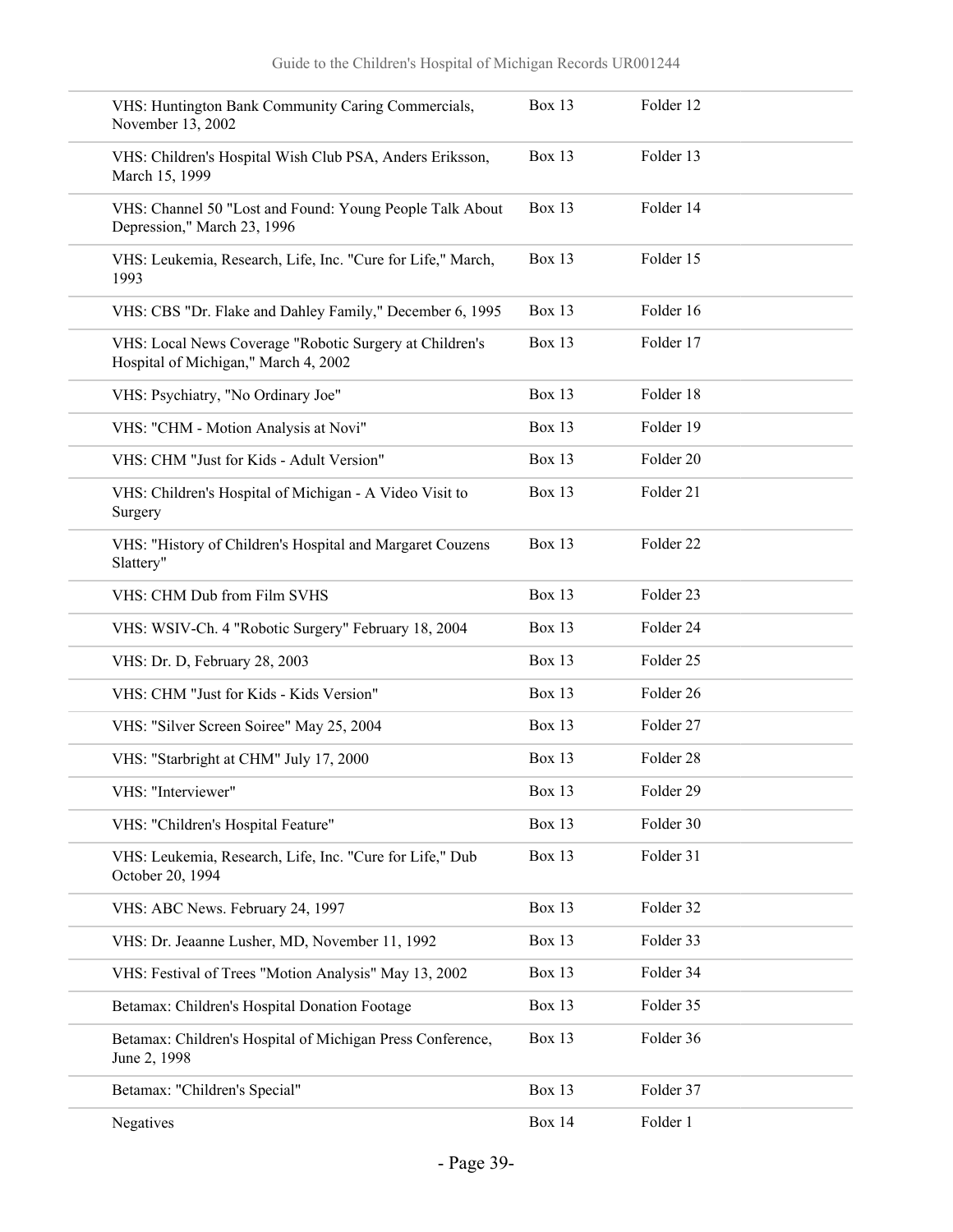| Photographic Slides                                                                     | <b>Box 14</b> | Folder <sub>2</sub> |
|-----------------------------------------------------------------------------------------|---------------|---------------------|
| Digital Audio Tape: "Patient Testimonial" v. 3 and v. 4, July<br>24, 2002               | <b>Box 14</b> | Folder 3            |
| Digital Video Tape: "Tower Family Sit Down Interview,"<br>Tape 1                        | <b>Box 14</b> | Folder 4            |
| Digital Video Tape: "Tower Family Sit Down Interview,"<br>Tape 2                        | <b>Box 14</b> | Folder 5            |
| Digital Video Tape: "Tower Family B-Roll," Tape 3                                       | <b>Box 14</b> | Folder 6            |
| Digital Video Tape: "Ball Dr. Visit" November 12, 2007                                  | <b>Box 14</b> | Folder 7            |
| Digital Video Tape: Dr. Harry Chuganid "Epilepsy"                                       | <b>Box 14</b> | Folder <sub>8</sub> |
| Digital Video Tape:"Jarrod B-Roll"                                                      | <b>Box 14</b> | Folder 9            |
| Digital Video Tape:"Interviews," Tape 1                                                 | <b>Box 14</b> | Folder 10           |
| Digital Video Tape:"Interviews, Dr. Mary Bedard" Tape 2                                 | <b>Box 14</b> | Folder 11           |
| Cassette: "Audition Tape - Rhea and Kaiser, DMC"                                        | <b>Box 14</b> | Folder 12           |
| Cassette: "Audition Tape - Rhea and Kaiser, DMC and<br>Hutzel"                          | <b>Box 14</b> | Folder 13           |
| Cassette: Car Seat Safety PSA                                                           | <b>Box 14</b> | Folder 14           |
| Cassette: "I'm the Detroit Medical Center - Detroit Firsts"<br>Phase 1                  | <b>Box 14</b> | Folder 15           |
| Cassette: Marketing and Research "Opinion Search" April 24<br>2003                      | <b>Box 14</b> | Folder 16           |
| Cassette: Radio Spot "Typical Mom - Children's Hospital"<br>February 13, 2001           | <b>Box 14</b> | Folder 17           |
| Cassette: DMC Public Relations and Marketing Cassette 4                                 | <b>Box 14</b> | Folder 18           |
| Cassette: "Eyes," August 4, 1999                                                        | <b>Box 14</b> | Folder 19           |
| Cassette: DMC Public Relations and Marketing Cassette 28                                | <b>Box 14</b> | Folder 20           |
| Cassette: Huron Valley Sinai Hospital "Patient Satisfaction 2"<br>March 20, 2002        | <b>Box 14</b> | Folder 21           |
| Cassette: Huron Valley Sinai Hospital "Bone and Joint" and<br>"Ortho" December 11, 2002 | <b>Box 14</b> | Folder 22           |
| Cassette: Huron Valley Sinai Hospital "Patient Satisfaction"<br>September 14, 2001      | <b>Box 14</b> | Folder 23           |
| Cassette: "Getting the Mama out of Management"                                          | <b>Box 14</b> | Folder 24           |
| Cassette: "Yvette M. Jenkins Demo"                                                      | <b>Box 14</b> | Folder 25           |
| Cassette: "Self Esteem 5 and 6"                                                         | <b>Box 14</b> | Folder 26           |
| Cassette: "Self Esteem 7 and 8"                                                         | <b>Box 14</b> | Folder 27           |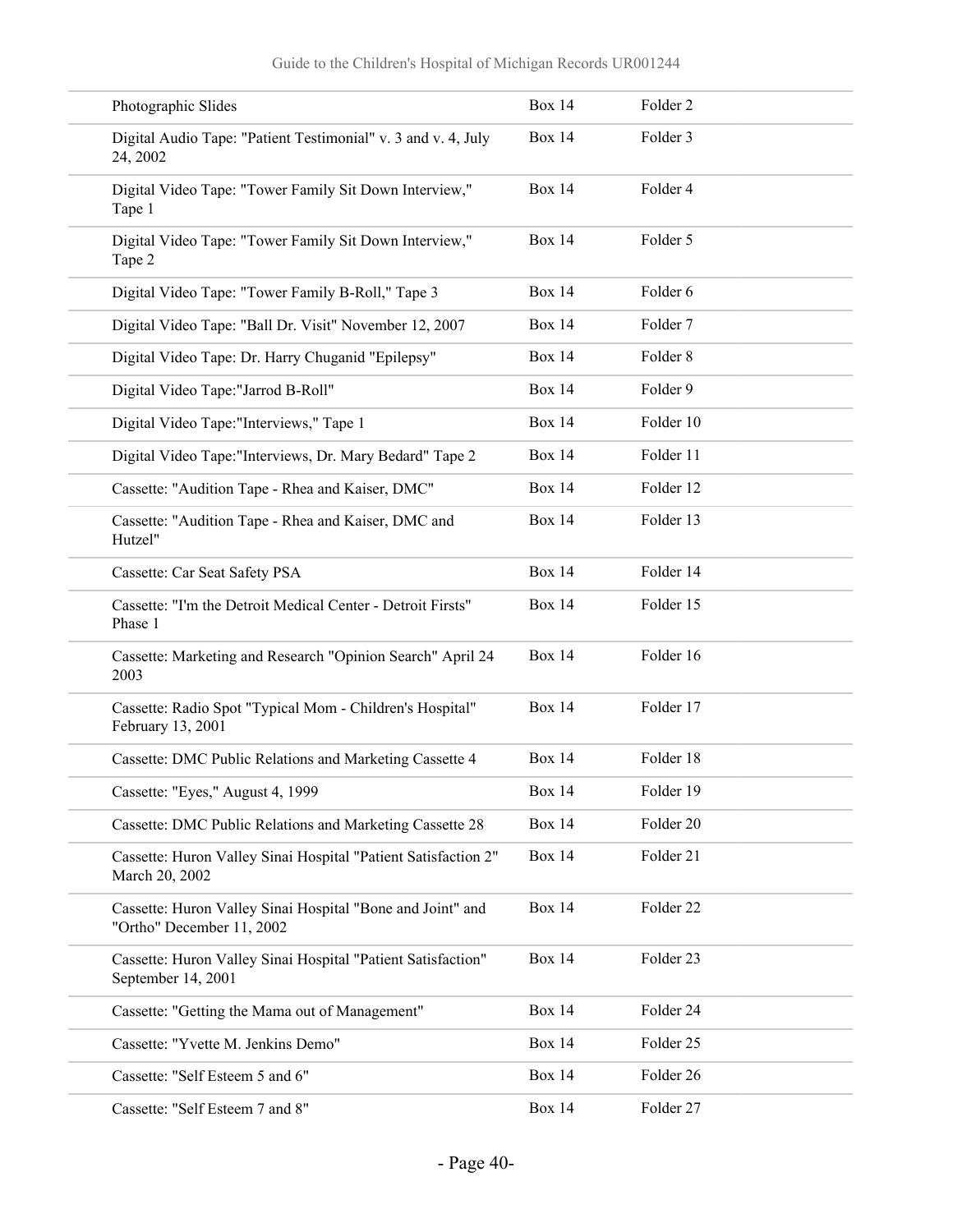| Cassette: "Self Esteem 9" and "Nightfall"             | Box 14 | Folder 28 |  |
|-------------------------------------------------------|--------|-----------|--|
| Video Cassette: DMC - Children's Tape 6, May 12, 2005 | Box 14 | Folder 29 |  |
| Video Cassette: DMC - Children's Tape 7, May 12, 2005 | Box 14 | Folder 30 |  |
| Video Cassette: CHM 1 "Klein"                         | Box 14 | Folder 31 |  |
| Digital Audio Tape: DMC "In House" March 28, 2002     | Box 14 | Folder 32 |  |
| Digital Audio Tape: DMC Untitled, July 24, 2002       | Box 14 | Folder 33 |  |

## **Subseries C: Ephemera, 2007-2011**

| <b>Title/Description</b>                                                                 | <b>Instances</b> |          |
|------------------------------------------------------------------------------------------|------------------|----------|
| "Our Vietnam Generation" Video Premiere Ephemera - VIP<br>passes, ticket, bracelet, 2011 | <b>Box 15</b>    | Folder 1 |
| CHM "Superheroes" Ephemera - cape, magnets, stickers, pin,<br>view-master                | <b>Box 15</b>    | Folder 2 |
| Everyday Excellence Leadership Forum pin, 2007                                           | <b>Box 15</b>    | Folder 3 |

### **^** [Return to Table of Contents](#page-1-0)

## **Digital Repository**

| <b>Title/Description</b>                                                                                 | <b>Instances</b>                           |                     |
|----------------------------------------------------------------------------------------------------------|--------------------------------------------|---------------------|
| UR001244 CD01 "Health Care Heroes," 1 Audio Track: Dr.<br>Gray and Dr. Goodson, February 27, 2003        | Digital<br>Repository<br>Disc 1            | Folder 1            |
| UR001244 CD01 "Health Care Heroes," 2 Audio Track: Sue<br>Smith, February 27, 2003                       | Digital<br>Repository<br>Disc 1            | Folder <sub>2</sub> |
| UR001244 CD01 "Health Care Heroes," 3 Audio Track: Jenn<br>Wallace and Shelby, February 27, 2003         | Digital<br>Repository<br>Disc 1            | Folder 3            |
| UR001244 CD01 "Health Care Heroes" 4 Audio Track: Lisa<br>Francis and Sharon Williams, February 27, 2003 | Digital<br>Repository<br>Disc <sub>1</sub> | Folder 4            |
| UR001244 CD02 "Children's Hospital," 1 Audio Track: Carol<br>and Christin, April 25, 2003                | Digital<br>Repository<br>Disc <sub>2</sub> | Folder 1            |
| UR001244 CD02 "Children's Hospital," 2 Audio Track: Dan<br>and Teri, April 25, 2003                      | Digital<br>Repository<br>Disc 2            | Folder <sub>2</sub> |

UR001244\_CD02 "Children's Hospital," 3 Audio Track: Jimmy and Sharon, April 25, 2003